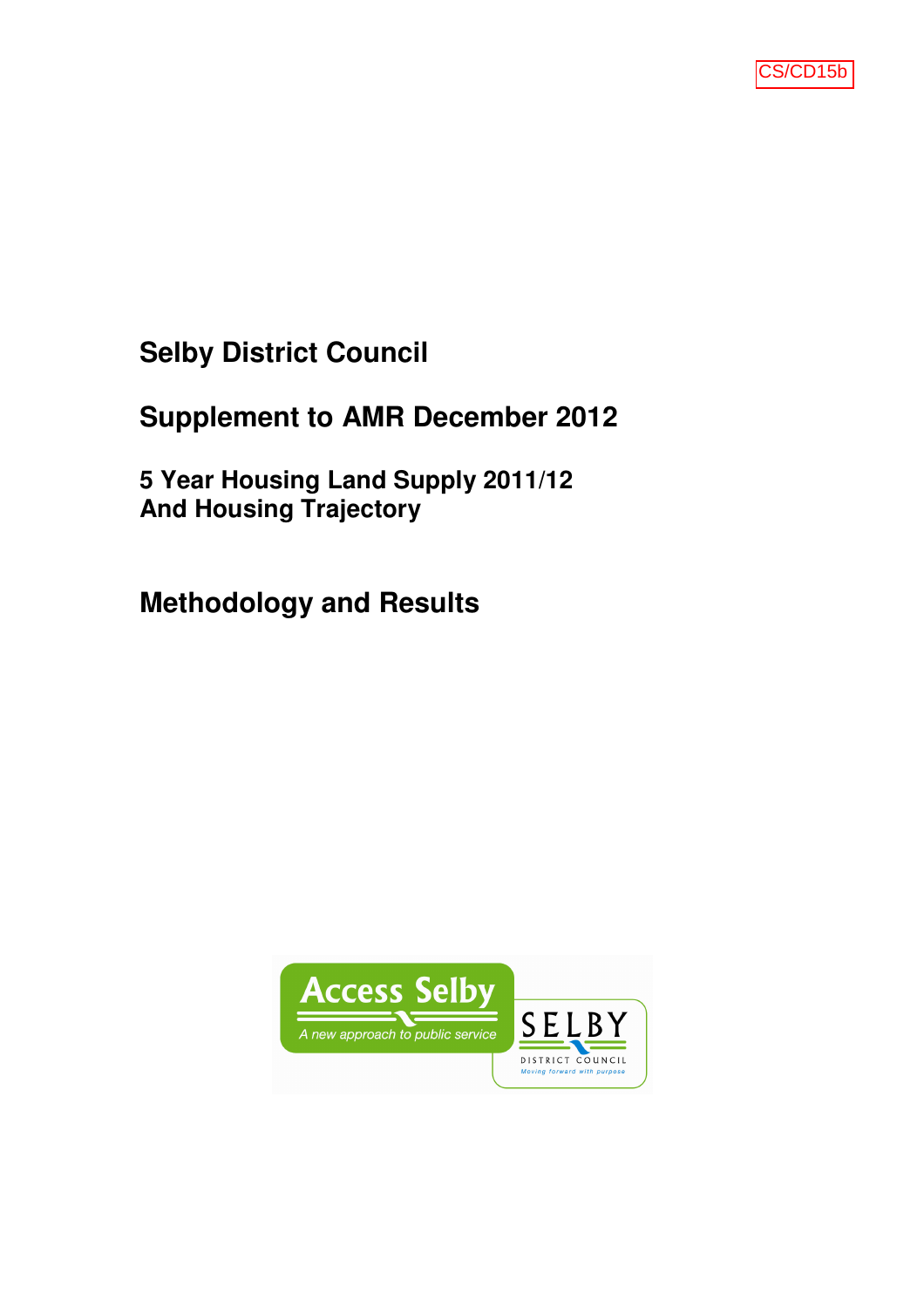# **Contents**

|                  |                                                      | Page |
|------------------|------------------------------------------------------|------|
| 1.               | Introduction                                         |      |
| 2.               | Background                                           | 1    |
| 3.               | 5 Year Housing Land Supply Methodology               | 5    |
| $\overline{4}$ . | 5 Year Housing Land Supply Results                   | 16   |
| 5.               | Housing Trajectory (including affordable<br>housing) | 17   |

| Appendix 1 - SWG Representation Summaries                    | 20 |
|--------------------------------------------------------------|----|
| Appendix 2-Agent/Developer Questionnaire                     | 22 |
| Appendix 3 - Historic completions on non-<br>allocated sites | 24 |
| Appendix 4 - SHLAA 2011 Sites (0-5 Years)                    | 25 |
| Appendix 5 - SHLAA 2011 Sites (6-10 Years)                   | 32 |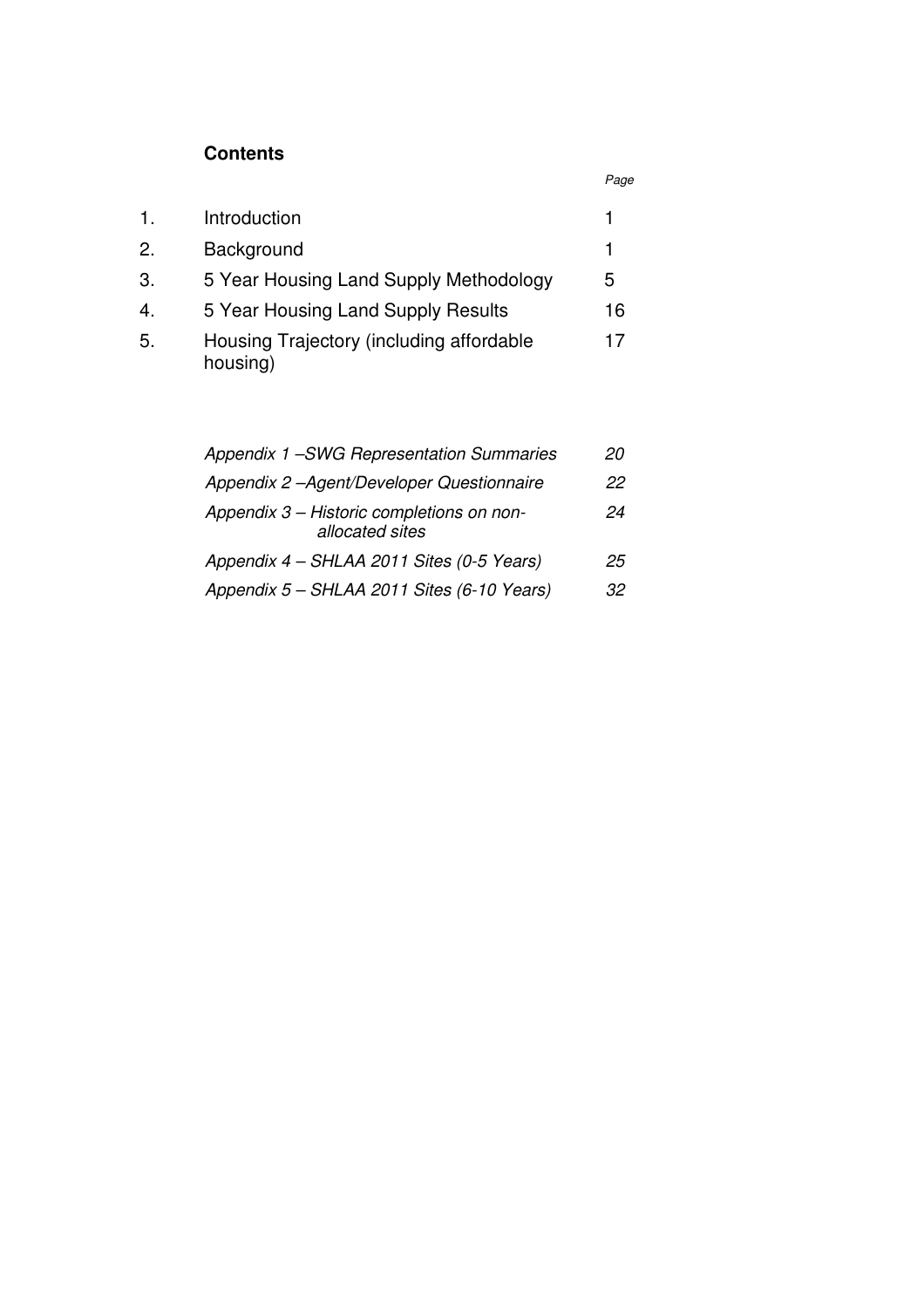# **1.0 Introduction**

- 1.1 This paper supplements the AMR. The purposes of this paper are to:
	- $\circ$  set out the methodology used in assessing the 5 year housing land supply;
	- o summarise the key issues and changes to the methodology compared to 2010/11 in the light of work undertaken with stakeholders and in the light of the National Planning Policy Framework (NPPF);
	- o provide the 5 year housing land supply calculation; and
	- $\circ$  provide a housing trajectory including an affordable housing trajectory in line with NPPF.
- 1.2 Sections 2, 3 and 4 of this paper deal with the 5 year housing land supply methodology and results. Section 5 deals with the housing trajectory.

## **2.0 Background**

- 2.1 The previous 5 year supply (2010/11) was undertaken with regard to PPS12 (Local Development Frameworks) which required local development frameworks to include information on housing policy and performance, particularly in terms of net additional dwellings.
- 2.2 The methodology for the 5 year supply calculations has previously been based on the PPS3 housing monitoring requirements. However, that guidance has now been deleted by the new NPPF.
- 2.3 The Strategic Housing Land Availability Assessment (SHLAA) 2011 methodology has been used as a starting point for the 5 year housing land supply methodology. However, since the SHLAA was finalised in January 2012, the NPPF has been published and further additions to the 5 year housing land supply methodology have been necessary.

#### *Monitoring context*

2.4 The NPPF paragraph 47 requires Local Authorities to:

'*identify and update annually of supply a specific deliverable 11 sites sufficient to provide five years worth of housing against their housing requirements with an additional buffer of 5% (moved forward from later in the plan period) to ensure choice and competition in the market for land. Where there has been a record of persistent under*

*<sup>11</sup> To be considered deliverable, sites should be available now, offer a suitable location for development now, and be achievable with a realistic prospect that housing will be delivered on the site within five years and in particular that development of the site is viable. Sites with planning permission should be considered deliverable until permission expires, unless there is clear evidence that schemes will not be implemented within five years, for example they will not be viable, there is no longer a demand for the type of units or sites have long term phasing plans.*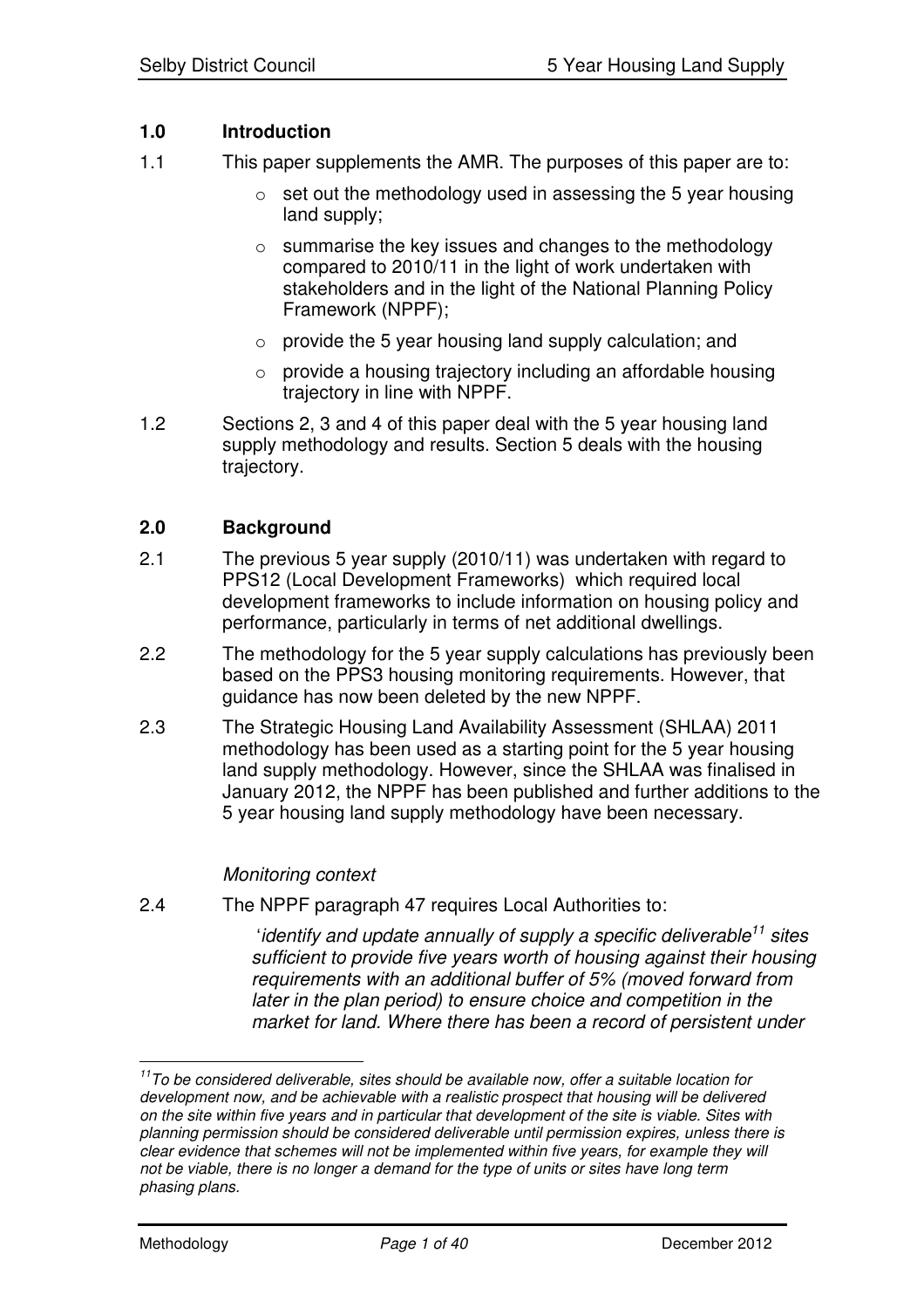*delivery of housing, local planning authorities should increase the buffer to 20% (moved forward from later in the plan period) to provide a realistic prospect of achieving the planned supply and to ensure choice and competition in the market for land;*

## *5 Year Housing Land Supply Stakeholder Working Group*

- 2.5 In accordance with the new NPPF to ensure that only those sites which are deliverable are included, it was considered appropriate to consult on the draft methodology and involve a Stakeholder Working Group
- 2.6 The aim of the consultation and workshop was to agree a consistent and transparent method for calculating the 5 year housing land supply appropriate to Selby District with the aim of achieving proper planning and ensuring that planning decisions can be made based on a robust evidence base and applicants are clear about the process. It will mean fewer disagreements about supply on a case by case basis resulting in more efficient and effective decision making and a better use of resources, saving money for both the Council and our customers and avoiding costly appeals.
- 2.7 The Council invited all members of the existing SHLAA Stakeholder Working Group, inviting participation in the new 5 year housing land supply Stakeholder Working Group. An open invitation was placed on the letters/emails sent to developers/agents who were contacted for details on their current site delivery. The final 5 year housing land supply Stakeholder Working Group included developers who are active on local sites, agents and landowners.
- 2.8 The Council circulated a draft methodology, based on previous practice and already reviewed in the light of up-to-date evidence and the NPPF, and included a series of questions. The 5 year housing land supply Stakeholder Working Group met in July 2012 to undertake a workshop to discuss the issues raised.
- 2.9 Responses were received at the meeting and following via email/letter. The questions and a summary of responses can be found under Appendix 1. Changes have been incorporated into the methodology where necessary. The final methodology is set out in the remainder of this paper with the issues highlighted where appropriate, including:
	- o Density assumptions
	- o Annual delivery rates
	- o Larger sites assessments
	- o Smaller sites non-delivery discount
	- $\circ$  The buffer
- 2.10 The revised methodology which was developed in association with the Stakeholder Working Group takes into account the new NPPF. The key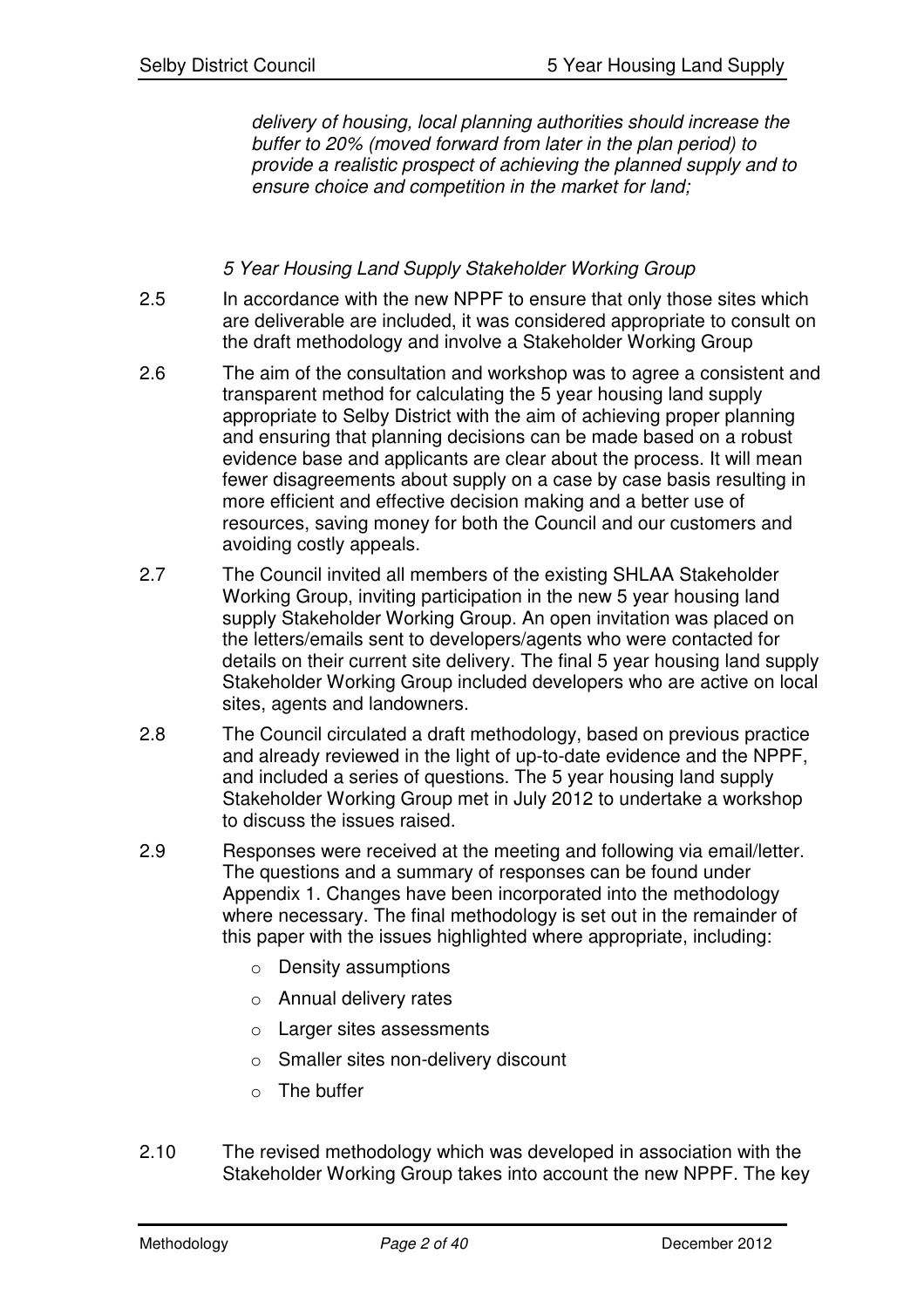issues and changes are set out below.

*Viability*

- 2.11 The Council has previously worked with stakeholders as part of the SHLAA methodology. Developers and other stakeholders considered that sites in Selby District are generally marketable and that viability is not an issue. Based on that advice, the Council as part of the 5 year housing supply work has assumed that in general all sites in the supply are viable in Selby District. However, in addition, the Council has annually contacted developers/owners of larger (15 dwellings or more) sites to obtain specific intelligence.
- 2.12 The NPPF at paragraph 47 (see above) places emphasis on viability and states that sites should only be included which are deliverable and in particular that development of the site is viable. Also those sites with planning permission should be considered deliverable until permission expires, unless there is clear evidence that schemes will not be implemented within five years.
- 2.13 With this greater emphasis on viability, this year it was considered necessary, to re-consider the assumptions and approach to assessing viability through the involvement of the 5 year housing land supply Stakeholder Working Group.
- 2.14 It was concluded that it was not necessary to alter the methodology. That is, all sites are generally considered viable in Selby District unless there is clear evidence to the contrary. Issues on particular sites are picked up by the methodology on a case-by-case basis.

#### *Buffer*

- 2.15 As part of the NPPF there is also the new requirement to provide a buffer of 5% or 20% in land supply to offer greater choice and flexibility in the market.
- 2.16 The Council assessed the local requirements for a buffer based on past completion rates and the 10 year average compared to the annual requirement and concluded that there was no evidence of persistent undersupply and as such a 5% buffer is demonstrated. However the Stakeholder Working Group noted that using different approaches an under-supply was demonstrated. This report (at paragraph 3.47 / Table 5) considers the 5%/20% issues (taken from the 6-10 year period as set out in the NPPF).

## *Definition of Previously Developed Land (PDL), Windfalls and Garden Land*

2.17 The 5 Year Housing Land Supply calculation seeks to identify sites from the SHLAA which will contribute to supply in the 0-5 year period.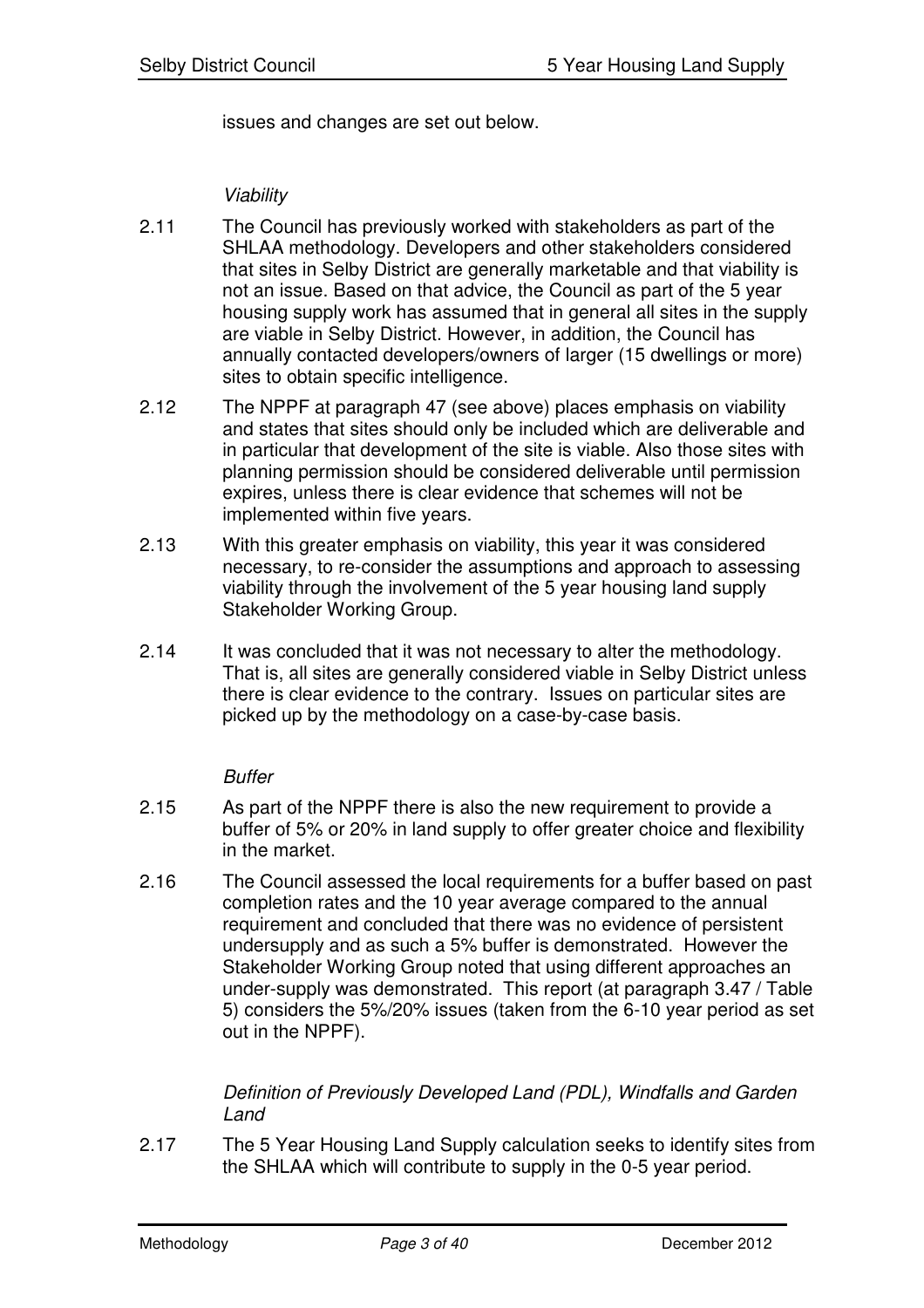- 2.18 In identifying which sites to include in the 5 year housing land supply calculation the Council only included SHLAA sites in the 5 year supply which were PDL and inside the Development Limits of settlements. This was consistent with the policy approach in PPS3 and adopted development plan policy in SDLP for 2010/11 calculation<sup>1</sup>.
- 2.19 However because the NPPF (2011) provides the latest national guidance, the methodology has been further amended for 2011/12.
- 2.20 Paragraph 53 of the NPPF states *'Local Planning Authorities should consider the case for setting out policies to resist inappropriate development of residential gardens, for example where development would cause harm to the local area'.*
- 2.21 In addition, paragraph 48 of the NPPF states *'Local Planning Authorities may make an allowance for windfall sites in the five – year supply if they have compelling evidence that such sites have consistently become available in the local area and will continue to provide a reliable source of supply. Any allowance should be realistic having regard to the Strategic Housing Land Availability Assessment, historic windfall delivery rates and expected future trends, and should not include residential gardens'*
- 2.22 In the light of evidence from historic supply (explained in more detail in paragraph 3.33) and the SHLAA methodology coupled with expected future trends in line with emerging local Policy (CP1A), the Council is taking into account windfalls in the 5 year housing land supply in line with paragraph 48 of the NPPF. This approach is reasonable because the Core Strategy is reaching its final stages and the 5 year housing land supply will be delivered during the new plan period covered by the Core Strategy,
- 2.23 In order to quantify the allowance, the Council has considered expected delivery through emerging policy, which allows for the development of greenfield land (which could include residential gardens) within Selby, Sherburn in Elmet, Tadcaster and Designated Service Villages in emerging Policy CP1A of the Submission Draft Core Strategy. The Policy does not allow the development of greenfield land including garden land in Secondary Villages. This approach is considered to be consistent with the NPPF.
- 2.24 As such, in addition to those sites which are PDL sites within Development Limits, those SHLAA sites which are greenfield and within the Development Limits of Designated Service Villages (DSVs) are also considered within the 5 year supply for the 2011/12 5 year housing land supply<sup>2</sup>. Further explanation is provided within paragraph 3.35.

 $1$  In 2010, the Government announced changes to PPS3 amending the definition of previously developed land (PDL) to remove garden land from within this category. The change of definition in 2010 resulted in some changes to sites within the 2010/11 5 year supply calculation.<br><sup>2</sup> But excludes garden land in line with NPPF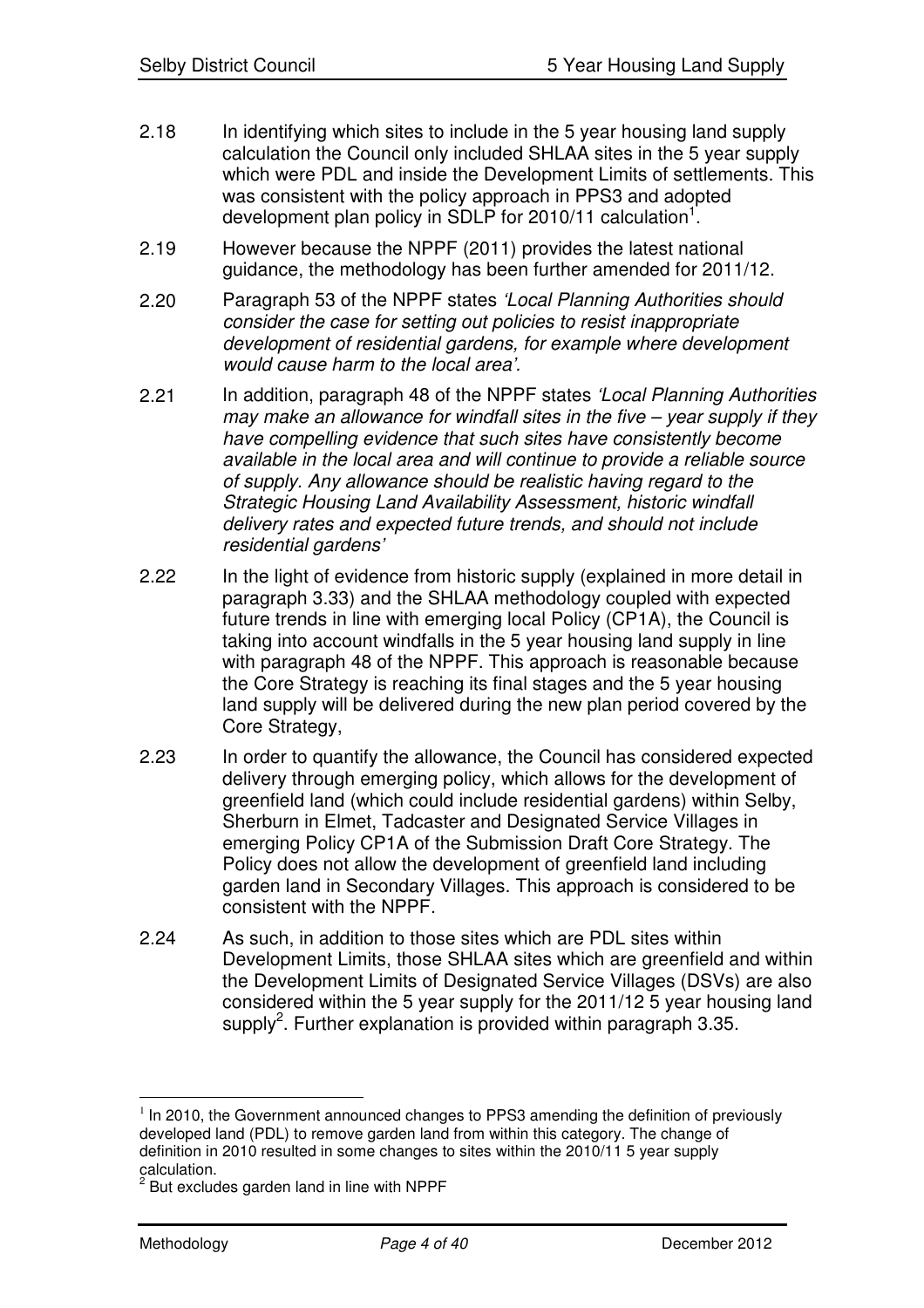#### **3.0 Methodology for calculating the 5 year supply and Housing Trajectory.**

3.1 This methodology for the 5 year housing land supply sets out all the data sources and criteria which are applied in the calculations.

## *Data collection for 5 year housing land supply*

3.2 The flowchart below identifies the process involved in undertaking the annual update and the which data sources are used. Further explanation of each stage is outlined in detail later in this section.





\* Only those sites which meet the criteria set out in this methodology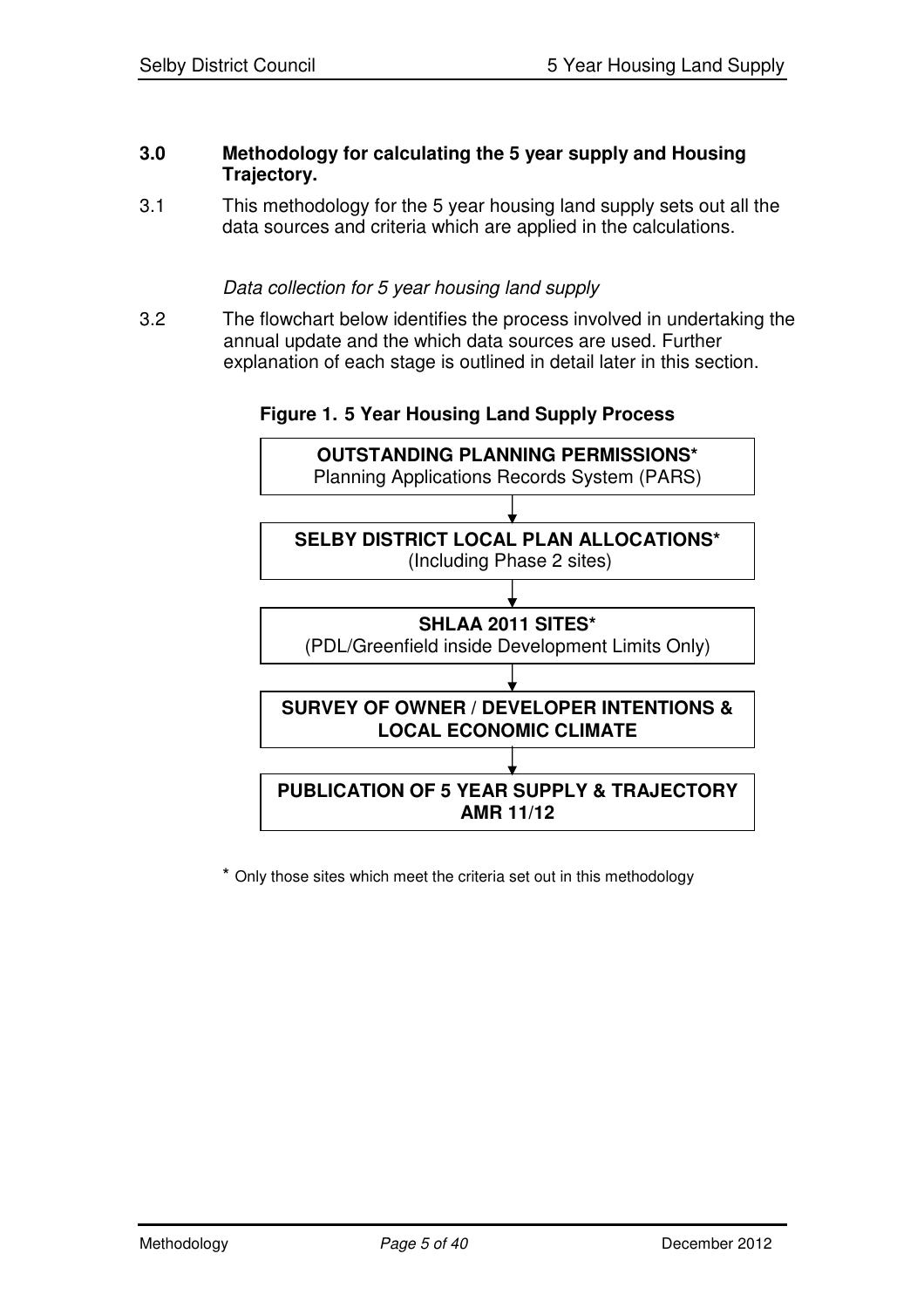# *Calculations*

3.3 Table 1. sets out the calculation method for how the data in Figure 1. is used. How sites are selected is explained further below.

| <b>Stages</b> | Data                                                             |
|---------------|------------------------------------------------------------------|
| $A =$         | <b>Outstanding Planning Permissions (Full &amp;</b><br>Outline)* |
| н =           | Existing Allocations (Phase 2 sites)*                            |
|               | SHLAA 2011 Sites*                                                |

# **Table 1. 5 Year Housing Land Supply Calculations**

|  | 5 years housing land supply = $A + B + C$ |  |  |  |
|--|-------------------------------------------|--|--|--|
|  |                                           |  |  |  |

| $\vert D =$ | 5% (or 20%) buffer of sites* pool in addition<br>to the 5 years housing land supply<br>calculations |
|-------------|-----------------------------------------------------------------------------------------------------|
|-------------|-----------------------------------------------------------------------------------------------------|

*\* only those sites which meet the criteria set out in this methodology*

#### *A = Outstanding planning permissions - Planning Applications Records System (PARS)*

- 3.4 The Council undertakes an annual survey of sites with planning permission within the District to ascertain the status of each site to determine what is built and what remains outstanding for future development.
- 3.5 A list of planning permissions which are yet to be implemented (outstandings) is produced annually as at the 31 March to be included as part of the 5 year housing land supply calculations.
- 3.6 This list of outstandings also includes outline planning permissions as the principle of development has been established, subject to reserved matters.
- 3.7 To avoid double counting, SHLAA sites (category C below) are assessed against the list of planning permissions so site yields are not included twice in the calculations.
- 3.8 As set out above, NPPF states that sites with planning permission should be considered deliverable until permission expires, unless there is clear evidence that schemes will not be implemented within five years. In undertaking the site assessments, small sites and large sites are treated differently for practical reasons.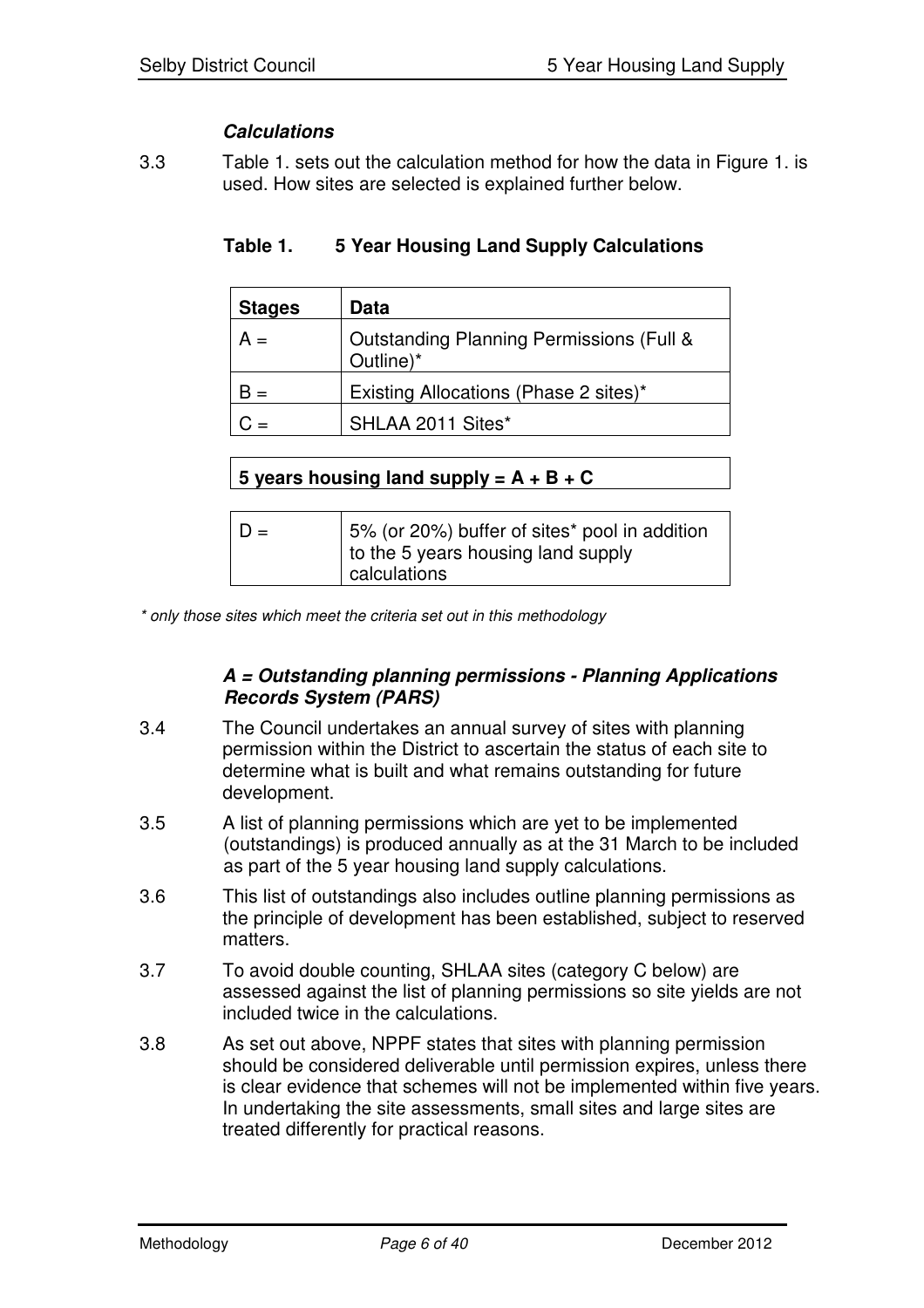# *A1 Smaller sites (less than 15 dwellings)*

- 3.9 Small sites are not individually assessed. However, in order to take a cautious approach, a non-implementation discount is applied to the total number of outstanding dwellings on sites of less than 15 dwellings. In previous monitoring reports a discount rate of 10% has been applied in line with emerging Policy CP2 of the Core Strategy and this approach has been retained this year following debate at the Stakeholder Working Group.
- 3.10 This 10% discount is not used for larger sites (15 dwellings or more) and allocated sites because a further fine-grained assessment of expected delivery is undertaken (see below) and accounted for in the calculations.

# *A2 Larger sites (15 dwellings or more)*

- 3.11 As part of the 5 year housing land supply, even prior to the NPPF, commitments have been examined critically in accordance with the methodology below, in order to ascertain the likely rate of deliverability on large sites. This was considered prudent in light of the poor current market conditions which were expected to influence the delivery of housing on the larger sites as it was considered unlikely that the potential of the land supply would be fully realised.
- 3.12 This approach has been taken forward again this year, in the light of the NPPF so that all developers on larger sites (15 dwellings or more) are contacted directly by telephone and/or email to obtain a record of their expected delivery on sites over the next 5 years for inclusion in the 5 year housing land supply calculations to support the delivery rate used. A copy of the developer questionnaire is attached at Appendix 2 for information.
- 3.13 As long as there is clear evidence provided by the landowner/developer of the expected delivery, this 'actual' figure is used and it is assumed that these sites with permission can realistically be delivered within the 5 year period.
- 3.14 Added to this, on very large sites which have the potential to supply housing throughout and beyond the 0-5 year time period, an assumption has been made (in accordance with that made in the SHLAA 2011 methodology and in the light of recent evidence of delivery on large sites) that a maximum of 50 dwellings will be built per year. This reduces the potential delivery for any site over the five-year period to 250 dwellings within the 5 year period even if their potential yield is higher than this.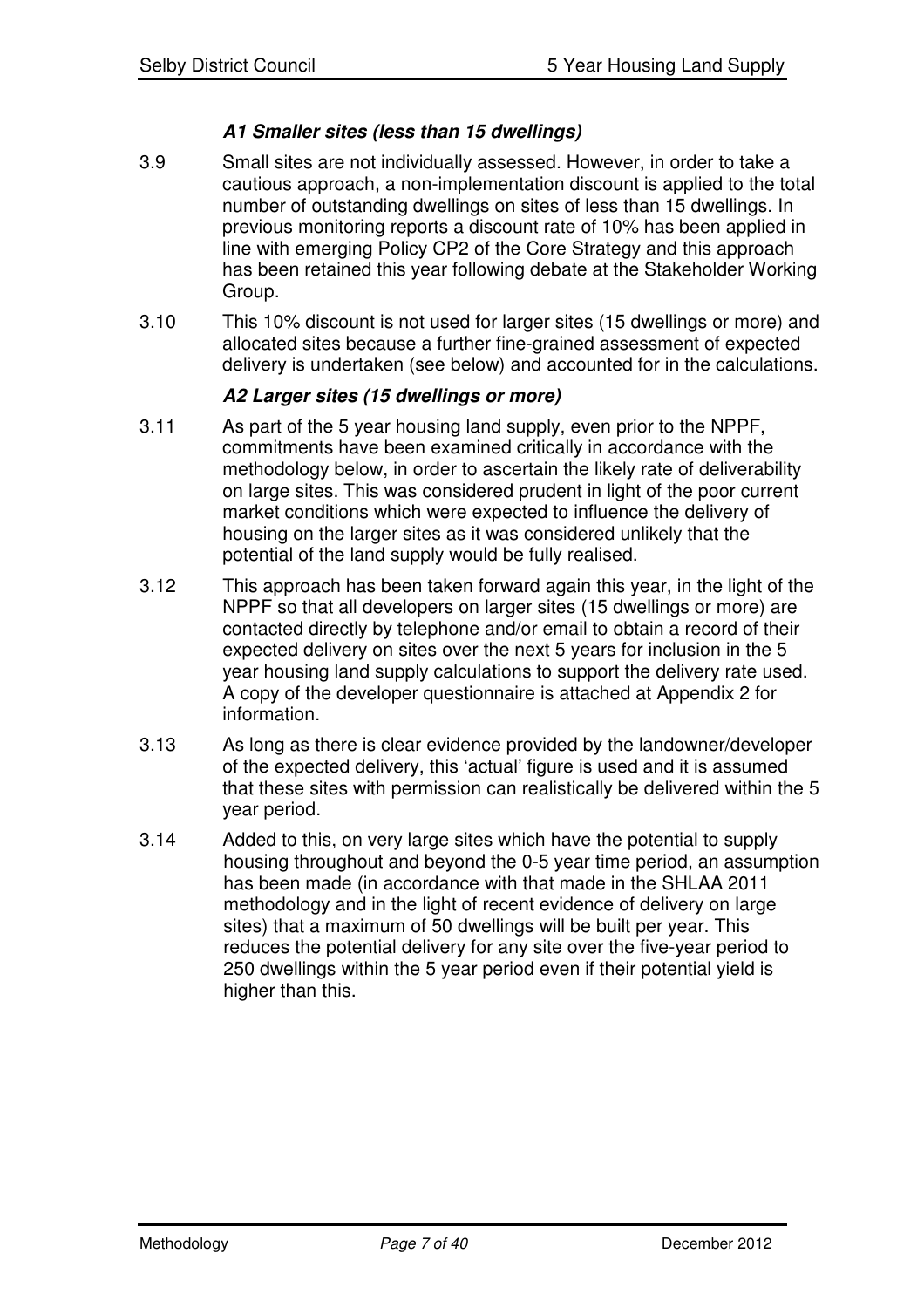# **Results for A**

# *A = Outstanding Planning Permissions – Planning Applications Records System (PARS)*

3.15 Following the annual survey of sites with planning permission, outstanding planning permissions for the 2011/12 monitoring year total 1890 GROSS dwellings, providing 1852 NETT dwellings. Following further assessment of outstanding planning permissions in this supporting paper (see section 2) there were 598 dwellings included that were on sites of 15 dwellings or more and a total of 472 dwellings on smaller (<15 dwellings) sites, which was reduced by 10% for potential non delivery to 425. A further 29 dwellings were outstanding on sites with outline planning permission.

## **Table 2.**

Summary of Outstanding Planning Permissions

| Total dwellings outstanding GROSS                     | 1890                                                                                                                                |     |  |  |
|-------------------------------------------------------|-------------------------------------------------------------------------------------------------------------------------------------|-----|--|--|
| Total dwellings outstanding NETT                      | 1852                                                                                                                                |     |  |  |
| Outstanding planning permissions following assessment |                                                                                                                                     |     |  |  |
|                                                       | Outstanding NETT dwellings available within plan period<br>(large sites = $15+$ dw)                                                 | 598 |  |  |
| ji                                                    | Outstanding NETT dwellings available within plan period<br>(small sites $=$ <15 dw) – reduced by 10% for potential non-<br>delivery |     |  |  |
| iii                                                   | Outstanding Outline planning permissions                                                                                            | 29  |  |  |
| TAL                                                   | 1052                                                                                                                                |     |  |  |

3.16 The final figure of outstanding planning permissions to be included within the 5 year housing land supply is 1052 dwellings

# *B <sup>=</sup> Selby District Local Plan Allocations*

- 3.17 Phase 2 allocations have also been analysed in order to include those sites and / or plots within the 5 year housing land supply calculations where realistic / reasonable to do so.
- 3.18 As with all larger sites with planning permission, the landowners of Allocations are contacted directly (see Appendix 2) to ascertain when the site will be coming forward as a planning application, viability and when they expect to be on site. This information is then used to determine which sites to be included within the 5 year housing land supply calculations, the anticipated lead times and expected delivery.
- 3.19 Only sites which are 'oven ready' (i.e. have already had a planning application submitted or there is clear intention that the landowner/developer will submit within the next 18 months) and considered deliverable would be included within the 5 year housing land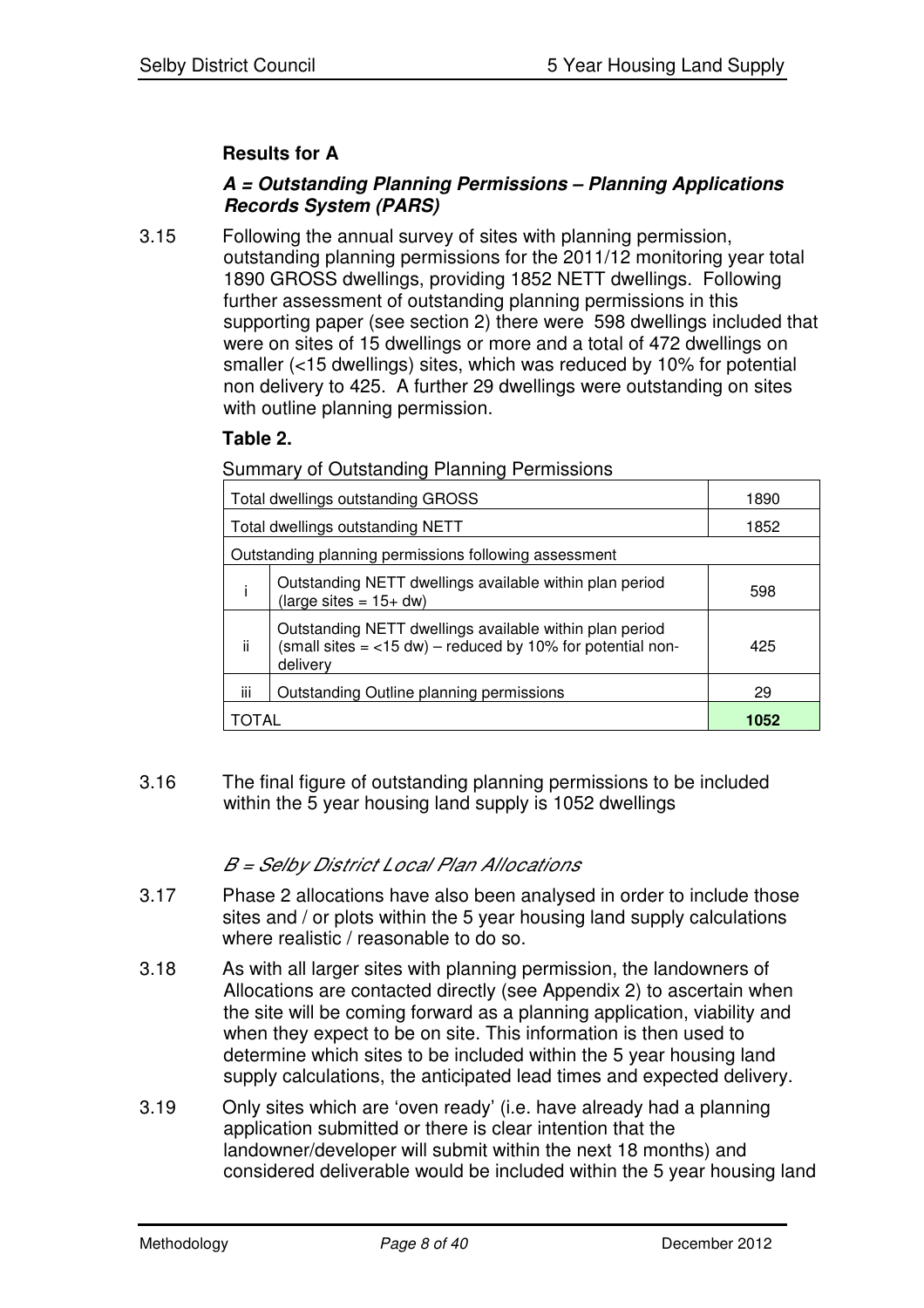supply calculations.

- 3.20 Once sites have been selected for inclusion and an expected start date has been received from the developer, the delivery rate of up to 50 dwellings (maximum) per annum is used to calculate the number of plots to be included within the calculations.
- 3.21 Where no information has been provided by the landowners it is assumed that the site is not available for development and it is not included within the 5 year housing land supply calculations.

# **Results for B**

## *B = Selby District Allocations (Phase 2)*

- 3.22 Table 3 below identifies the Phase 2 allocated sites, and in green, those which have a clear intention from the landowner/developer to be delivered in the next 5 years.
- 3.23 Where planning permission has already been approved on allocated sites these are included within the PARS assessment (see A above) and are not included in this table in order to counter any double counting of sites.

| Phase 2<br><b>Site</b>                                      | <b>Site</b><br><b>SDLP Site Capacity</b><br>Area<br>(ha) |                                                                | 5 Year supply figures based on information<br>provided |                          |                          |                |                          |                          |  |
|-------------------------------------------------------------|----------------------------------------------------------|----------------------------------------------------------------|--------------------------------------------------------|--------------------------|--------------------------|----------------|--------------------------|--------------------------|--|
|                                                             |                                                          |                                                                | 12/13                                                  | 13/14                    | 14/15                    | 15/16          | 16/17                    | Total                    |  |
| BYR/1                                                       | 0.7                                                      | 21                                                             | $\overline{\phantom{a}}$                               |                          | $\overline{\phantom{0}}$ | $\overline{a}$ | $\overline{\phantom{a}}$ | $\overline{\phantom{a}}$ |  |
| CAM/1                                                       | 2.12                                                     | 55                                                             | ٠                                                      | $\overline{\phantom{0}}$ | ٠                        | 17             | 18                       | 35                       |  |
| CAR/1                                                       | 2.4                                                      | 79                                                             | 15                                                     | 15                       | 15                       | 15             | 15                       | 75                       |  |
| CAR/2                                                       | 2.6                                                      | 12                                                             | -                                                      | $\blacksquare$           |                          | $\overline{a}$ | $\blacksquare$           |                          |  |
| EGG/2                                                       | 1.5                                                      | 23                                                             | ٠                                                      | ٠                        | 23                       | $\overline{a}$ |                          | 23                       |  |
| EGG/3                                                       | 6.76                                                     | 210                                                            | $\overline{\phantom{0}}$                               | 50                       | 50                       | 50             | 60                       | 210                      |  |
| HAM/1                                                       | 0.53                                                     | 15                                                             | ٠                                                      | 15                       | ٠                        | -              | ٠                        | 15                       |  |
| OSG/1                                                       | 1.47                                                     | 45                                                             | $\overline{\phantom{0}}$                               |                          |                          | $\overline{a}$ | $\overline{\phantom{a}}$ | $\overline{\phantom{a}}$ |  |
| SEL/1                                                       | 21.9                                                     | $450+$                                                         | $\overline{\phantom{0}}$                               | $\overline{\phantom{0}}$ | $\overline{\phantom{0}}$ | -              | $\overline{\phantom{a}}$ | $\overline{\phantom{a}}$ |  |
| $SEL/2*$                                                    | 56                                                       | 0 - Staynor Hall development                                   | ٠                                                      | ٠                        | ٠                        | -              | ٠                        | ٠                        |  |
| SEL/2A*                                                     | 1.04                                                     | 0 - Part of Holmes<br><b>Lane/Coupland Road</b><br>development |                                                        |                          |                          |                |                          |                          |  |
| SHB/1B                                                      | 39.3                                                     | $900+$                                                         | ٠                                                      | 50                       | 50                       | 50             | 50                       | 200                      |  |
| STM/1B                                                      | 4.23                                                     | 127                                                            | 15                                                     | 50                       | 50                       | L,             | $\overline{\phantom{a}}$ | 115                      |  |
| TAD/2                                                       | 3.48                                                     | 105                                                            | -                                                      |                          |                          | $\overline{a}$ | $\overline{\phantom{a}}$ |                          |  |
| THW/2                                                       | 4.96                                                     | 148                                                            | $\overline{\phantom{a}}$                               | 50                       | 50                       | 48             | $\overline{\phantom{a}}$ | 148                      |  |
|                                                             |                                                          |                                                                |                                                        |                          |                          |                |                          |                          |  |
| 30<br>230<br>238<br>180<br>143<br>Expected delivery by year |                                                          |                                                                |                                                        |                          | 821                      |                |                          |                          |  |

**Table 3. SDLP Phase 2 Allocated Sites**

\* These sites have planning permission and are accounted for in 'Results for A' above as at 31 March 2012.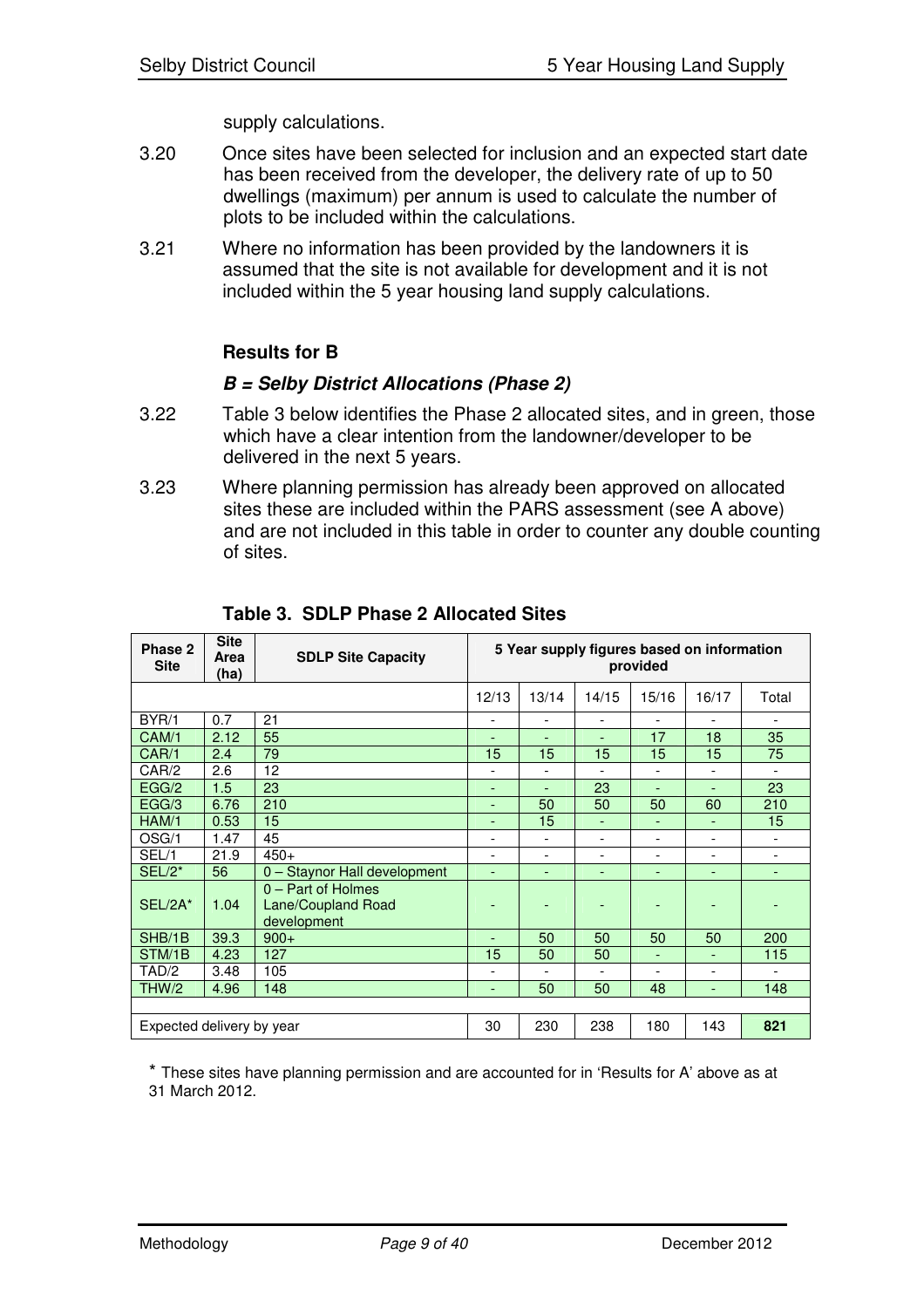# *C = SHLAA 2011 sites.*

- 3.24 As set out at Figure 1. and Table 1. and above, in addition to planning permissions and allocations, further contributions to the 5 year housing land supply are identified from the SHLAA and included in the 5 year housing land supply calculation where they meet the specific criteria.
- 3.25 The SHLAA was recently updated in 2011/12 and a call for sites exercise was undertaken. Through this process the number of sites within the SHLAA database has doubled as more landowners seek to promote their site for development. Although it should be noted that not all SHLAA sites are included in the 5 year housing land supply calculation – only those which meet certain criteria – see paragraphs 3.33 – 3.37 below for information.
- 3.26 All sites within the SHLAA database accord with the following assumptions:
- 3.27 Site Criteria

A minimum size of 0.4 hectares (or 10 dwellings) being suitable minimum criteria to use.

'Abeyance' sites – those which are located in the open countryside and that do not share a boundary with Development Limits (unless the site formed a significant brownfield site in the countryside).

To be 'held in abeyance' means that the site is excluded from further assessment at this time, but will remain in the store of known potential sites, and will be reconsidered when the SHLAA is next updated, as criteria of search and market circumstances may well have altered.

The planning status of each site was recorded. If a site has permission for housing, it will be known to be suitable at this time, and if development has commenced, it will be apparent if a site has 10 or more plots to build remaining. Sites with planning permission have also been assessed as part of the SHLAA.

3.28 Yield

The potential yield for each site is calculated using a density of 45dph for sites within the Selby Urban Area and 35dph in the rest of the District, as per SHLAA 2011. These figures were agreed as part of the SHLAA Working Group in October 2011<sup>3</sup>.

#### 3.29 Landowner intentions

Information is gathered on the details of site ownership and the landowners' intentions of when they may seek development of the site. Sites have only been included in the plan period if there are clear intentions provided by the landowner.

#### 3.30 Site assessment

Based on planning guidance, each site is assessed in terms of its

 $^{\rm 3}$  Agreement on site yield was also re-established in July 2012 through the 5 Year Housing Land Supply Stakeholder Working Group.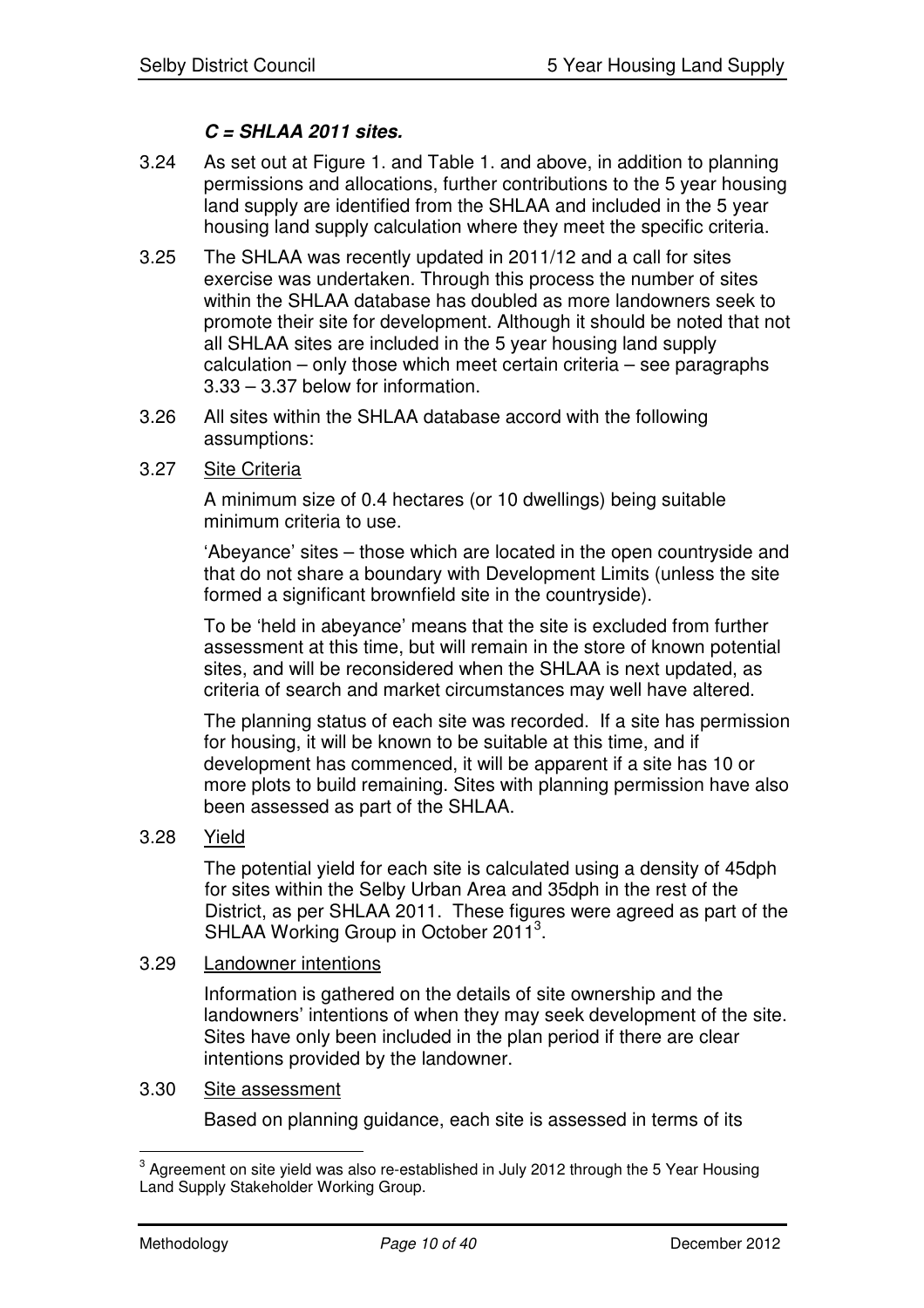suitability, availability and achievability, using a traffic light system (green, amber, red), to assess when the site is likely to come forward, within which time period (0-5 years, 6-10 years, 11-15 years).

*SHLAA sites selection to be included within the 5 year* housing land *supply*

- 3.31 5 year housing land supply calculations in all previous years have used SHLAA sites on PDL within Development Limits as those sites which are likely to make a contribution in line with the current SDLP policy at that time.
- 3.32 For the 2011/12 calculation the following criteria are used for site selection:

## *Windfall Sites and Potential Garden Land*

- 3.33 As set out at paragraph 2.21 above, NPPF states that Local Planning Authorities may make an allowance for windfall sites in the five year supply if they have compelling evidence that such sites have consistently become available in the local area and will continue to provide a reliable source of supply. Any allowance should be realistic having regard to the Strategic Housing Land Availability Assessment, historic windfall delivery rates and expected future trends, and should not include residential gardens.
- 3.34 Appendix 3 provides the historic data for completions on non-allocated sites (windfalls) in the District since 2005 as submitted to the recent Core Strategy Examination In Public. This shows that there has been a high level of completions on non-allocated sites. However, for the 5 year housing land supply calculation it is proposed to only include the potential for new development in line with the emerging Core Strategy Policy CP1A which is expected to be much lower $4$ .
- 3.35 Therefore, only those SHLAA sites which are within Selby, Sherburn in Elmet, Tadcaster and the Designated Service Villages which are on previously developed land (PDL) or on greenfield land (in line with emerging Policy CP1A of the Core Strategy), which are considered available within the 0-5 year period are selected from the database to be included in the 5 year housing land supply.
- 3.36 To avoid double counting sites are not included in the calculations where they already have planning permission or are on allocated (Phase 2) sites. Sites which contain garden land are also excluded in accordance with NPPF (paragraph 53).
- 3.37 In Secondary Villages, emerging Policy CP1A supports development on previously development land and the infilling of small linear gaps in

 $<sup>4</sup>$  The Council has done some work on this and submitted some evidence to the Core Strategy</sup> EIP, September 2011 see SDC Written Statement No. 6 at http://www.selby.gov.uk/upload/Matter-2-SDC-WS6.pdf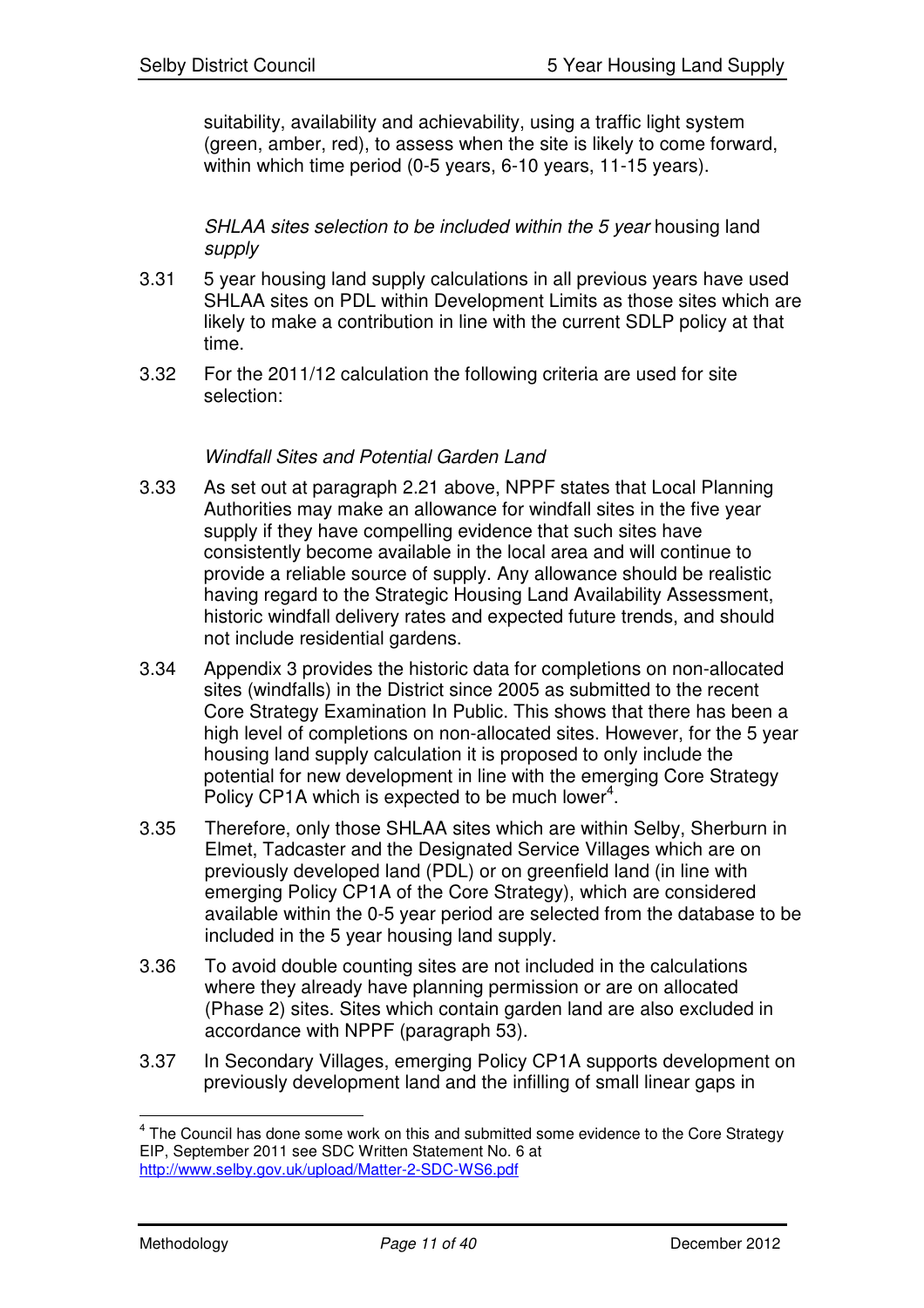otherwise built up residential frontages which are considered available within the 0-5 year period. However, because this source of supply is expected to be minimal and only comprises very small sites within the restrictions of the policy, they are not included as part of the 5 year housing land supply calculations. Such sites are not identified and so would not comply with NPPF.

# **Results for C**

# *C = SHLAA 2011 sites*

- 3.38 The list of SHLAA sites included is provided under Appendix 4.
- 3.39 In line with the methodology these are sites within Selby, Sherburn In Elmet, Tadcaster and DSVs which are considered available within the 0- 5 year period, providing a total of 37 sites.
- 3.40 The sites highlighted in green are considered to contribute to the five year land supply and do not include sites with planning permission, sites containing garden land or sites on allocated (Phase 2) sites. This reduces the total sites to be included within the 5 year supply figures to 9 with a total potential yield of 463 dwellings.

# *D = Buffer*

- 3.41 The NPPF (paragraph 47) requires that Local Planning Authorities should have a 5 year housing land supply "with an additional buffer of 5% (moved forward from later in the plan period) to ensure choice and competition in the market for land. Where there has been a record of persistent under delivery of housing, Local Planning Authorities should increase the buffer to 20% (moved forward from later in the plan period) to provide a realistic prospect of achieving the planned supply and to ensure choice and competition in the market for land"
- 3.42 A 5 % buffer means an extra 5% on top of the 5 year housing land supply. For Selby District this would be 5% of  $(440 \times 5) = 5\%$  of 2200 = 110 dw extra. A 20% buffer is an extra 20% on top of 2200, which would be 440 extra dwellings.
- 3.43 Advice from the Planning Inspectortate and Planning Advisory Service suggest that in order to assume a 5% or 20% buffer, it would be appropriate to consider the long-term average delivery, and suggests the past ten years, to inform the Council's decision.

# *Previous completions and the 'buffer' for the 5 year supply*

3.44 Table 4 illustrates the completions for the past ten years within the District.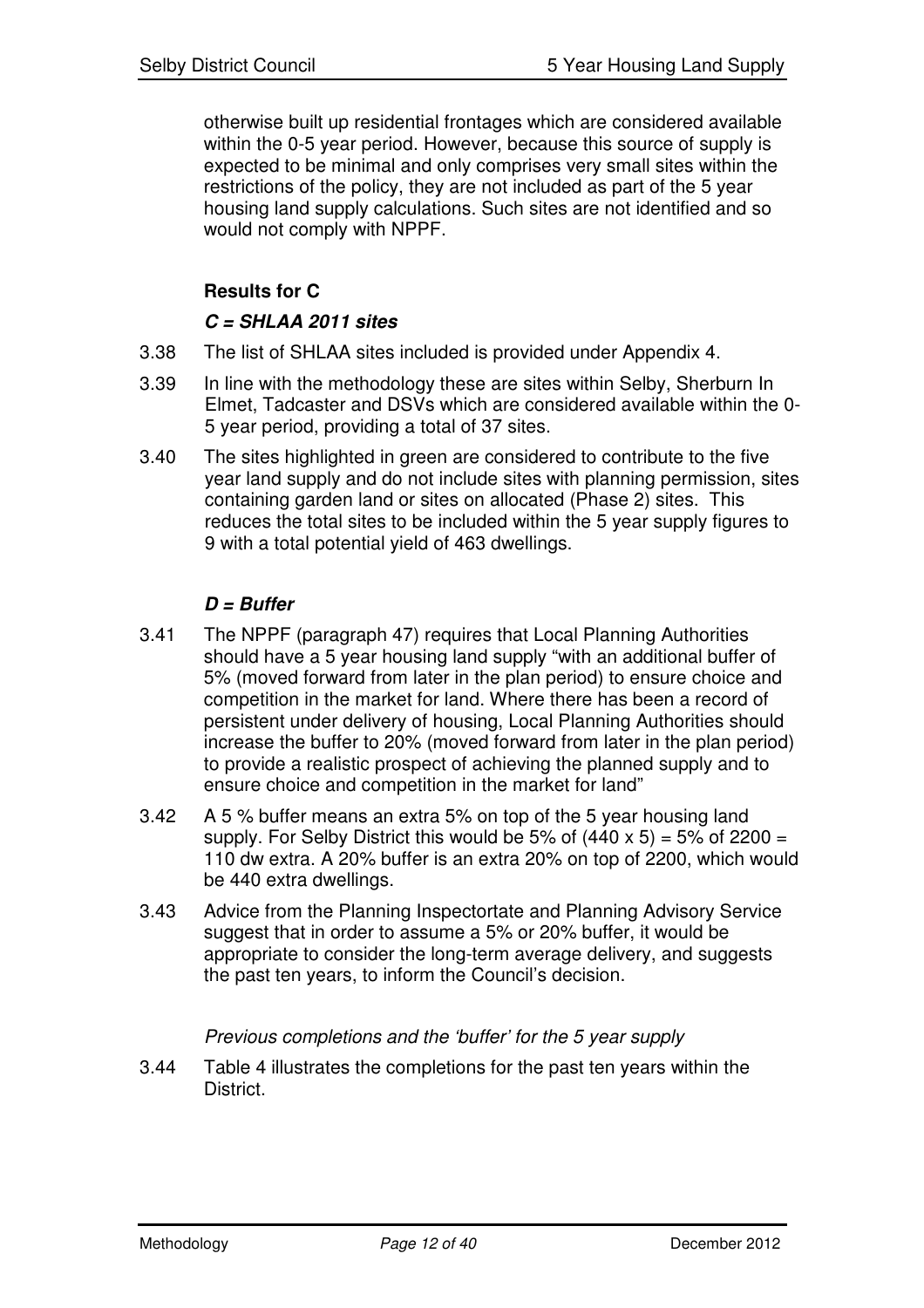| Table 4. |  | <b>Annual Completions 2002 -2012</b> |  |
|----------|--|--------------------------------------|--|
|          |  |                                      |  |

| Year                 | $02-$<br>03 | 03-<br>04 | 04-<br>05 | 05-<br>06 | 06-<br>07 | $07 -$<br>08 | 08-<br>09 | 09-<br>10 | 10- | $11 -$<br>12 |
|----------------------|-------------|-----------|-----------|-----------|-----------|--------------|-----------|-----------|-----|--------------|
| Total<br>Completions | 363         | 297       | 469       | 638       | 874       | 583          | 226       | 270       | 366 | 338          |

- 3.45 The average annual completion is 442 dwellings over this period. This exceeds the current annual requirement in the Regional Strategy of 440 dwellings per year. Taking the past 10 years allows for variations and it can be seen that there has been over-delivery and underdelivery year by year (Table 5).
- 3.46 The Council considers this demonstrates that there is no "*record of persistent under delivery of housing*" (Paragraph 47 of NPPF) and therefore there is justification for providing a 5% buffer of sites to supplement the 5 year supply for the 2011/12 monitoring year.
- 3.47 However it has been noted by the Stakeholder Working Group that the earlier requirement of 620 dpa (up to December 2006) means that there has been under-delivery. With the years 2002/03 – 2005/06 having a housing target of 620, this means over the past 10 years the average annual requirement was 525.5 dwellings compared to the actual average delivery of 442 dwellings.

| Year                 | $02-$<br>03 | 03-<br>04 | 04-<br>05 | 05-<br>06 | 06-<br>07 | $07 -$<br>08 | 08-<br>09 | 09-<br>10 | 10-<br>11 | 11-<br>12 |
|----------------------|-------------|-----------|-----------|-----------|-----------|--------------|-----------|-----------|-----------|-----------|
| Total<br>Completions | 363         | 297       | 469       | 638       | 874       | 583          | 226       | 270       | 366       | 338       |
| Target               | 620         | 620       | 620       | 620       | 575*      | 440          | 440       | 440       | 440       | 440       |

**Table 5. Annual Housing Requirement and Annual Completions**

\* Total annual dwelling requirement up to 31 December 2006 is 620 and 440 from 1 January 2007, providing a requirement of 575 dwellings between 1 April 2006 and 31 March 2007.

- 3.48 As table 5 shows there was under-delivery in 7 out of the previous 10 years and it could be argued therefore that this demonstrates there is a record of persistent under delivery and should be providing 20%.
- 3.49 On balance it is considered appropriate to demonstrate an additional buffer of 20% in this year's 5 year housing land supply. This will be reviewed annually.

# *SHLAA sites to provide the 5% or 20% 'buffer'*

3.50 The NPPF suggests that the additional buffer is 'moved forward from later in the plan period'. It should be noted that SHLAA sites in the later plan period have not been assessed as available in the next 0-5 years in line with the SHLAA 2011 methodology because they are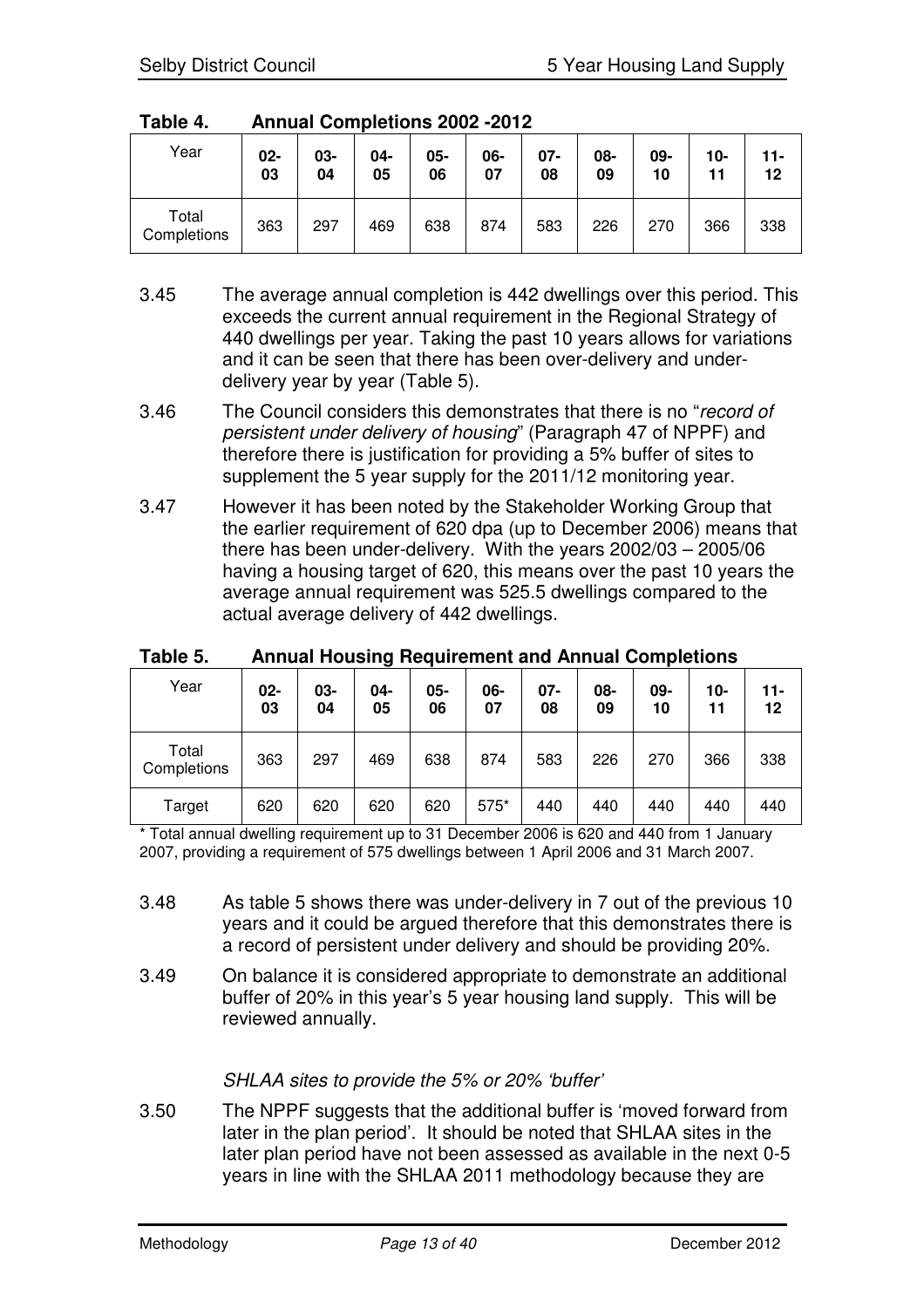considered to be constrained by current planning policy or other constraints which may delay delivery on site such as contamination on site, legal/ownership issues or third parties considerations.

- 3.51 However, in order to accord with the NPPF, in disucssion with the Stakeholder Working Group, the SHLAA 6-10 year which meet specific citeria are included as a pool for the 2011/12 housing land land supply buffer.
- 3.52 The SHLAA sites which meet the following criteria are considered in the buffer pool:
	- $\circ$  have been assessed as 6-10 years, but are being promoted by the landowner as being available in the 0-5 year period, and
	- o are within the parishes of Selby, Sherburn in Elmet, Tadcaster and the Designated Service Villages; and
	- o are within or, adjacent to but outside Development Limits; and
	- o where the only reason they have been pushed back is due to them not currently meeting policy tests.
- 3.53 To avoid double counting sites are not included in the calculations where they already have planning permission or are on allocated (Phase 2) sites. Sites which contain garden land are also excluded in accordance with NPPF (Paragraph 53).
- 3.54 Some of these sites may be released through a review of Development Limits, the planned Green Belt review and the Allocations process as part of the emerging Local Plan within the next 5 years (progress on the Sites Allocations DPD has already been made and will be progressed directly following the adoption of the Core Strategy in 2013).
- 3.55 As such each site is brought into the buffer up to an annual max delivery of 50 dw per year over the 5 years (maximum of 250 dwellings per site for the 6-10 year period). The yield of all such sites will be considered to be the buffer for the purposes of the 5 year housing land supply in order to comply with the NPPF expectations.

# **Results for D**

# *D = Buffer*

- 3.56 The results for the sites providing the buffer can be found under Appendix 5. In line with the NPPF requirement for a buffer the SHLAA sites within Appendix 5 are sites within Selby, Sherburn In Elmet, Tadcaster and DSVs which are considered to be available within the 6-10 year time period but the landowners intentions are known to be 0-5 years.
- 3.57 In fact there are only 2 sites which meet the criteria providing a total maximum yield of 500 dwellings.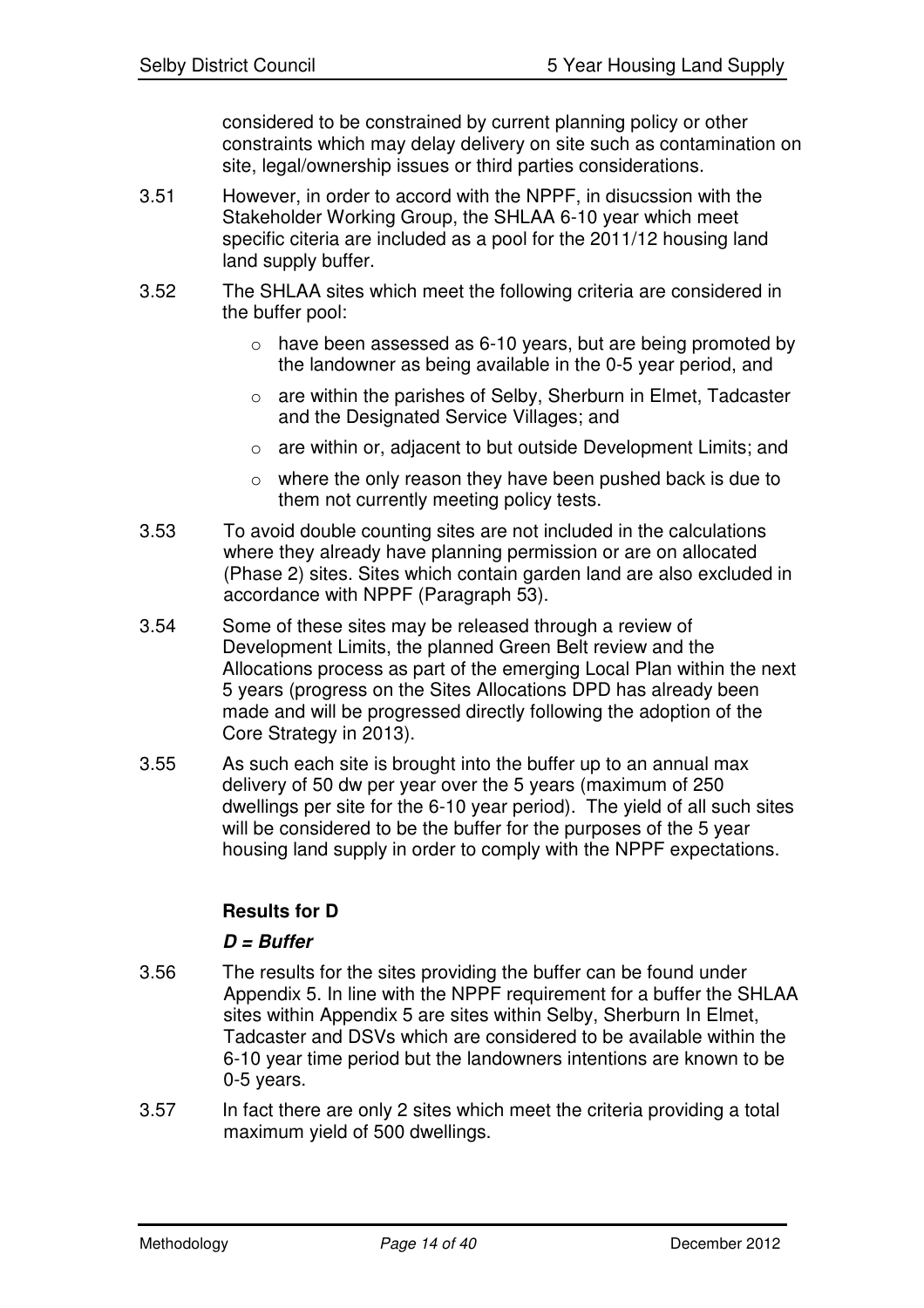# **Table 6**

| Site ref   | Total potential yield                  | Available yield for 6-10<br>years |
|------------|----------------------------------------|-----------------------------------|
| PHS/19/025 | 1467                                   | 250                               |
| PHS/53/003 | 477                                    | 250                               |
|            | TOTAL (available yield for 6-10 years) | 500                               |

- 3.58 This provides an extra 500 dwellings which is equivalent to a 22.7% buffer
- 3.59 The two sites above can also deliver into the 11-15 year period providing a further 447 dwellings.
- 3.60 Sites are not individually assessed, as this is more appropriate for the Local Plan process. In this way it is clear to landowners and developers that this does not mean that their sites which fall into this category are considered acceptable for development immediately.
- 3.61 The buffer sites therefore provide enough dwellings to accommodate both a 5% or 20% buffer.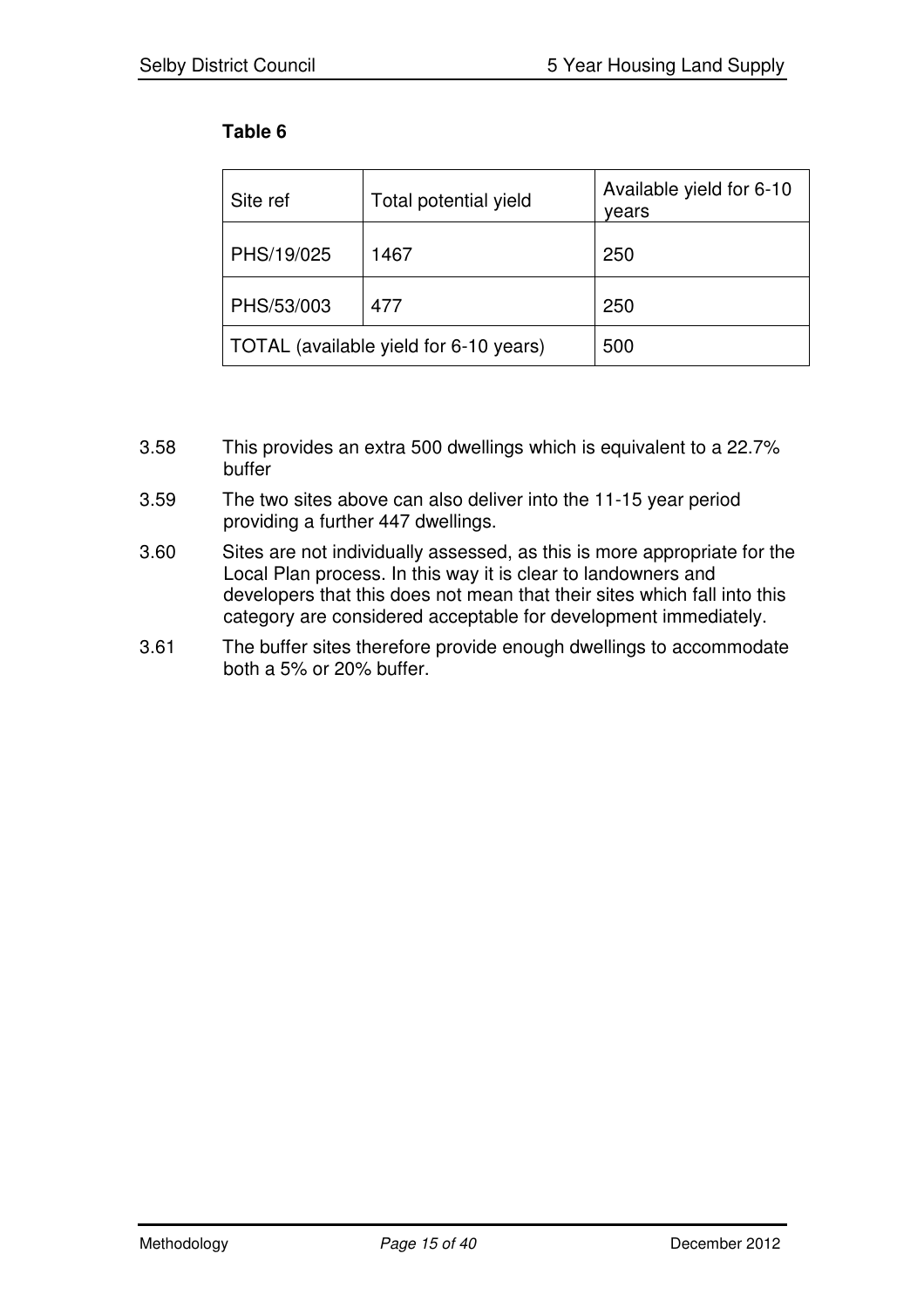# **4.0 The 5 Year Housing Land Supply Results Summary**

4.1 All sites included in the calculations are set out in the Appendices of this report. Individual results for each element are also set out in Section 3 (above).

# **Schedule of sites included in the 5 year supply and plots available**

|   | Summary of sites contributing to 5 year supply                   | <b>Potential Yield</b><br>(Dwellings) |
|---|------------------------------------------------------------------|---------------------------------------|
| A | Outstanding Planning Applications (NETT) (2011-12)               | 1052                                  |
| B | SDLP Phase 2                                                     | 821                                   |
|   | 2011 SHLAA                                                       | 463                                   |
|   | Total plots considered to contribute to 2011/12 5 Year<br>Supply | 2336                                  |

| 5 YEAR HOUSING LAND REQUIREMENT (440 x 5)                  | 2200                        |
|------------------------------------------------------------|-----------------------------|
| 5 year land supply position (supply/annual<br>requirement) | 2336/440 (dpa)              |
|                                                            | 5.31 Years<br><b>Supply</b> |

#### **Buffer**

| <b>NPPF Buffer sites</b>                                   | <b>Potential Yield</b><br>(Dwellings) |
|------------------------------------------------------------|---------------------------------------|
| SHLAA 6-10 Year sites                                      | 500                                   |
| 5 year land supply position (supply/annual<br>requirement) | 500/440 (dpa)                         |
|                                                            |                                       |

| <b>5 YEAR HOUSING LAND REQUIREMENT BUFFER</b> | 22.7% |
|-----------------------------------------------|-------|
| $(500/2200)$ x 100                            |       |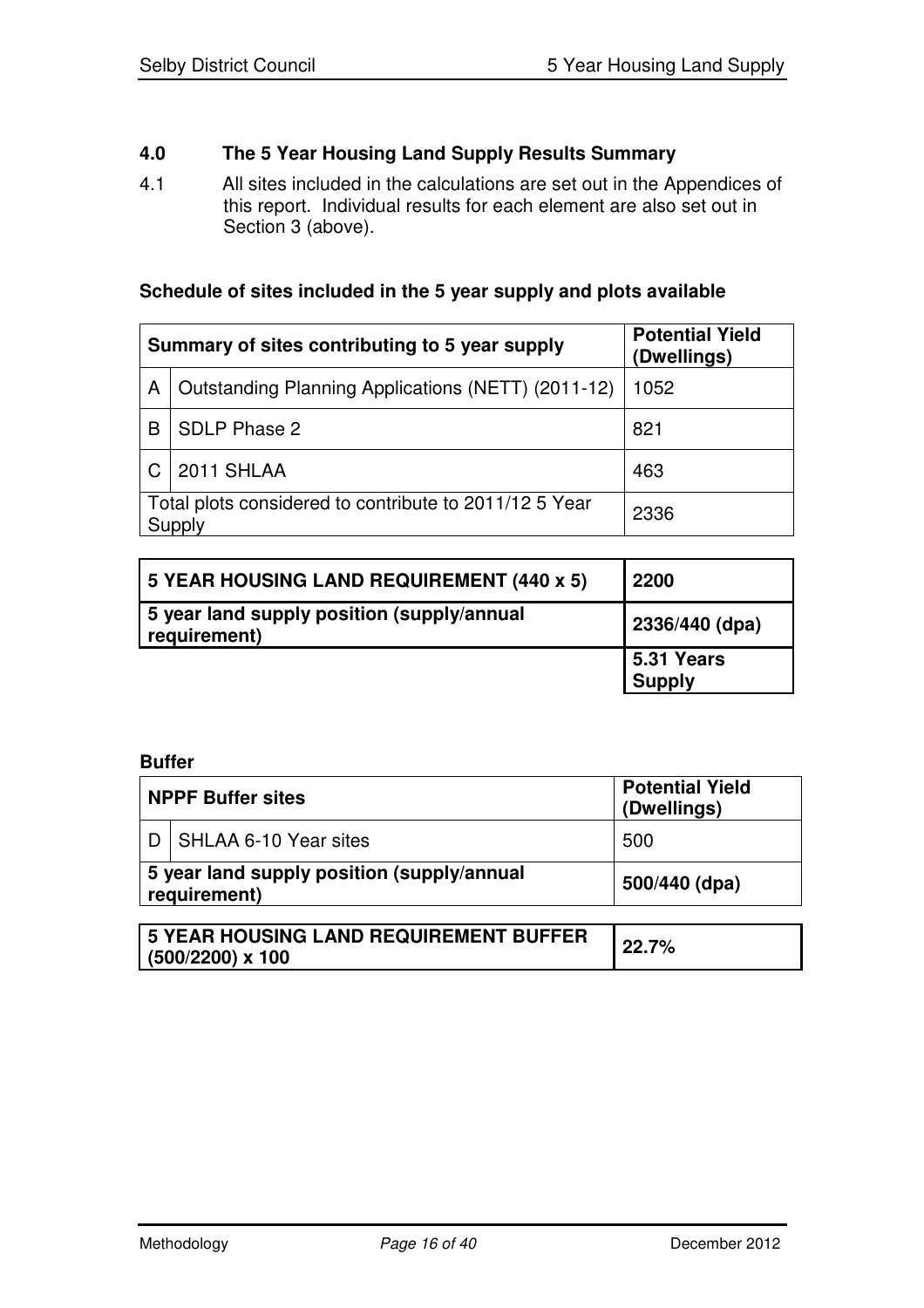# **5. Housing trajectory**

- 5.1 Paragraph 47 of the NPPF sets out the requirements for producing a housing trajectory; *'for market and affordable housing, illustrate the expected rate of housing delivery through a housing trajectory for the plan period and set out a housing implementation strategy for the full range of housing describing how they will maintain delivery of a five year supply of housing land to meet their housing target'.*
- 5.2 The NPPF introduces for the 2011/12 trajectory the inclusion of affordable housing in the trajectory. The Council therefore includes expected affordable housing delivery throughout the plan period.
- 5.3 Overall the trajectory comprises an initial relatively firm prediction of housing delivery for the first five years (based on the 5 year housing land supply), together with a longer term illustration of expected delivery which will arise through the implementation of the Local Plan (emerging Core Strategy and Sites Allocations documents).
- 5.4 The trajectory is set against future housing requirements. Currently, and until revoked, the adopted Regional Strategy (May 2008) sets out that the minimum housing requirement for Selby District is 440 dwellings per annum from 2008 to 2026.
- 5.5 As with previous years, market housing will be presented in the housing trajectory based on the 5 year supply figures for the first 5 years and the adopted housing target of 440 per annum for the remainder of the plan period (years 6 to 15).
- 5.6 It should be noted that the emerging Core Strategy proposes an annual figure of 450 dpa, but this is not yet adopted. Any new figure in an adopted plan which would supersede the RS will be taken into consideration in next year's (2012/13) 5 year housing land supply trajectory.
- 5.7 As part of the telephone and email survey of current sites being developed within the District landowners and developers are asked for an indication of their expected delivery of market and affordable housing over the next 5 years (See Appendix 2).
- 5.8 In addition local Registered Providers (RP's) have been contacted to ascertain their delivery programme to inform what units they are expecting to manage over the next 5 years.
- 5.9 Both the information we receive on a site by site basis from the engagement with developers and RP's alongside policy expectations informs the 5 year supply element of the trajectory based on existing permissions.
- 5.10 On SHLAA sites and SDLP Phase 2 allocations that have not yet been granted planning permission a target of 40% affordable housing units of the expected site yield will be used in ascertaining the amount of affordable housing expected to be delivered within the first 5 years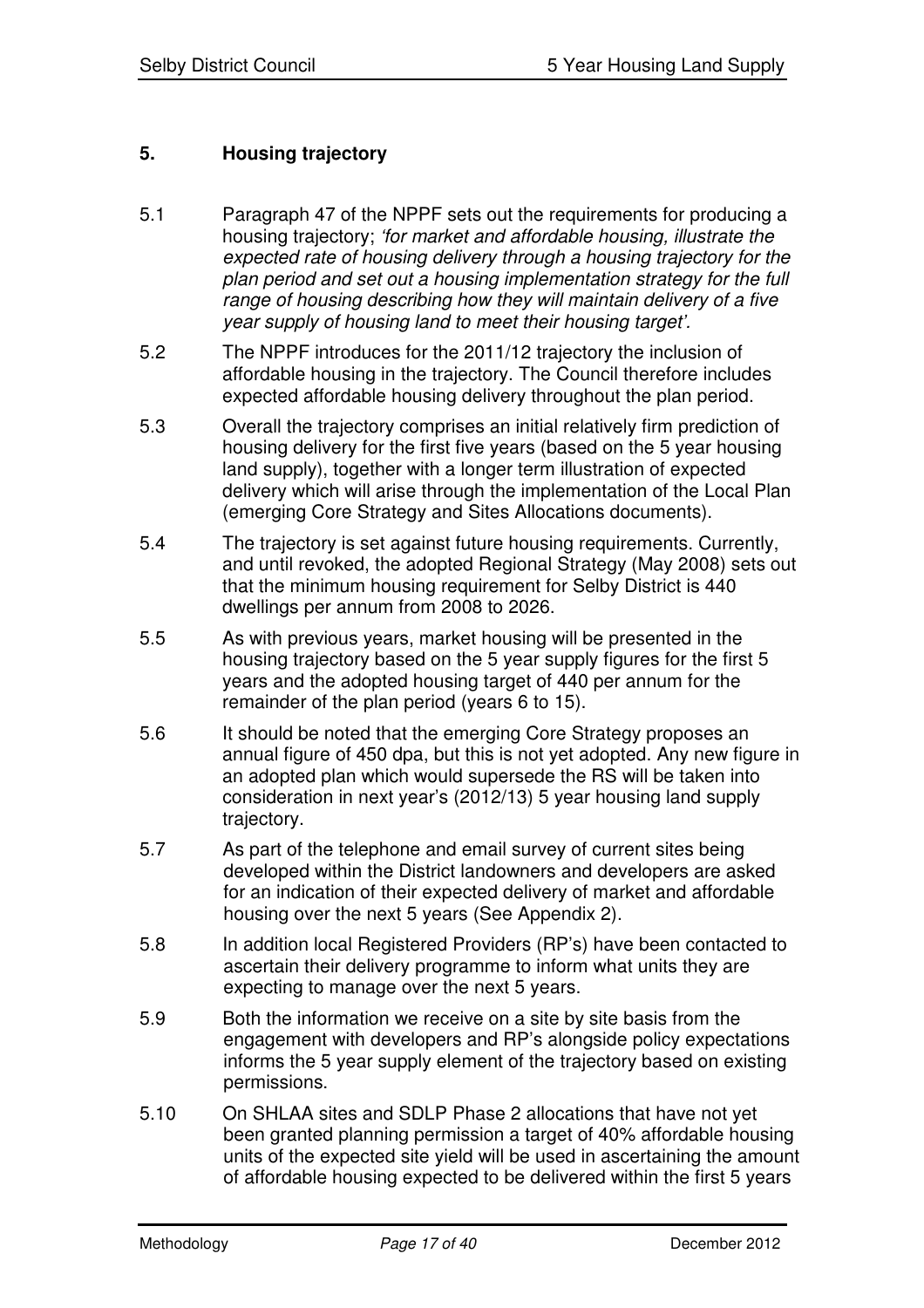of the plan period.

- 5.11 For the remainder of the plan period (years 6 to 15) of the trajectory a 40% delivery rate of affordable housing will be used in the housing trajectory. This is in line with existing Council policy in RS policy H4 and the Developer Contributions SPD (and the emerging Policy CP5 of the Core Strategy which would be adopted by then).
- 5.12 The housing trajectory and first affordable housing trajectory is shown below at Figure 2. Over the 5 year supply there is a rise and dip in the amount of housing projected. This is due to the release of SDLP Phase 2 allocations where a number of sites have developer intentions known. A drop in the delivery of sites is expected due to some smaller allocations been built out before the end of the current 5 year housing land supply<sup>5</sup>.





<sup>&</sup>lt;sup>5</sup> It is expected that the release of the Core Strategy Strategic Development Site will boost supply but this is not included in this trajectory in advance of the Core Strategy being adopted.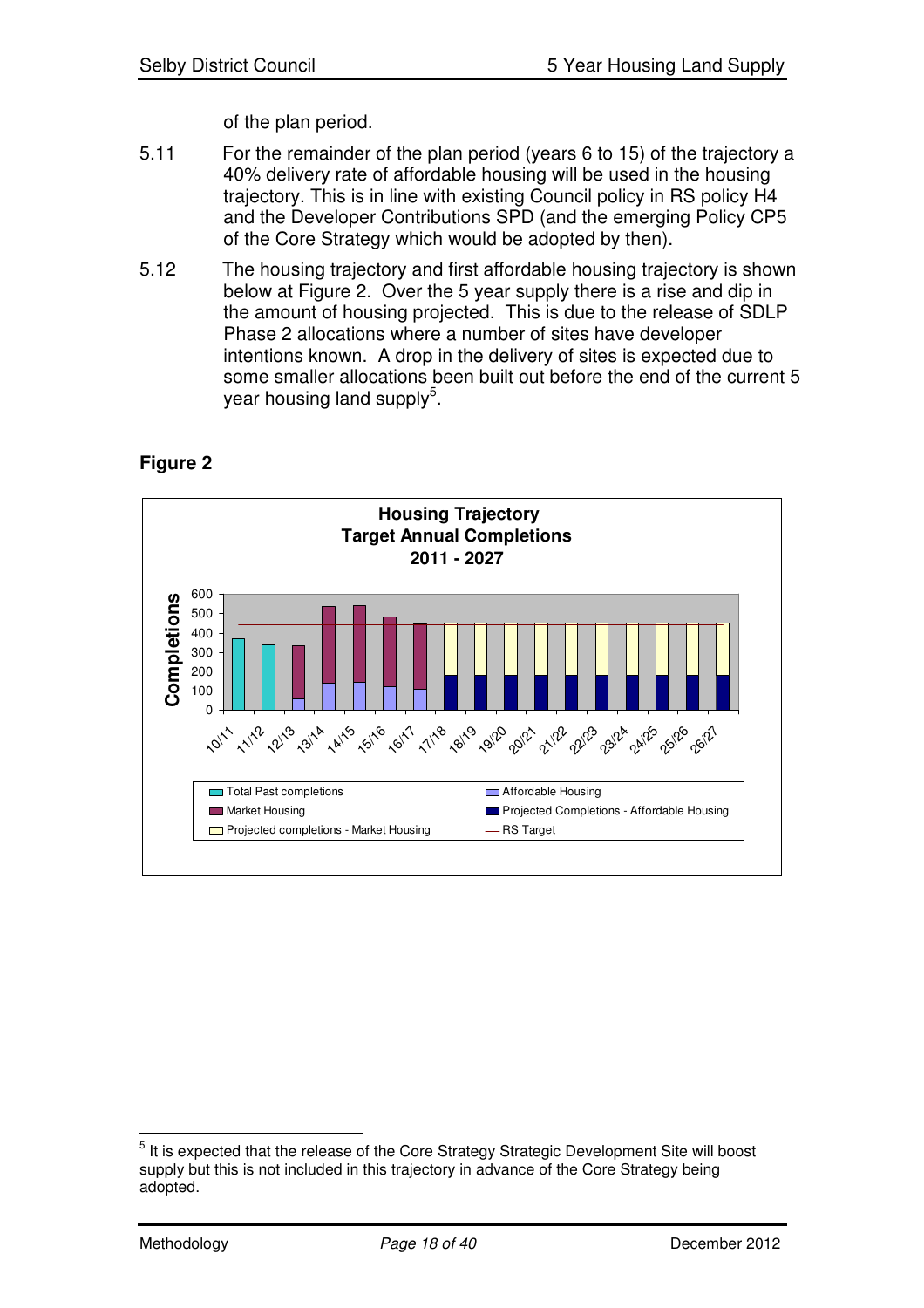# **5 Year Housing Land Supply 2011/12**

# **Appendices**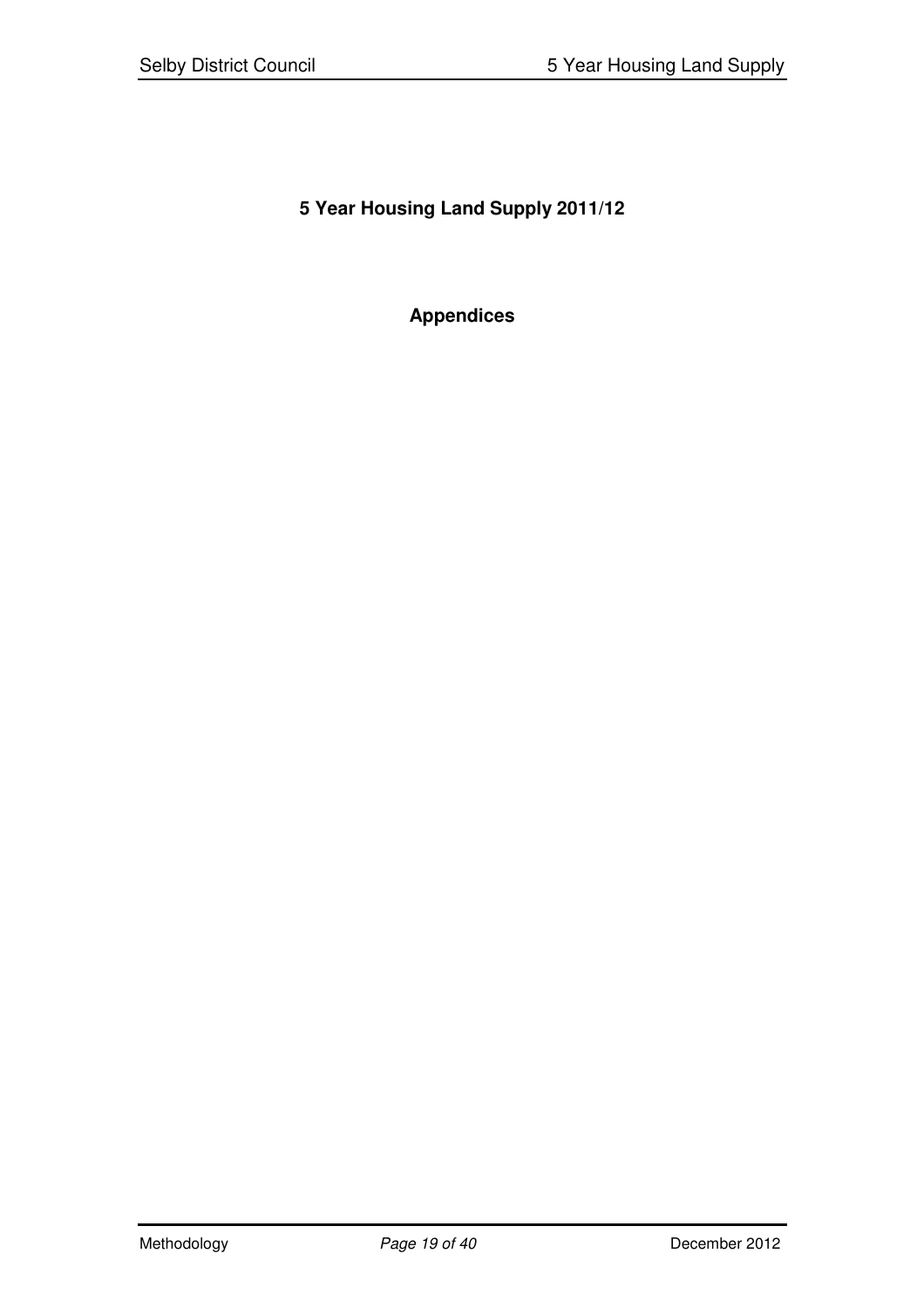# **Appendix 1**

#### **5 Year Housing Land Supply representations summary following comments from Stakeholder Working Group**

The comments made through the Stakeholder Working Group are summarised below and have been incorporated into the 5 year land supply methodology and amendments made where appropriate, to ensure the methodology is robust.

## **Non-delivery discount rate**

- 20% as a cautious approach.
- 50% where sites have been subject to multiple renewals or long extant permissions.

#### **Lead-in times**

- Consideration should be given to 'lead-in' times to minimise against under performance.
- Many existing consents are currently unviable due to S106 and infrastructure requirements.

#### **Housing delivery, delivery rate and density**

- Delivery rate of 20-30 dwellings per annum (dpa) is more achievable or 40 dpa where there are multiple developers.
- Revisit yield calculation due to market trends reducing density.
- NPPF para 150 need to take account of market signals.
- Previously developed land and windfall sites should be considered as a bonus, not a mainstay in the forecasting of supply.
- Inclusion of SHLAA sites will be taken as an endorsement of their suitability for housing development at the density being suggested.
- Viability of sites needs to be tested as landowners can sometimes only have a partial appreciation of the costs of development.
- Sites with permission should be discounted if they:
	- have consents older than 2007 and have not come forward or development has stalled;
	- have existing uses and are not vacant;
	- are subject to other policy constraints;
	- have had no response from developer/landowner.
- Garden land and small sites should be included as this would otherwise restrict small scale developers.
- Consider it appropriate to consider under/over supply against the last five years.
- Sites can only be brought forward if a phasing policy is proposed.

#### **Emerging policy**

• Remove reference to CP1A as this is an emerging Core Strategy policy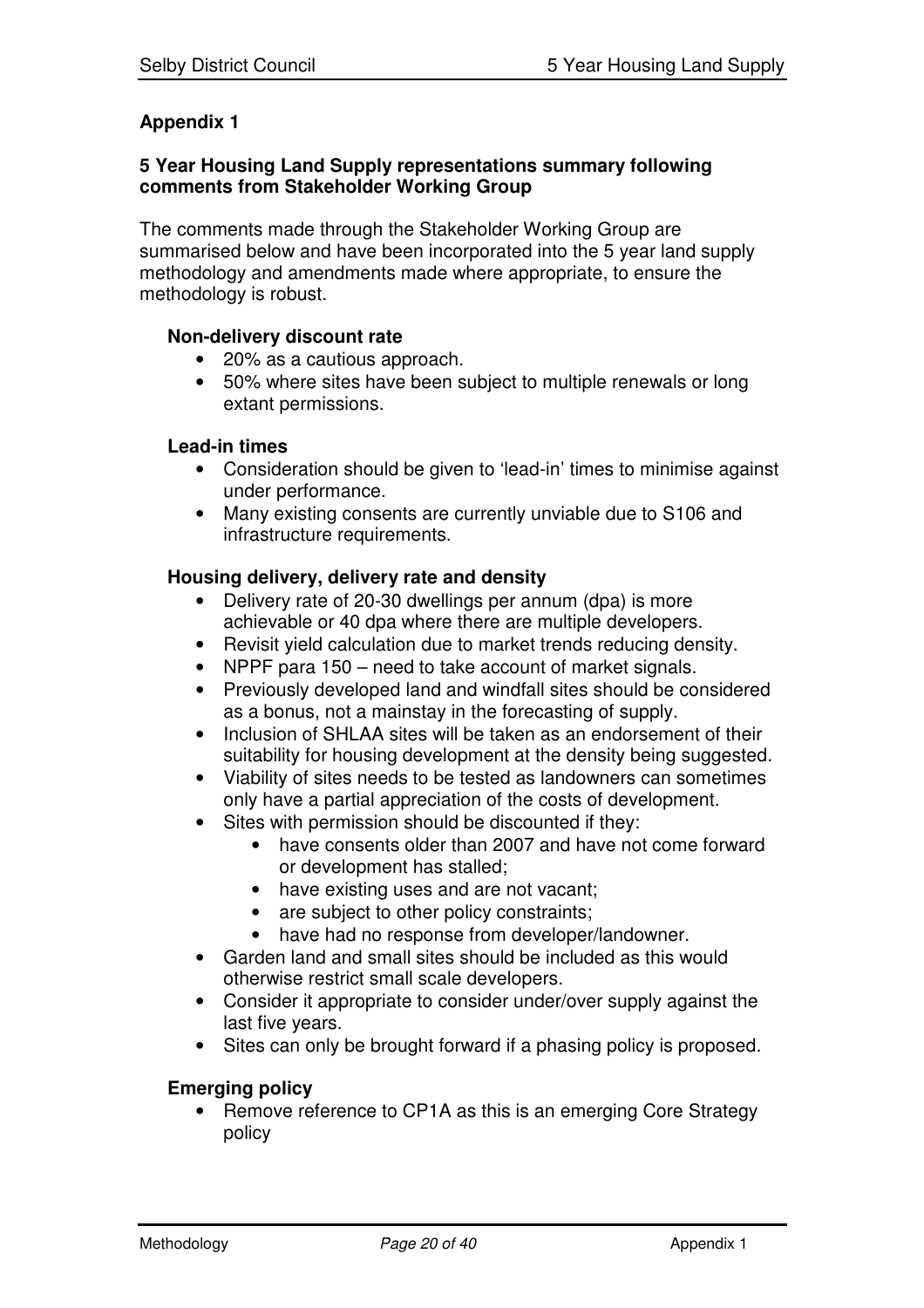#### **Buffer**

- Based on past delivery, more often than not the Council has under performed.
- Large amount of delivery has come from windfall suggest larger buffer due to limited control of ensuring such development will come forward.
- Annual completions table to include figure for under/over provision to clearly demonstrate annual completions against target.
- Sites with a history of not being developed to be moved from the housing supply and added to buffer sites in order to make developers and landowners reconsider their historic approach to land banking.
- Council should focus on sites with planning permissions and allocations.

## **Housing Trajectory**

- Not advisable to calculate affordable housing at 40% due to the Core Strategy not been adopted and due to viability issues.
- Affordable housing trajectory should be viewed in addition to the annual dwelling requirement of 450.

## **Existing 5 Year Housing Land Supply (2010/11)**

- Concerns that appeal (ref APP/N2739/A/11/2162857) is been used as a means of suggesting the Council has a clear 5 year land supply.
- Existing 5.57 year supply (2010/11) should not be relied upon due to decision being made under PPS3, not the NPPF and that the challenge focused on larger sites rather than viability and deliverability of numerous small and medium sites.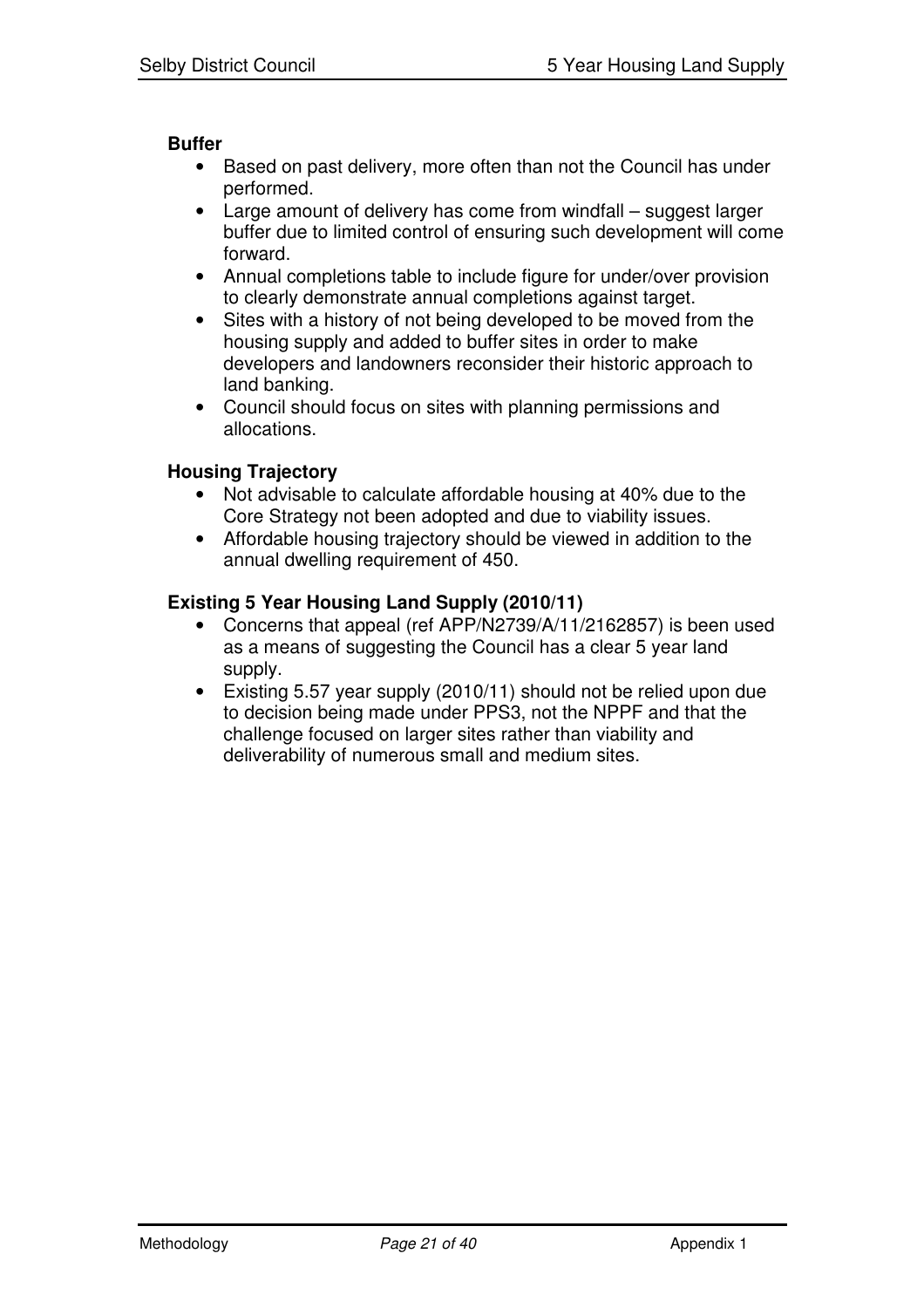# Appendix 2 – Developer Questionnaire

Dear developer/agent,

The Council is currently assessing its 5 year housing land supply for the 2011/12 monitoring year. In order to realistically project the expected housing numbers to be included in the assessment we are contacting developers and agents to provide information on expected site delivery.

This time last year you kindly supplied us with information regarding the anticipated housing completions for this year, and the next 4 years.

I would be very grateful if you could refresh this data up to 2017 by **the 20 th July.**

Please can you provide the following;

| Site Name:                                                                                                                                                                                                                     |
|--------------------------------------------------------------------------------------------------------------------------------------------------------------------------------------------------------------------------------|
|                                                                                                                                                                                                                                |
| Planning Perm No: 1990 Manual Planning Perm No:                                                                                                                                                                                |
| Site Developer / Owner North Communication of the United States of the United States of the United States of the United States of the United States of the United States of the United States of the United States of the Unit |
|                                                                                                                                                                                                                                |
| Outstanding Plots as at (date)                                                                                                                                                                                                 |

#### **Current delivery programme**

Please can you provide expected market dwellings per annum in the table below. The NPPF also requires Local Planning Authorities to include expected affordable housing delivery within their 5 year supply.

| Year                             | 12/13 | 13/14 | 14/15 | 15/16 | 16/17 |
|----------------------------------|-------|-------|-------|-------|-------|
| Market                           |       |       |       |       |       |
| Housing                          |       |       |       |       |       |
| Affordable<br><b>Units</b>       |       |       |       |       |       |
| First<br>time<br>buyer<br>offer* |       |       |       |       |       |

*\*Expected units Fist time buyer offer provided directly by housebuilder (e.g. Home Buy, First Buy etc).*

As part of the 5 year supply assessment we would also be interested to know the current market interest in your site, if market conditions are improving and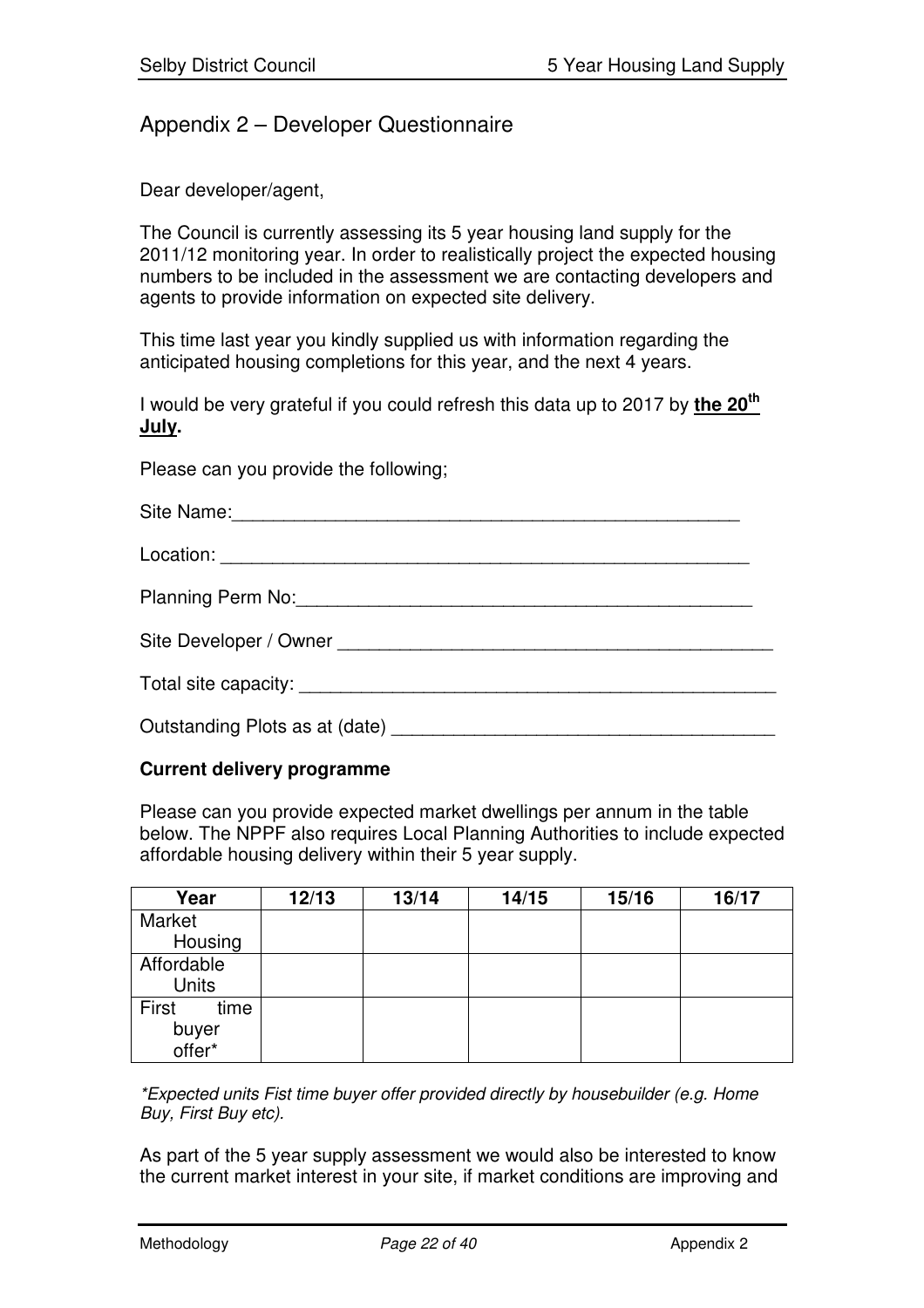if houses are selling in the area? Please provide any comments you may have on this matter as part of your response.

We will also be setting up a Stakeholder Working Group to discuss the 5 year supply methodology in more detail, if you would like to be part of this group please let us know.

The Policy Team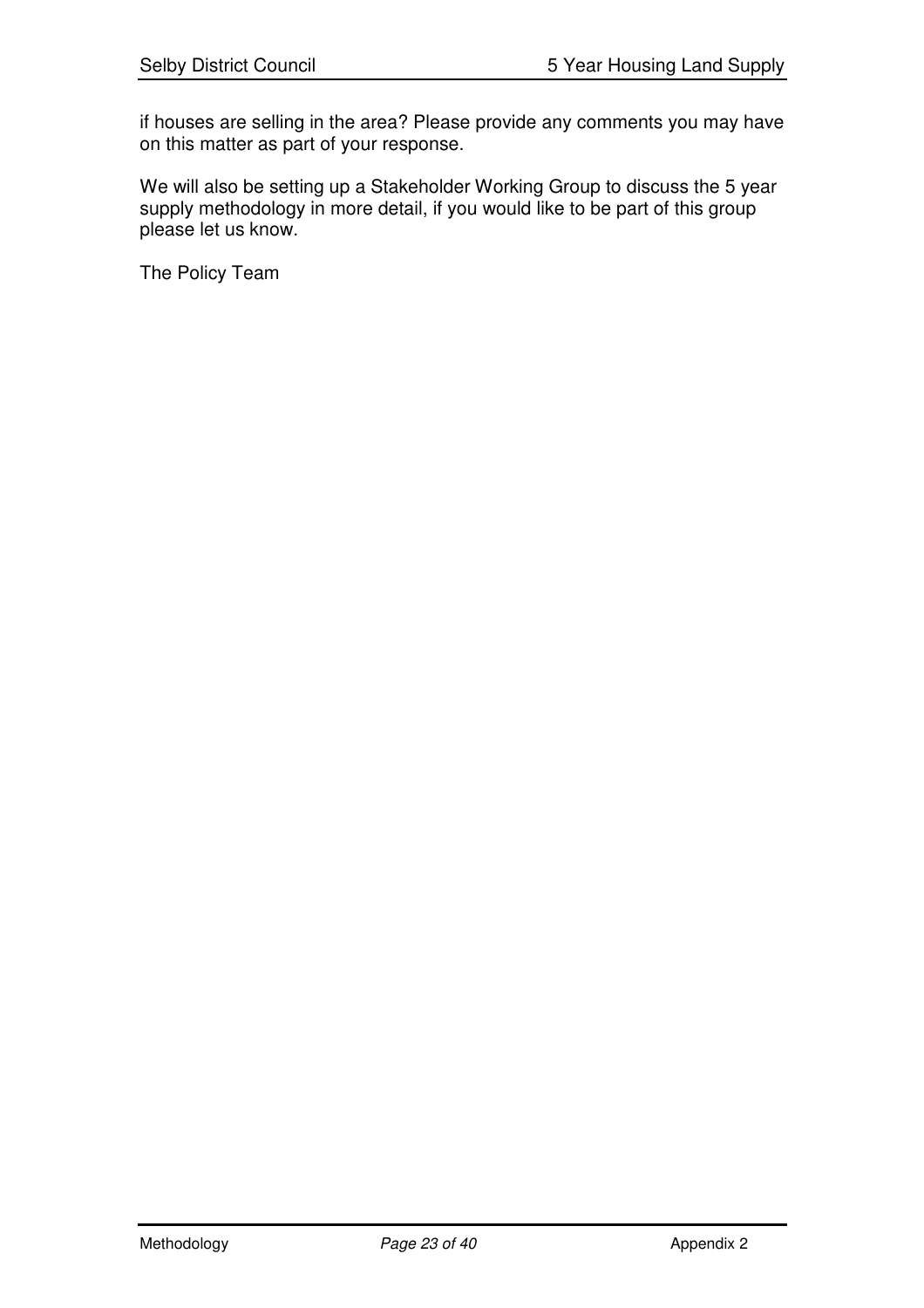# **Appendix 3 – Completions on Non-allocated Sites**

For convenience the table below sets out the last eight years':

- Total completions on allocated sites
- Completions on non-allocated sites (SDC windfall definition)
- Completions on windfall and PDL (PPS3 windfall definition)

|                           |                          |                                   |                                        | Figures for non-<br>allocated sites<br>(SDC definition) |                                                      |                           |                                   | <b>Figures for only</b><br>those non-<br>allocated sites<br>which are also PDL |                                        |
|---------------------------|--------------------------|-----------------------------------|----------------------------------------|---------------------------------------------------------|------------------------------------------------------|---------------------------|-----------------------------------|--------------------------------------------------------------------------------|----------------------------------------|
| Period                    | <b>Completions total</b> | Completions on<br>allocated sites | On allocated sites<br>% of completions | on all<br>Completions<br>other sites<br>(windfall)      | % of Completions<br>on all other sites<br>(windfall) | All completions on<br>pol | completions on<br>PDL<br>% of all | how<br>$\ast$<br>Of windfalls,<br>many on PDI                                  | completions on<br>% of windfall<br>pol |
| 2010-11                   | 366                      | 155                               | 42.3                                   | 211                                                     | 57.7                                                 | 181                       | 49.5                              | 174                                                                            | 82.5                                   |
| 2009-10                   | 270                      | 107                               | 39.6                                   | 163                                                     | 60.4                                                 | 125                       | 46.3                              | 117                                                                            | 71.8                                   |
| 2008-09                   | 222                      | 59                                | 26.6                                   | 163                                                     | 73.1                                                 | 154                       | 69.4                              | 146                                                                            | 89.6                                   |
| 2007-08                   | 583                      | 240                               | 41.2                                   | 343                                                     | 58.8                                                 | 299                       | 51.3                              | 271                                                                            | 79.0                                   |
| 2006-07                   | 874                      | 187                               | 21.4                                   | 687                                                     | 78.6                                                 | 585                       | 66.9                              | 585                                                                            | 85.2                                   |
| 2005-06                   | 633                      | 53                                | 8.4                                    | 580                                                     | 91.6                                                 | 473                       | 74.7                              | 473                                                                            | 81.6                                   |
| 2004-05                   | 469                      | 167                               | 35.6                                   | 302                                                     | 64.4                                                 | 242                       | 51.6                              | 242                                                                            | 80.1                                   |
| <b>TOTAL</b><br>2005-2010 | 3417                     | 968                               | $\overline{\phantom{a}}$               | 2449                                                    |                                                      | 2059                      |                                   | 2008                                                                           |                                        |
| Average<br>2005-2010      | 488                      | 138                               | 30.7%                                  | 350                                                     | 69.2%                                                | 294                       | 58.5                              | 287                                                                            | 81.4%                                  |

\*All allocated sites with the exception of HAM/2 are Greenfield. HAM/2 has 51 of its 89 dwellings on PDL, delivered as follows:

- 2007/08 = 33 completions of which 28 on PDL
- 2008/09 = 16 completions of which 8 on PDL
- 2009/10 = 13 completions of which 8 on PDL
- $2010/11 = 28$  completions of which 7 on PDL

All other PDL was from windfalls.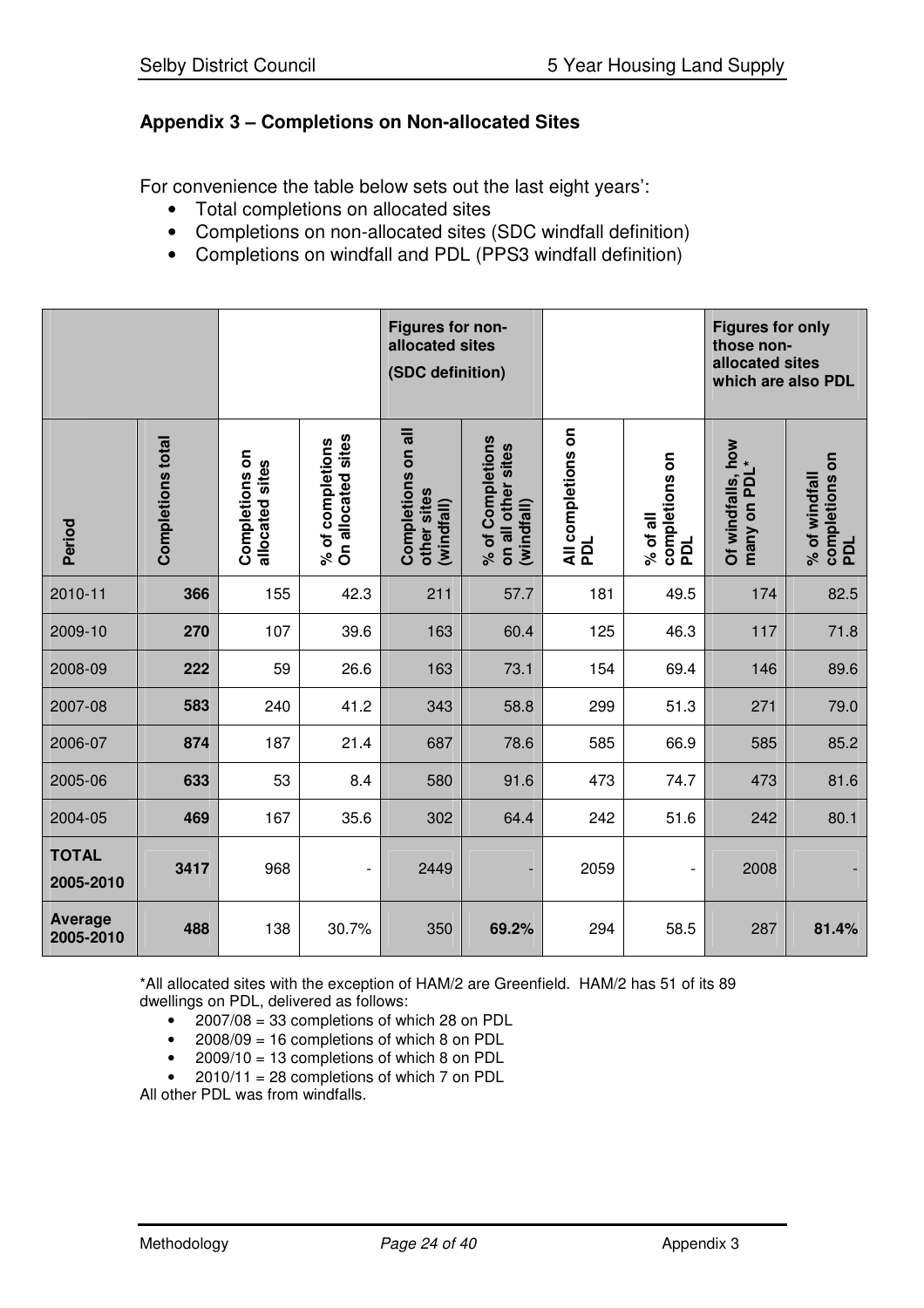# **Appendix 4 SHLAA 2011 sites available in 0-5 years –** Sites highlighted in green are included and contribute to supply.

| Site<br>Reference | <b>FINAL</b><br><b>TIME</b><br><b>PERIOD</b> | Site<br>Size<br>(ha) | Potential<br>yield for<br>$0-5$ yrs | Yield<br>estimate | Land<br>Type | Development<br>Limits | Main Issues TIMESCALE                                                                                                                                                       | Garden<br>Land?   | Phase 2<br>site? | <b>Extant PP</b><br>for resi?                              | Green<br>sites Yield                                                                                                             |
|-------------------|----------------------------------------------|----------------------|-------------------------------------|-------------------|--------------|-----------------------|-----------------------------------------------------------------------------------------------------------------------------------------------------------------------------|-------------------|------------------|------------------------------------------------------------|----------------------------------------------------------------------------------------------------------------------------------|
| PHS/15/002        | Yes $0-5$<br>years                           | 0.42                 | 15                                  | 15                | Mixed        | Within                | N/A                                                                                                                                                                         | Part              | No               | <b>No</b>                                                  |                                                                                                                                  |
| PHS/15/003        | Yes $0-5$<br>vears                           | 0.85                 | 30                                  | 30                | Mixed        | Within                | Outside dev. limits of DSV.                                                                                                                                                 | Part (small)      | No               | No                                                         |                                                                                                                                  |
| PHS/15/005        | Yes $0-5$<br>vears                           | 0.51                 | 18                                  | 18                | Mixed        | Within                | Planning application currently pending on<br>the site for 13 dwellings, submitted by<br>Linden Homes.                                                                       | Part?<br>Farmtead | No               | Yes -<br>2011/104<br>8/FUL                                 |                                                                                                                                  |
| PHS/16/003        | Yes $0-5$<br>years                           | 1.33                 | $\mathbf{0}$                        | $\mathbf{0}$      | Mixed        | Within                | Linked to other land with access issues over<br>railway line.<br>Industrial site with associated clearance<br>costs and potential for contamination.                        | <b>No</b>         | <b>No</b>        | No (app<br>for<br>Demolitio<br>n.<br>2011/119<br>$0/DEM$ ) | 0 yield in<br><b>SHLAA</b><br>due to<br>double<br>counting<br>with<br>PHS/16/0<br>$07 -$<br>actual<br>yield is 60                |
| PHS/16/004        | Yes $0-5$<br>vears                           | 4.27                 | $\mathbf{0}$                        | $\mathbf{0}$      | <b>PDL</b>   | Within                | Linked to need to provide access over<br>railway to land to south in same ownership.<br>Industrial site with associated clearance<br>costs and potential for contamination. | <b>No</b>         | <b>No</b>        | $No -$<br>2012/054<br>0/FUL<br>(Pending)                   | 0 yield in<br><b>SHLAA</b><br>due to<br>double<br>counting<br>with<br>PHS/16/0<br>07 and<br>$008 -$<br>actual<br>yield is<br>192 |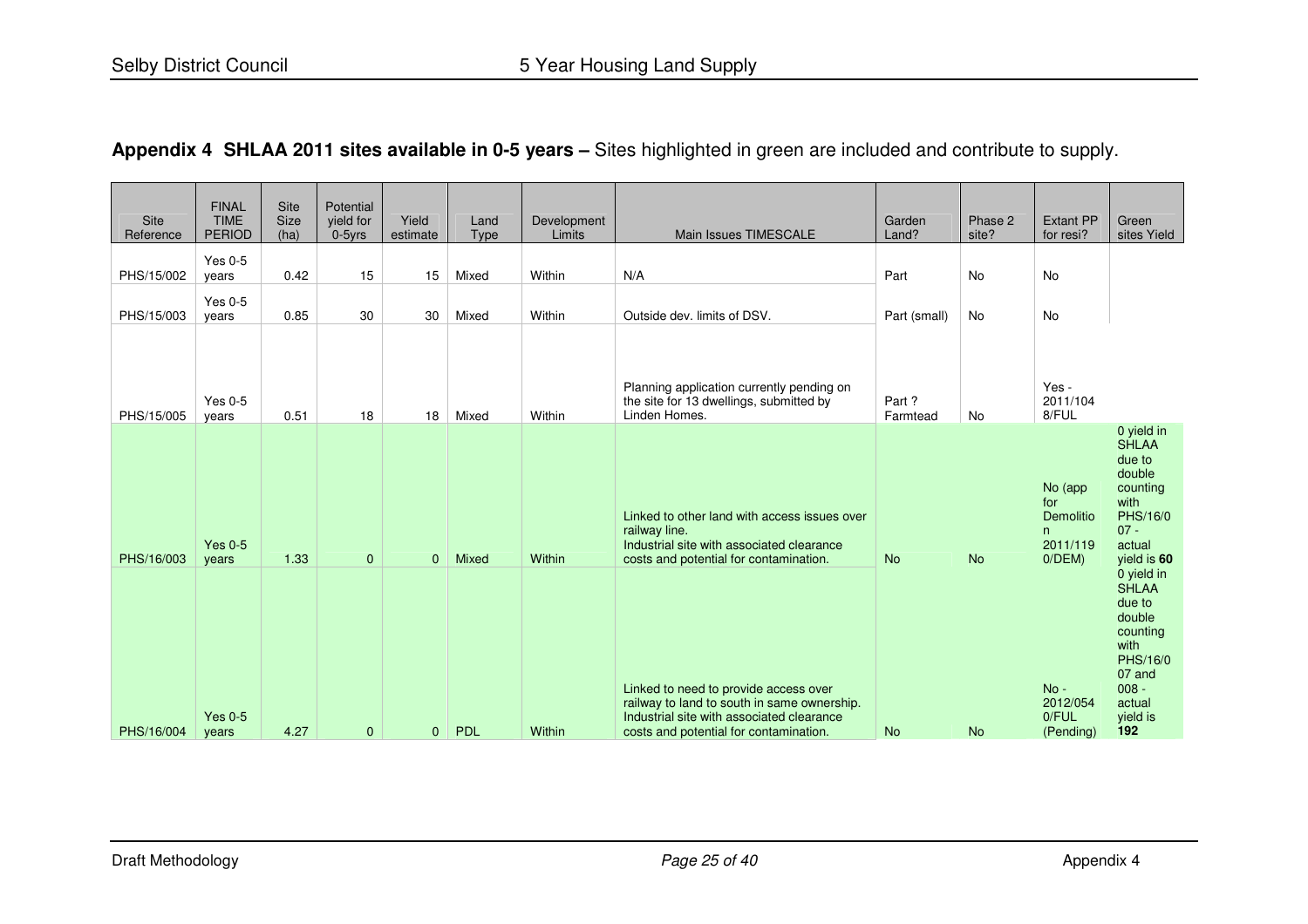| PHS/16/005 | <b>Yes 0-5</b><br>years | 0.87 | $\mathbf{0}$ | $\mathbf{0}$ | PDL   | Within | Linked to need to provide land for access<br>road over railway to south in same<br>ownership.<br>Industrial site with associated clearance<br>costs and potential for contamination. | <b>No</b>          | <b>No</b> | $No -$<br>Includes<br>site area<br>for 16/003<br>and<br>16/004                                | 0 yield in<br><b>SHLAA</b><br>due to<br>double<br>counting<br>with<br>PHS/16/0<br>$08 -$<br>actual<br>yield is 39          |
|------------|-------------------------|------|--------------|--------------|-------|--------|--------------------------------------------------------------------------------------------------------------------------------------------------------------------------------------|--------------------|-----------|-----------------------------------------------------------------------------------------------|----------------------------------------------------------------------------------------------------------------------------|
| PHS/16/006 | Yes $0-5$<br>years      | 1.29 | 36           | 36           | PDL   | Within | Linked to need to provide access over<br>railway to land to south in same ownership.<br>Industrial site with associated clearance<br>costs and potential for contamination.          | <b>No</b>          | <b>No</b> | $No -$<br><b>Includes</b><br>site area<br>for 16/003<br>and<br>2012/054<br>1/ELA<br>(Pending) | Reduced<br>yield in<br><b>SHLAA</b><br>due to<br>double<br>counting<br>with<br>PHS/16/0<br>$07 -$<br>actual<br>yield is 58 |
| PHS/16/010 | Yes $0-5$<br>years      | 0.74 | 33           | 33           | Mixed | Within | SDC Declared surplus; closed depot.<br>Industrial site with associated clearance<br>costs and potential for contamination.                                                           | <b>No</b>          | <b>No</b> | <b>No</b>                                                                                     | No double<br>counting<br>in SHLAA<br>- yield $33$                                                                          |
| PHS/16/011 | Yes $0-5$<br>vears      | 1.5  | 52           | 52           | Mixed | Within | Phase 2 SDLP housing allocation release<br>2011.<br>Site owner promoting site.<br>No major physical constraints.                                                                     | Part -<br>Farmtead | Yes       | Yes<br>(small<br>part of<br>site)<br>2010/036<br>4/FUL                                        |                                                                                                                            |
| PHS/19/015 | Yes $0-5$<br>years      | 0.67 | 74           | 74           | PDL   | Within | Site cleared.<br>Recent planning approval for 74 bed care<br>home - 2008/1165/FUL                                                                                                    | <b>No</b>          | <b>No</b> | Yes -<br>2008/116<br>5/FUL                                                                    |                                                                                                                            |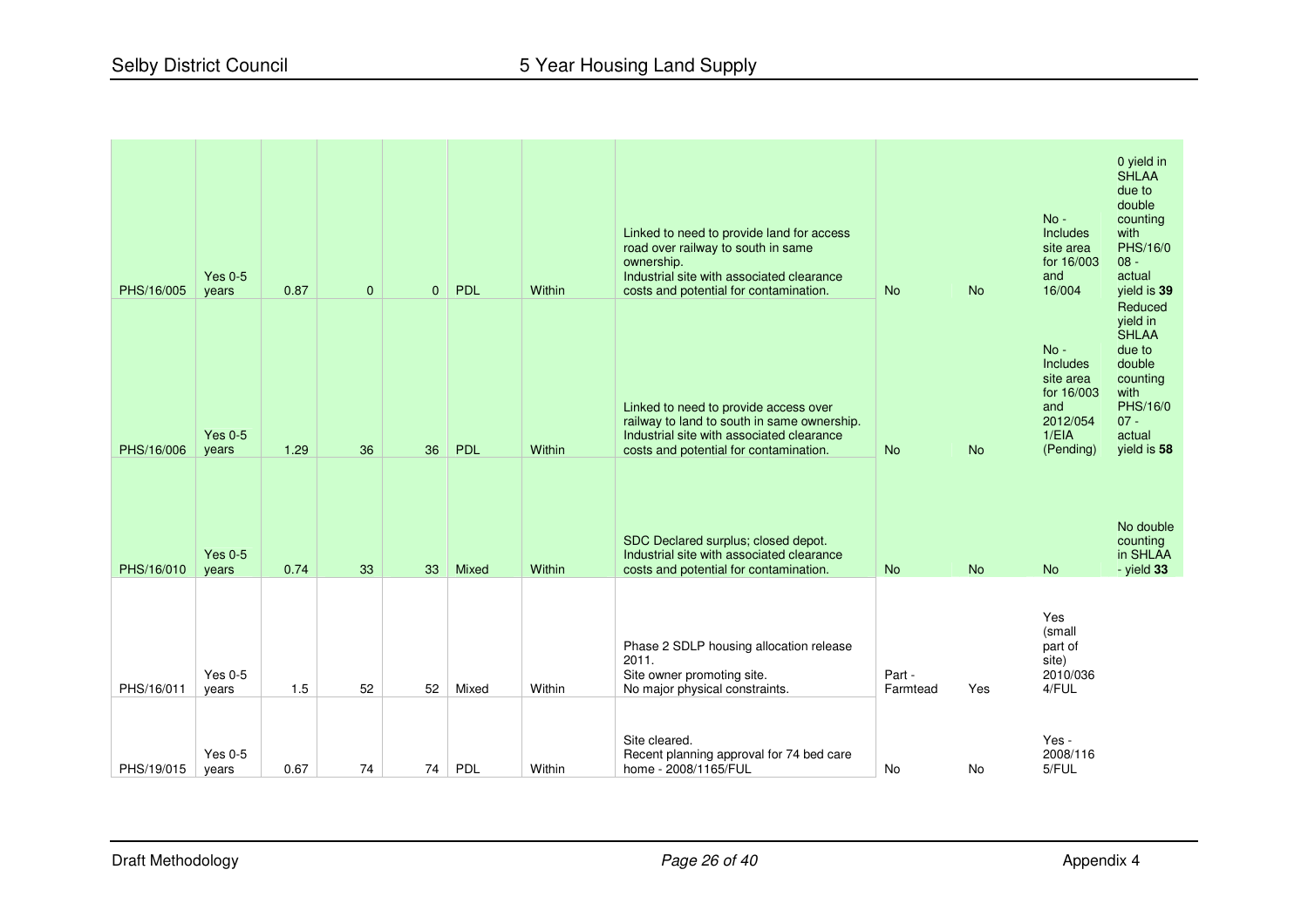| PHS/19/016<br>PHS/19/018 | Yes $0-5$<br>years<br>Yes $0-5$<br>years | 7.03<br>45.3 | 250<br>250         | 301<br>817     | Mixed<br>Greenfield | Within<br>Within | Existing outline planning permission for<br>residential.<br>Developer owned.<br>No major physical constraints.<br>Site cleared.<br>Housing allocation.<br>Planning permission for residential. | Part - small<br>Part - small                      | Yes -<br>SEL/2A<br>(SHLAA<br>site laregr<br>than<br>alloc.)<br>Yes -<br>SEL/2 | Yes -<br>2009/080<br>5/REM<br>Yes -<br>2009/021<br>3/REM                             |                                                     |
|--------------------------|------------------------------------------|--------------|--------------------|----------------|---------------------|------------------|------------------------------------------------------------------------------------------------------------------------------------------------------------------------------------------------|---------------------------------------------------|-------------------------------------------------------------------------------|--------------------------------------------------------------------------------------|-----------------------------------------------------|
| PHS/19/020               | Yes $0-5$<br>years                       | 0.55         | 25                 | 25             | <b>PDL</b>          | Within           | No major physical constraints.<br>Industrial site with associated clearance<br>costs and potential for contamination.                                                                          | <b>No</b>                                         | <b>No</b>                                                                     | <b>No</b>                                                                            | No double<br>counting<br>in SHLAA<br>$-$ yield $25$ |
| PHS/19/038<br>PHS/23/001 | Yes $0-5$<br>vears<br>Yes $0-5$<br>years | 0.89<br>1.68 | 40<br>$\mathbf{0}$ | 40<br>$\Omega$ | PDL<br>Greenfield   | Within<br>Within | Land currently been marketed for<br>development.<br>Phase 2 site release - September 2011.<br>Landowner marketing site.                                                                        | No<br>No                                          | <b>No</b><br>Yes -<br>CAM/1                                                   | $No -$<br>pending<br>COU<br>Yes -<br>2005/067<br>7/FUL<br>(small<br>part of<br>site) |                                                     |
| PHS/23/008               | $Yes 0-5$<br>years                       | 2.37         | 83                 | 83             | Greenfield          | Within           | Part of Phase 2 release - September 2011.<br>Landowner marketing site.                                                                                                                         | No? All<br>dwellings/b<br>uildings<br>demolished. | Yes -<br>CAM/1                                                                | See<br>23/001                                                                        |                                                     |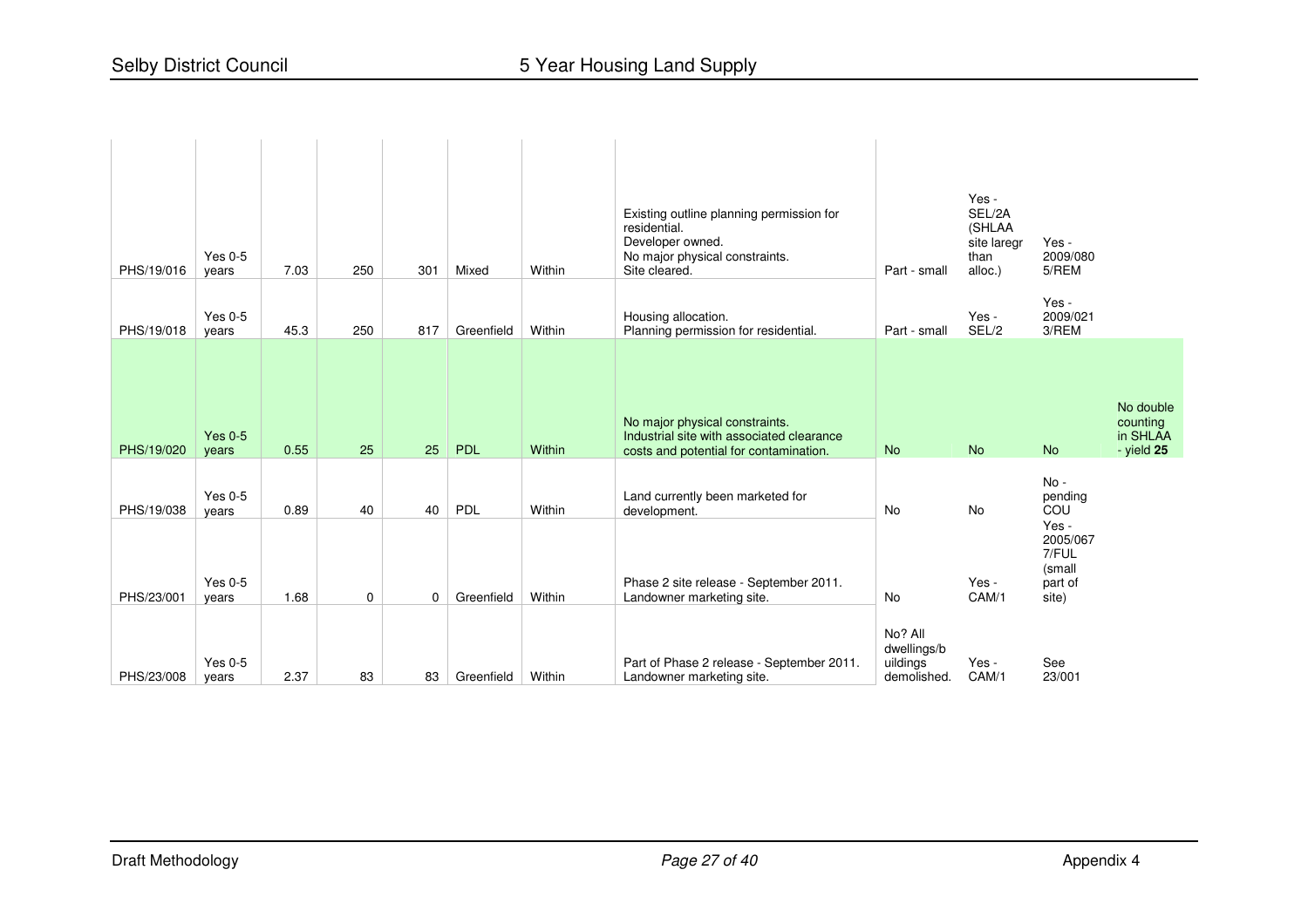| PHS/29/002 | <b>Yes 0-5</b><br>years | 2.47 | 86  | 86  | Greenfield | Within | N/A                                                                                                                                       | <b>No</b>            | Yes -<br>CAR/1 | $No -$<br>Request<br>for<br>Screening<br>Opinion -<br>SCR/2012<br>/0002 |
|------------|-------------------------|------|-----|-----|------------|--------|-------------------------------------------------------------------------------------------------------------------------------------------|----------------------|----------------|-------------------------------------------------------------------------|
| PHS/33/004 | <b>Yes 0-5</b><br>years | 0.82 | 29  | 29  | Mixed      | Within | Highway sightlines to restore - cannot be<br>accommodated within the site.<br>Third party land required to achieve<br>highway visibility. | <b>No</b>            | Yes -<br>HAM/1 | No                                                                      |
| PHS/34/001 | Yes $0-5$<br>years      | 4.9  | 172 | 172 | Greenfield | Within | Existing housing allocation in SDLP.<br>Phas 2 site - released September 2011.                                                            | <b>No</b>            | Yes -<br>THW/2 | <b>No</b>                                                               |
| PHS/34/003 | Yes $0-5$<br>years      | 0.41 | 14  | 14  | Mixed      | Within | N/A                                                                                                                                       | Part                 | No             | No                                                                      |
| PHS/34/004 | <b>Yes 0-5</b><br>years | 1.13 | 40  | 40  | Mixed      | Within | N/A                                                                                                                                       | Part                 | No             | No                                                                      |
| PHS/37/001 | Yes 0-5<br>years        | 1.44 | 50  | 50  | Greenfield | Within | Significant highways works to be carried<br>out.<br>Phase 2 release - September 2011.<br>$\sim$                                           | <b>No</b>            | Yes -<br>EGG/2 | <b>No</b>                                                               |
| PHS/37/005 | <b>Yes 0-5</b><br>years | 6.79 | 238 | 238 | Greenfield | Within | N/A                                                                                                                                       | Part - small<br>area | Yes -<br>EGG/3 | No                                                                      |
| PHS/37/011 | Yes $0-5$<br>years      | 2.57 | 16  | 16  | Mixed      | Within | Within dev. limits of DSV.                                                                                                                | No                   | Yes -<br>EGG/3 | No                                                                      |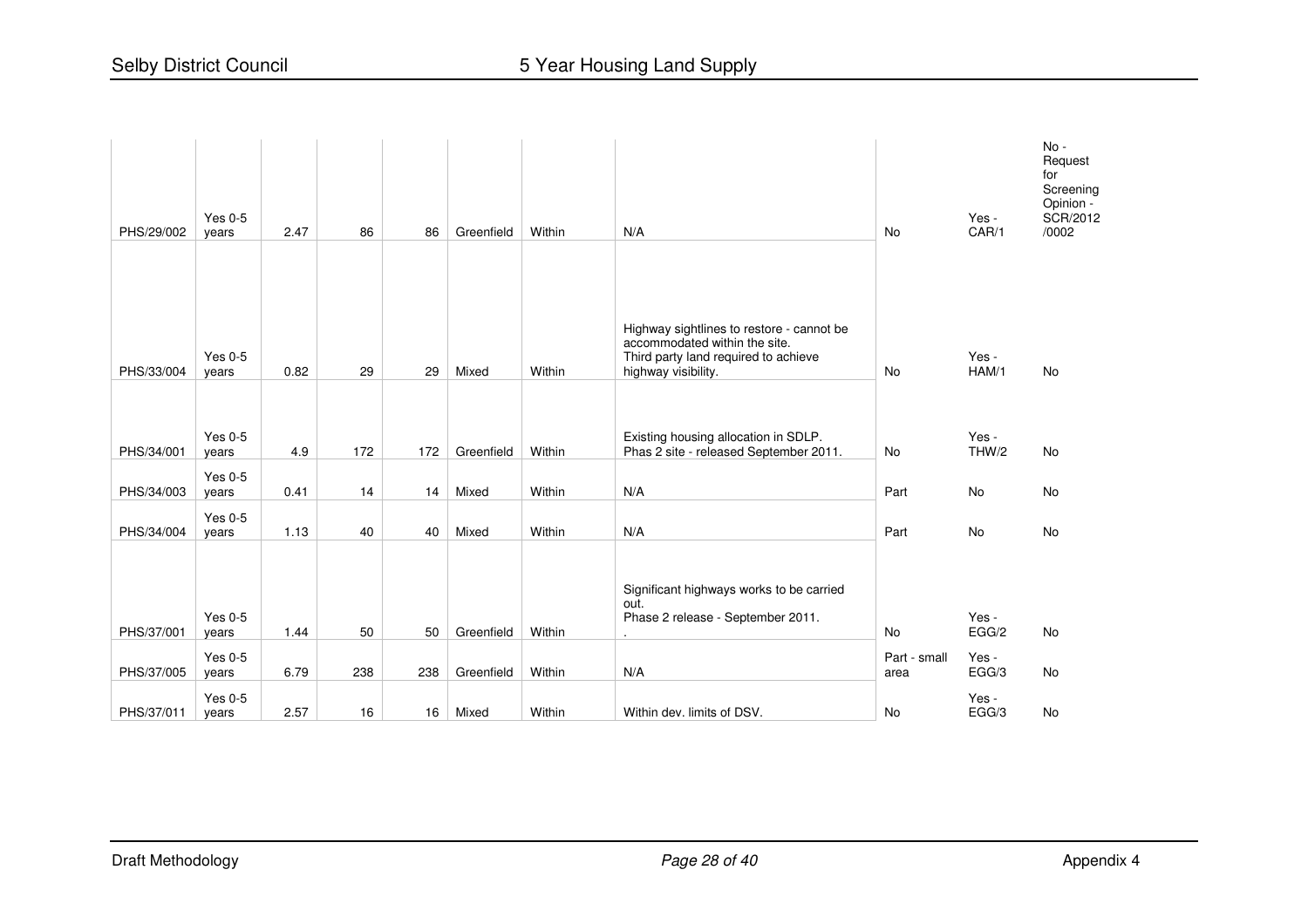| PHS/48/001 | $Yes 0-5$<br>years      | 0.4   | 14  | 14  | PDL        | Within | N/A                                                                                                                                                         | Yes                                          | <b>No</b>         | <b>No</b><br>(2010/028<br>$7/FUL -$<br>pending<br>extension<br>of time) |
|------------|-------------------------|-------|-----|-----|------------|--------|-------------------------------------------------------------------------------------------------------------------------------------------------------------|----------------------------------------------|-------------------|-------------------------------------------------------------------------|
| PHS/48/010 | <b>Yes 0-5</b><br>years | 1.69  | 59  | 59  | Mixed      | Within | Within Dev. Limits of DSV.                                                                                                                                  | Part                                         | <b>No</b>         | Yes -<br>2012/019<br>1/FUL                                              |
| PHS/56/009 | <b>Yes 0-5</b><br>years | 0.42  | 15  | 15  | Greenfield | Within | Conservation area.<br>Within development limits.                                                                                                            | No (not<br>sure if<br>dwelling on<br>site??) | No                | No                                                                      |
| PHS/56/012 | Yes $0-5$<br>years      | 0.72  | 25  | 25  | Greenfield | Within | Within development limits of DSV.<br>FZ3 to approx. 75% of site.                                                                                            | Yes                                          | No                | Yes -<br>2008/078<br>1/FUL                                              |
| PHS/57/002 | Yes $0-5$<br>years      | 3.8   | 133 | 133 | Mixed      | Within | Actively promoted/subject of recent appeal.<br>Intermediate highway works required to<br>improve Lund Sike Lane.<br>Phase 2 site - released September 2011. | Part - very<br>small                         | Yes -<br>STM/1(B) | Yes -<br>2011/056<br>3/FUL                                              |
| PHS/58/007 | <b>Yes 0-5</b><br>years | 37.75 | 250 | 924 | Greenfield | Within | Large site issues and multiple developers<br>likely.<br>Pending res. application on site.<br>Part FZ3.<br>Phase 2 site - released September 2011.           | No                                           | Yes -<br>SHB/1(B) | Current<br>pending<br>app and<br>appeal                                 |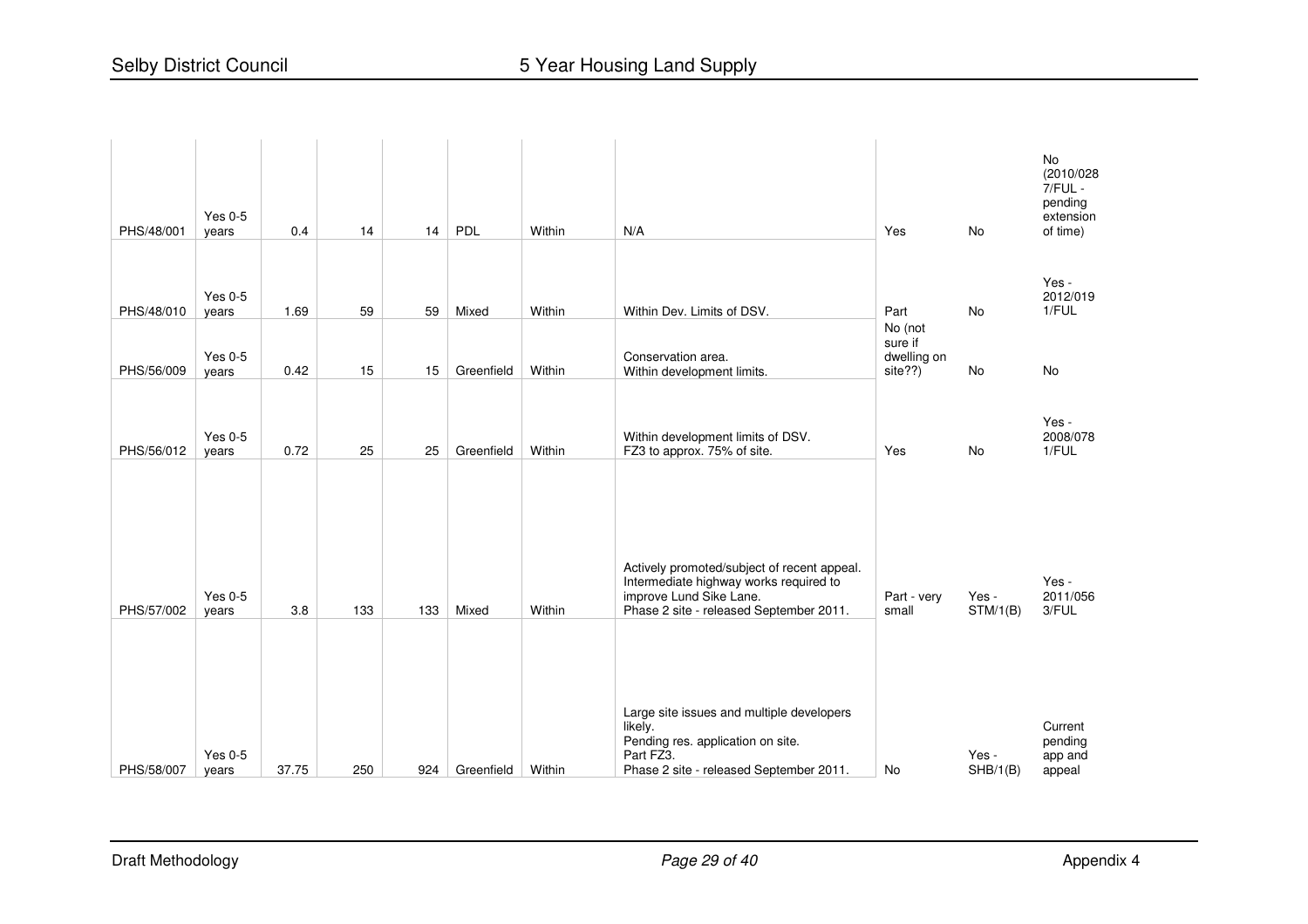| PHS/58/014 | Yes $0-5$<br>years      | 0.49 | 17           | 17           | Greenfield | Within | N/A                                                                                                                                      | <b>No</b>           | <b>No</b> | No        | No double<br>counting<br>in SHLAA<br>- yield 17                                                                |
|------------|-------------------------|------|--------------|--------------|------------|--------|------------------------------------------------------------------------------------------------------------------------------------------|---------------------|-----------|-----------|----------------------------------------------------------------------------------------------------------------|
| PHS/58/015 | Yes $0-5$<br>years      | 0.53 | 19           | 19           | PDL        | Within | SDC Owned. ROS                                                                                                                           | No                  | No        | No        |                                                                                                                |
| PHS/64/002 | Yes $0-5$<br>vears      | 1.12 | 39           | 39           | PDL        | Within | Improvements required to Tadcaster<br>WWTW.                                                                                              | <b>No</b>           | <b>No</b> | <b>No</b> | No double<br>counting<br>in SHLAA<br>$-$ yield $39$                                                            |
| PHS/64/004 | <b>Yes 0-5</b><br>years | 1.18 | 41           | 41           | Mixed      | Within | Works required for capacity to be made<br>available at Tadcaster WWTW.<br>Floodrisk 3 on 50% of site.<br>Complex highway works required. | Part -<br>farmstead | No        | No        |                                                                                                                |
| PHS/64/010 | Yes $0-5$<br>years      | 0.97 | $\mathbf{0}$ | $\mathbf{0}$ | PDL        | Within | Within development limits of DSV.                                                                                                        | <b>No</b>           | <b>No</b> | <b>No</b> | 0 yield in<br><b>SHLAA</b><br>due to<br>double<br>counting<br>with<br>PHS/64/0<br>02 - yield<br>to remain<br>0 |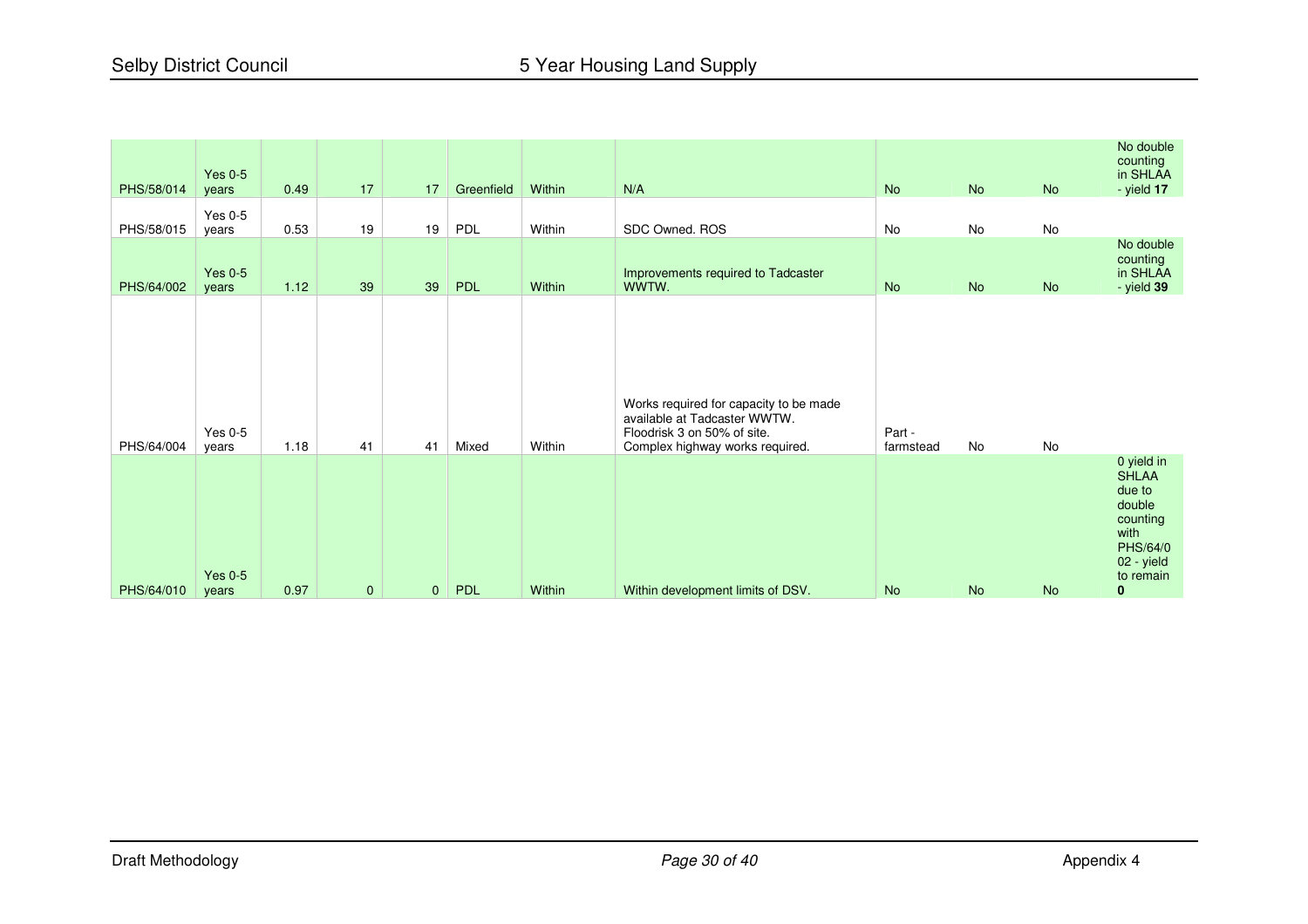| PHS/73/005 | Yes $0-5$<br>years | 2.11 | 146 | 146 | Mixed      | Within | Junction improvments required.<br>Flood defence improvements delayed until<br>after 2012.<br>20% in FZ3.<br>SSOB(T) actively promoting site. Along<br>with site ref PHS/73/010, capable of<br>delivering 250 dwellings. Negotiations have<br>been ongoing regarding Flood Allevia | No | No | Yes -<br>CO/1992/<br>1168 |
|------------|--------------------|------|-----|-----|------------|--------|-----------------------------------------------------------------------------------------------------------------------------------------------------------------------------------------------------------------------------------------------------------------------------------|----|----|---------------------------|
| PHS/73/010 | Yes $0-5$<br>years | 1.62 | 0   | 0   | Greenfield | Within | Landowner actively promoting site. See ref<br>PHS/73/005.<br>FZ3 on 100% of site.                                                                                                                                                                                                 | No | No | As 73/005                 |

#### **143.62309**

Green Sites Yield (Sites with no planning permission, no garden land and not on allocated sites) = 463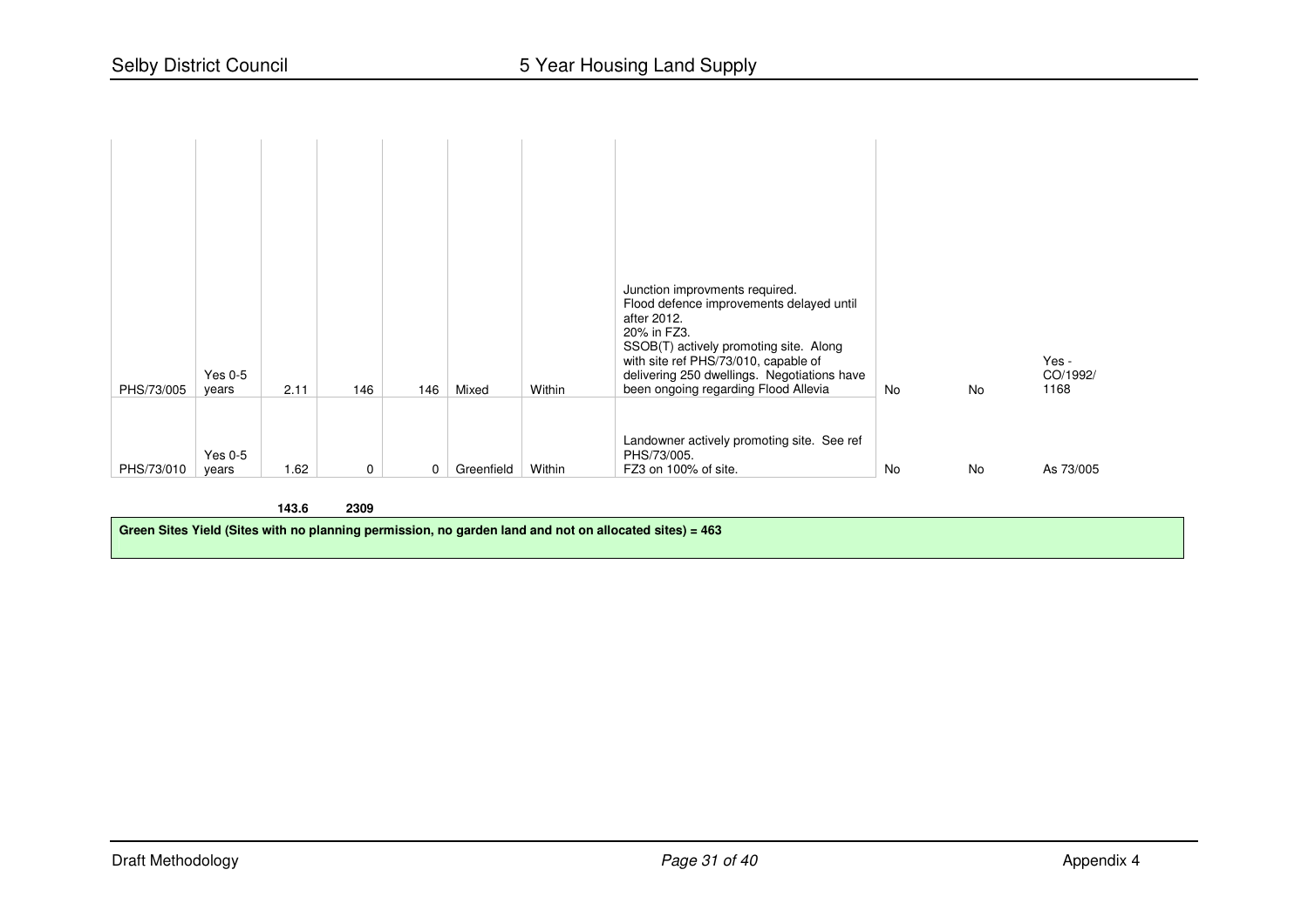**Appendix 5 Buffer – SHLAA 2011 sites available in 6-10 years –** sites highlighted in green are included and contribute to the buffer.

| Site Reference           | <b>FINAL</b><br><b>TIME</b><br><b>PERIOD</b> | Site<br><b>Size</b><br>(ha) | Potential<br>vield for<br>6-10yrs | Yield<br>estimate | <b>Land Type</b> | Development<br>Limits          | Main Issues TIMESCALE                                                                           | Landownder's<br>Intentions<br>Known | Garden<br>Land          | Phase 2<br>site?       | <b>Extant PP</b><br>for resi? |
|--------------------------|----------------------------------------------|-----------------------------|-----------------------------------|-------------------|------------------|--------------------------------|-------------------------------------------------------------------------------------------------|-------------------------------------|-------------------------|------------------------|-------------------------------|
| PHS/16/014               | Yes 6-10<br>years                            | 1.85                        | 65                                | 65                | Greenfield       | Adjacent<br>outside            | Relies on amended SDLP<br>designation (Strategic<br>Countryside Gap).                           | Yes 0-5 yrs                         | No                      | No                     | <b>No</b>                     |
| PHS/16/016               | Yes 6-10<br>years                            | 1.2                         | 42                                | 42                | Greenfield       | Adjacent<br>outside            | Relies upon amendment to<br>protected designation in SDLP<br>(Strategic Countryside Gap).       | Yes 0-5 yrs                         | No                      | No                     | <b>No</b>                     |
|                          | <b>Yes 6-10</b>                              |                             |                                   |                   | Greenfield       | Adjacent                       | Main landowner indicates<br>available in 0-5 years.                                             |                                     |                         |                        |                               |
| PHS/19/025<br>PHS/19/030 | years<br>Yes 6-10<br>years                   | 46.62<br>1.45               | 250<br>50                         | 1467<br>50        | Greenfield       | outside<br>Adjacent<br>outside | Major highway constraints.<br>Access problems - need for third<br>party land.                   | Yes 0-5 yrs<br>Yes 0-5 yrs          | <b>No</b><br>No         | <b>No</b><br><b>No</b> | <b>No</b><br><b>No</b>        |
| PHS/19/031               | Yes 6-10<br>years                            | 6.19                        | 204                               | 204               | Mixed            | Adjacent<br>outside            | Third party land potentially<br>required to achieve highway<br>visibility.                      | Yes 0-5 yrs                         | Part -<br>small<br>resi | <b>No</b>              | <b>No</b>                     |
| PHS/20/010               | Yes 6-10<br>vears                            | 2.61                        | 91                                | 91                | Greenfield       | Adjacent<br>outside            | Although promoted by landowner,<br>requires desigination change<br>(Strategic Countryside Gap). | Yes 0-5 yrs                         | <b>No</b>               | <b>No</b>              | <b>No</b>                     |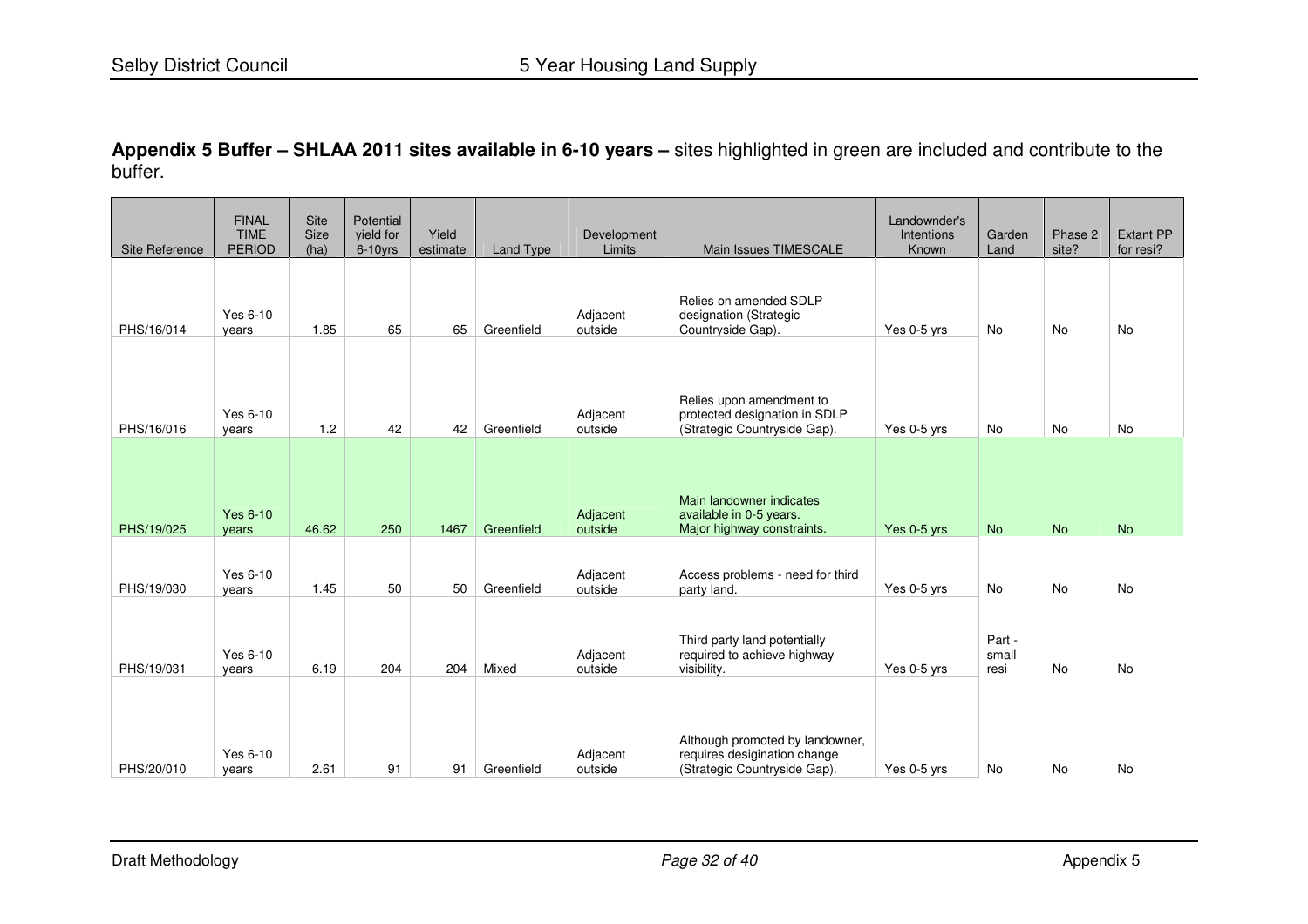| PHS/20/012 | Yes 6-10<br>years | 6.85  | $\mathbf 0$ | 0   | Greenfield | Adjacent<br>outside | Landowner/developer promoting<br>site, however Strategic<br>Countryside Gap designation<br>requires amendment.<br>Major highway works required.         | Yes 0-5 yrs | No | No        | No |
|------------|-------------------|-------|-------------|-----|------------|---------------------|---------------------------------------------------------------------------------------------------------------------------------------------------------|-------------|----|-----------|----|
| PHS/20/013 | Yes 6-10<br>years | 26.64 | $\mathbf 0$ | 0   | Greenfield | Adjacent<br>outside | Although landowner promoting<br>site; requires designation change<br>(Strategic Countryside Gap).<br>Major highway works required.                      | Yes 0-5 yrs | No | No        | No |
| PHS/20/015 | Yes 6-10<br>years | 31    | 250         | 760 | Greenfield | Adjacent<br>outside | Requires change in protected<br>designation fron SDLP (Strategic<br>Countryside Gap).<br>Considerable highway<br>infrastructure investment<br>required. | Yes 0-5 yrs | No | <b>No</b> | No |
| PHS/20/022 | Yes 6-10<br>years | 6.2   | 217         | 217 | Greenfield | Adjacent<br>outside | Within Strategic Countryside Gap,<br>would require change to<br>designation within development<br>plan.<br>Approx. 50% of site within FZ3.              | Yes 0-5 yrs | No | No        | No |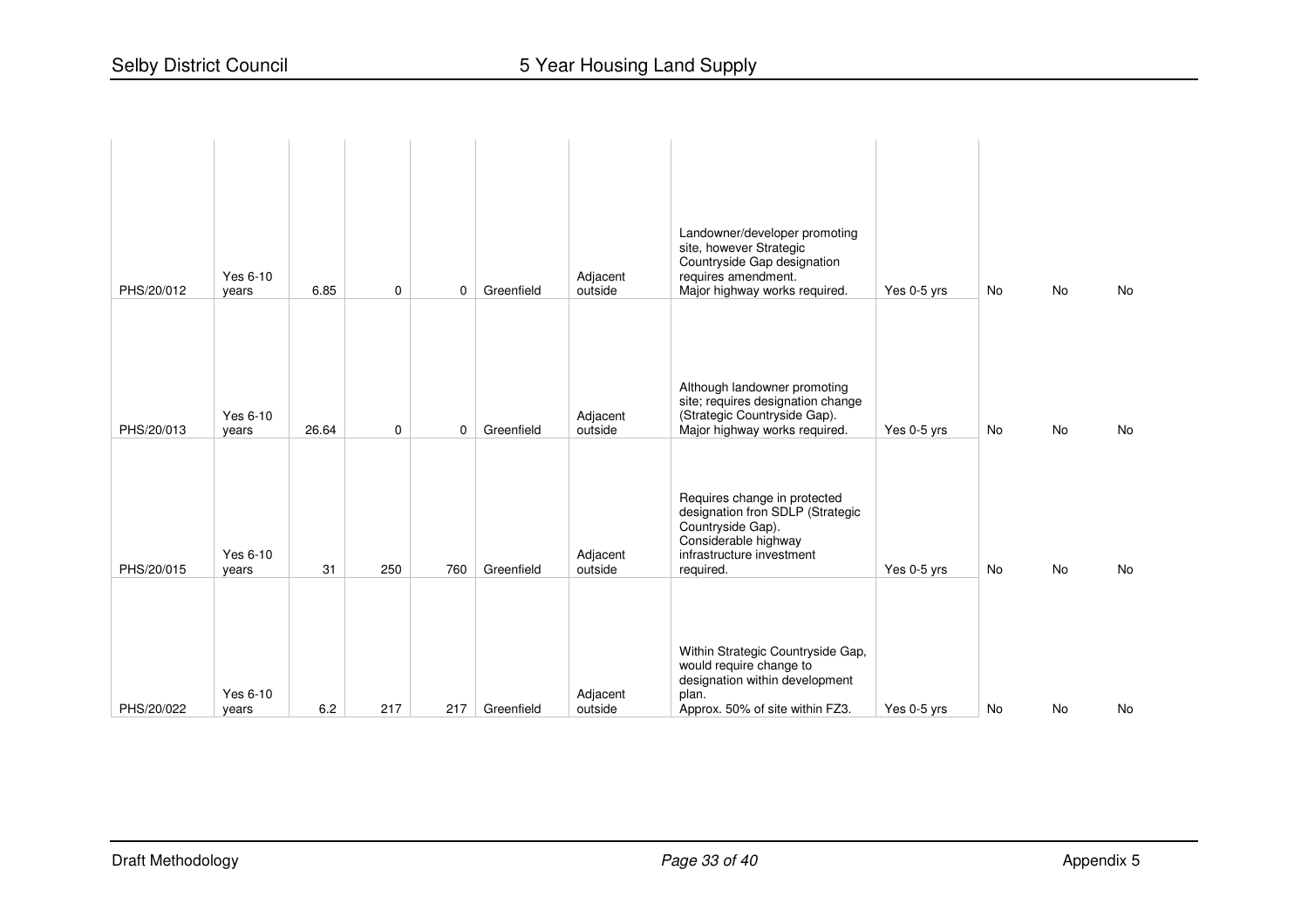| PHS/35/011 | Yes 6-10<br>years | 0.94  | 33  | 33  | Greenfield | Adjacent<br>outside | Approx. 50% of site within FZ3.<br>Third party land required for<br>highway access.                                   | Yes 0-5 yrs | <b>No</b> | <b>No</b> | No |
|------------|-------------------|-------|-----|-----|------------|---------------------|-----------------------------------------------------------------------------------------------------------------------|-------------|-----------|-----------|----|
| PHS/42/004 | Yes 6-10<br>years | 1.51  | 53  | 53  | Greenfield | Adjacent<br>outside | Green Belt designation would<br>require amending.                                                                     | Yes 0-5 yrs | No        | No        | No |
| PHS/42/005 | Yes 6-10<br>years | 12.97 | 250 | 454 | Greenfield | Adjacent<br>outside | Green Belt status would require<br>amending.<br>Land requried from third party<br>land to achieve highway visibility. | Yes 0-5 yrs | <b>No</b> | <b>No</b> | No |
| PHS/42/006 | Yes 6-10<br>years | 1.5   | 52  | 52  | PDL        | Adjacent<br>outside | Green Belt designation would<br>require amending.                                                                     | Yes 0-5 yrs | No        | No        | No |
| PHS/42/007 | Yes 6-10<br>years | 3.05  | 107 | 107 | Greenfield | Adjacent<br>outside | Amendment to Green Belt<br>designation required.                                                                      | Yes 0-5 yrs | <b>No</b> | <b>No</b> | No |
| PHS/42/013 | Yes 6-10<br>years | 10.97 | 250 | 384 | Greenfield | Adjacent<br>outside | Green Belt status amendment<br>required.<br>Part in, part outside dev. limits.                                        | Yes 0-5 yrs | No        | <b>No</b> | No |
| PHS/42/014 | Yes 6-10<br>vears | 1.28  | 45  | 45  | Greenfield | Adjacent<br>outside | Green Belt status amendment<br>required.<br>Part in, part outside dev. limits.                                        | Yes 0-5 yrs | <b>No</b> | <b>No</b> | No |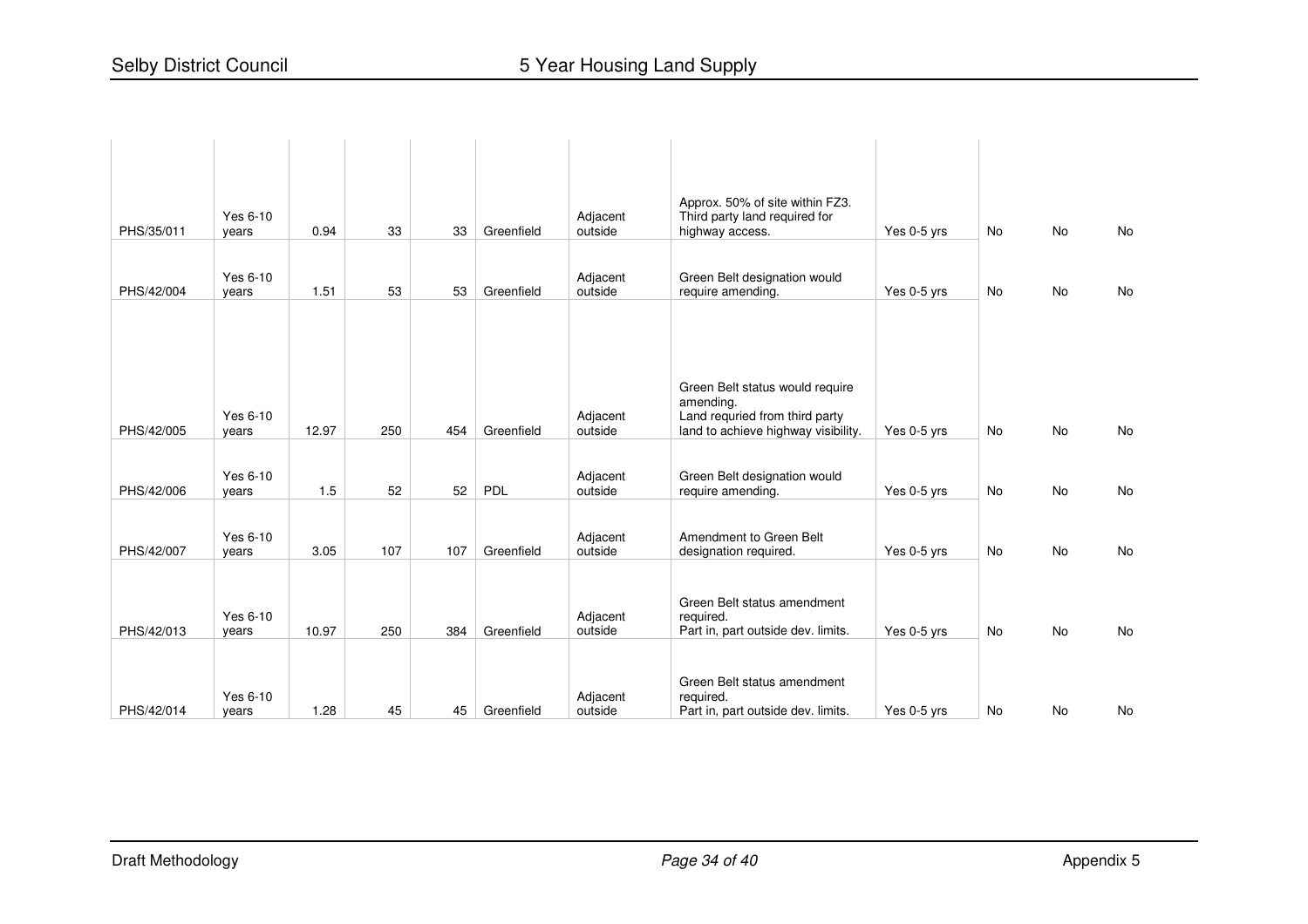| PHS/48/002               | Yes 6-10<br>years          | 2.32         | 81          | 81       | Greenfield          | Adjacent<br>outside            | Green Belt status amendment<br>required. Also LILA.<br>Improvements to Sutton WWTW<br>required.                   | Yes 0-5 yrs                | <b>No</b>       | <b>No</b>              | No       |
|--------------------------|----------------------------|--------------|-------------|----------|---------------------|--------------------------------|-------------------------------------------------------------------------------------------------------------------|----------------------------|-----------------|------------------------|----------|
| PHS/48/004               | Yes 6-10<br>years          | 0.4          | $\mathbf 0$ | 0        | Greenfield          | Adjacent<br>outside            | Green Belt status amendment<br>required. Also LILA.<br>Improvements to Sutton WWTW<br>required.                   | Yes 0-5 yrs                | No              | No.                    | No       |
| PHS/48/005               | Yes 6-10<br>years          | 2.63         | 92          | 92       | Greenfield          | Adjacent<br>outside            | Green Belt status would require<br>amending. Also LILA.<br>Improvements to Sutton WWTW<br>required.               | Yes 0-5 yrs                | No              | <b>No</b>              | No       |
|                          | Yes 6-10                   |              |             |          |                     | Adjacent                       | Part in. Part outside dev. limits of<br>DSV.<br>Green Belt amendment required.<br>Also proximity to LILA needs to |                            | Part -<br>small |                        |          |
| PHS/48/006<br>PHS/48/007 | years<br>Yes 6-10<br>years | 1.29<br>0.75 | 45<br>26    | 45<br>26 | Mixed<br>Greenfield | outside<br>Adjacent<br>outside | be considered.<br>Adj. dev. limits of DSV.<br>Green Belt amendment required.<br>Also LILA.                        | Yes 0-5 yrs<br>Yes 0-5 yrs | resi<br>No      | <b>No</b><br><b>No</b> | No<br>No |
| PHS/49/003               | Yes 6-10<br>years          | 1.74         | 61          | 61       | Greenfield          | Adjacent<br>outside            | Adj. dev. limits of DSV<br>Requires amendment to Green<br>Belt designation.                                       | Yes 0-5 yrs                | No              | <b>No</b>              | No       |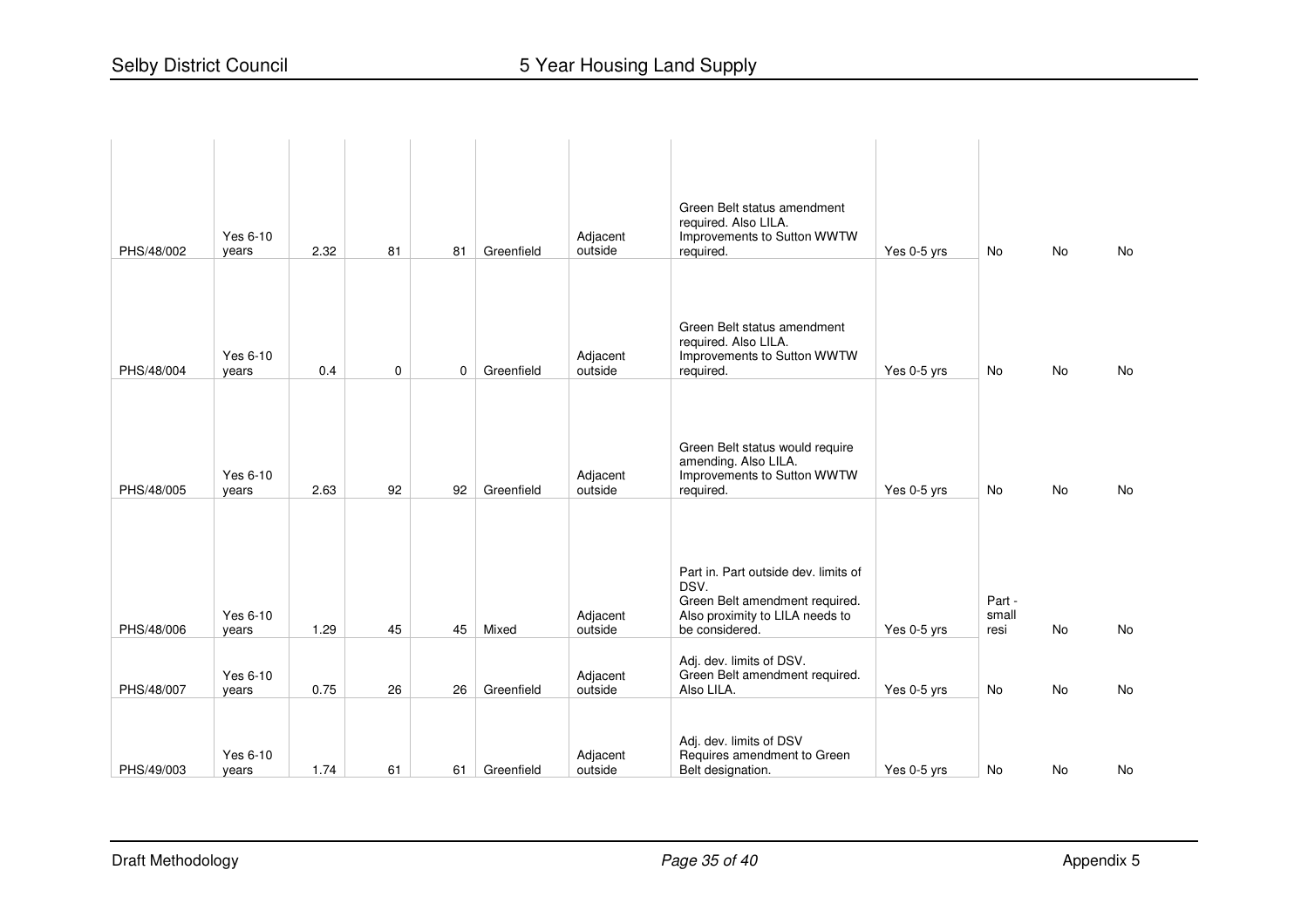| PHS/50/003 | Yes 6-10<br>years | 2.6   | 91  | 91  | Greenfield | Adjacent<br>outside | Adj. dev. limits of DSV<br>Requires change to Green Belt<br>designation.                                   | Yes 0-5 yrs | No        | No        | No        |
|------------|-------------------|-------|-----|-----|------------|---------------------|------------------------------------------------------------------------------------------------------------|-------------|-----------|-----------|-----------|
| PHS/50/004 | Yes 6-10<br>years | 1.1   | 38  | 38  | Greenfield | Adjacent<br>outside | Adj. dev. limits of DSV<br>Requires change to Green Belt<br>designation.                                   | Yes 0-5 yrs | No        | No        | No        |
| PHS/50/005 | Yes 6-10<br>years | 3.33  | 117 | 117 | Greenfield | Adjacent<br>outside | Adj. dev. limits of DSV<br>Requires change to Green Belt<br>designation.                                   | Yes 0-5 yrs | <b>No</b> | <b>No</b> | No        |
|            |                   |       |     |     |            |                     | Adj. dev. limits of DSV<br>Requires amendment to Green                                                     |             |           |           |           |
| PHS/50/006 | Yes 6-10<br>years | 5.12  | 179 | 179 | Greenfield | Adjacent<br>outside | Belt designation.<br>Approx 20% of site within FZ3.                                                        | Yes 0-5 yrs | <b>No</b> | <b>No</b> | <b>No</b> |
| PHS/50/007 | Yes 6-10<br>years | 2.81  | 59  | 59  | Greenfield | Adjacent<br>outside | Adj. dev. limits of DSV<br>Requires amendment to Green<br>Belt designation.                                | Yes 0-5 yrs | No        | <b>No</b> | No        |
|            | <b>Yes 6-10</b>   |       |     |     |            | Adjacent            | FZ3 issues on 30% of the sites<br>potential.                                                               |             |           |           |           |
| PHS/53/003 | years             | 13.64 | 250 | 477 | Greenfield | outside             | Outside dev. limits of DSV.                                                                                | Yes 0-5 yrs | <b>No</b> | <b>No</b> | <b>No</b> |
| PHS/56/002 | Yes 6-10<br>years | 2.39  | 84  | 84  | Mixed      | Adjacent<br>outside | There may be Access issues<br>across thrid party land.<br>Requires amendment to Green<br>Belt designation. | Yes 0-5 yrs | Yes       | <b>No</b> | <b>No</b> |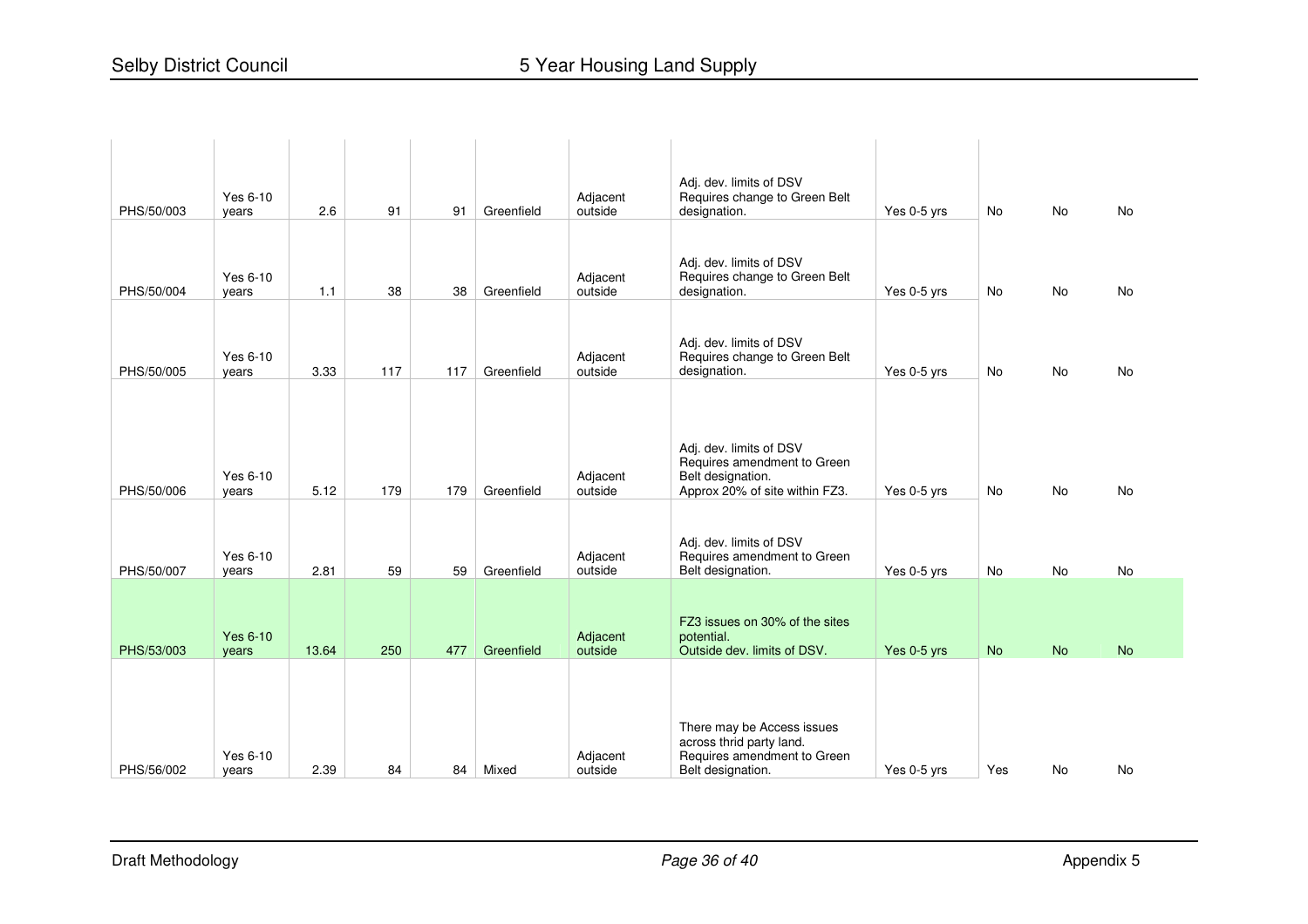| PHS/56/003 | Yes 6-10<br>years | 0.68 | 24 | 24 | Greenfield | Adjacent<br>outside | Highway improvements required.<br>Requires amendment to Green<br>Belt designation.                                                                 | Yes 0-5 yrs | <b>No</b>               | <b>No</b> | <b>No</b> |
|------------|-------------------|------|----|----|------------|---------------------|----------------------------------------------------------------------------------------------------------------------------------------------------|-------------|-------------------------|-----------|-----------|
| PHS/56/007 | Yes 6-10<br>years | 0.95 | 33 | 33 | Mixed      | Adjacent<br>outside | Would requrie amendment to<br>Green Belt designation.<br>Adjacent outside development<br>limits of DSV.                                            | Yes 0-5 yrs | No                      | No        | No        |
| PHS/56/013 | Yes 6-10<br>years | 1.08 | 38 | 38 | Mixed      | Adjacent<br>outside | Adjacent outside development<br>limits of DSV.<br>Requires change to Green Belt<br>designation.                                                    | Yes 0-5 yrs | Part -<br>small<br>resi | <b>No</b> | No        |
|            | Yes 6-10          |      |    |    |            | Adjacent            | Actively promoted but requires<br>significant off-site highway works<br>(including widening White Cote<br>Lane).<br>Amendment to Green Belt status |             |                         |           |           |
| PHS/57/005 | years             | 2.6  | 91 | 91 | Greenfield | outside             | required.                                                                                                                                          | Yes 0-5 yrs | No                      | <b>No</b> | <b>No</b> |
| PHS/57/006 | Yes 6-10<br>years | 2.67 | 93 | 93 | Greenfield | Adjacent<br>outside | Actively promoted/subject of<br>recent applications but requires<br>off site highway works.<br>Green Belt status amendment<br>required.            | Yes 0-5 yrs | No                      | No        | No        |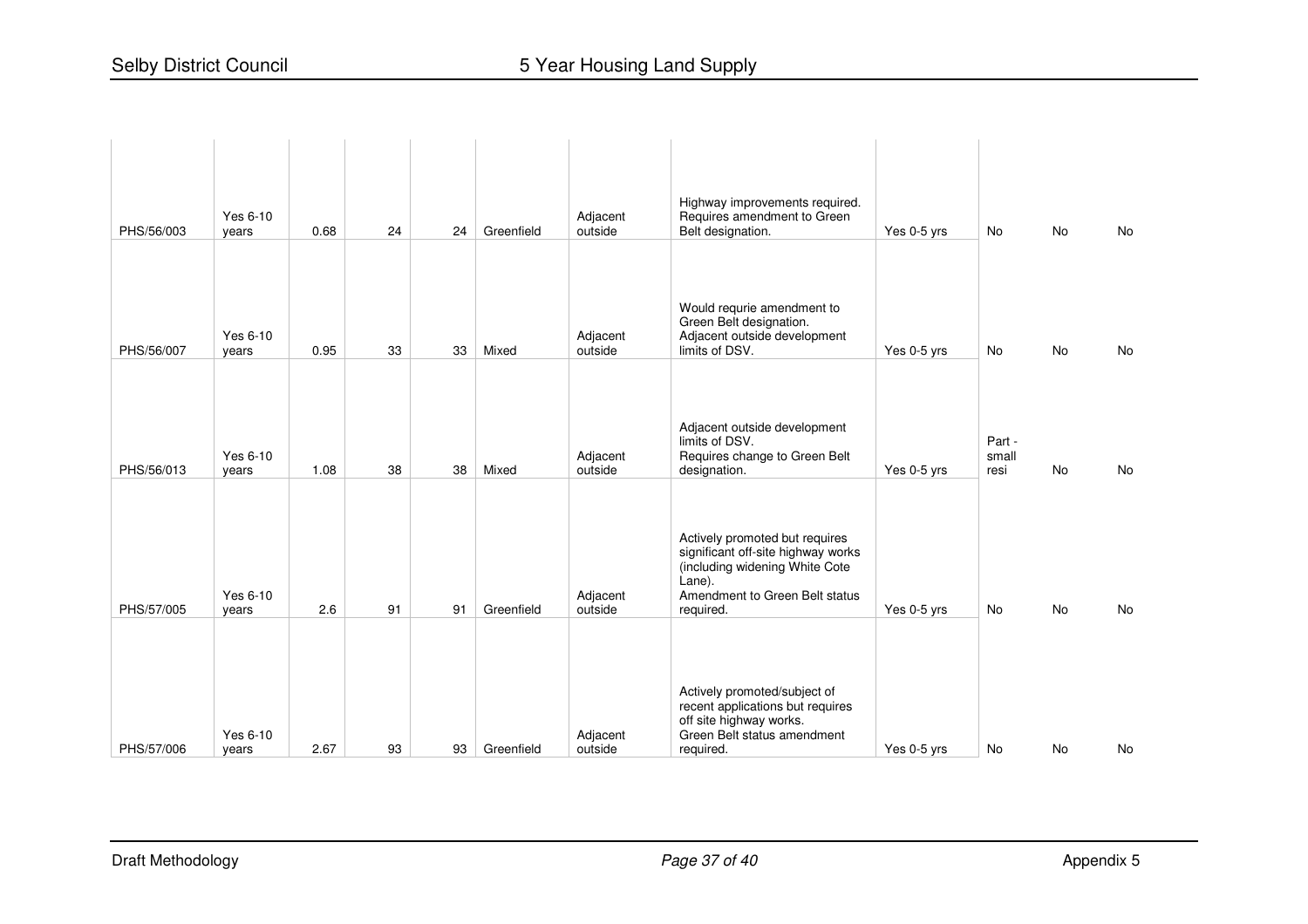| PHS/57/007 | Yes 6-10<br>years | 2.2   | 77          | 77  | Greenfield | Adjacent<br>outside | Adj. to dev. limits of DSV.<br>Requires amendment to Green<br>belt designation.                                                                                                                                           | Yes 0-5 yrs | No        | <b>No</b> | No |
|------------|-------------------|-------|-------------|-----|------------|---------------------|---------------------------------------------------------------------------------------------------------------------------------------------------------------------------------------------------------------------------|-------------|-----------|-----------|----|
| PHS/57/010 | Yes 6-10<br>years | 0.57  | $\mathbf 0$ | 0   | Greenfield | Adjacent<br>outside | Adj. to dev. limits of DSV.<br>Requires amendment to Green<br>Belt designation.                                                                                                                                           | Yes 0-5 yrs | No        | No        | No |
| PHS/58/002 | Yes 6-10<br>years | 11.02 | 250         | 386 | Greenfield | Adjacent<br>outside | Approx 25% of site is Green Belt -<br>would require a change of<br>development plan status. Also<br>within Safeguarded Land<br>designation within SDLP.<br>Complex highways access and<br>junction work will be required. | Yes 0-5 yrs | <b>No</b> | <b>No</b> | No |
| PHS/58/012 | Yes 6-10<br>years | 2.5   | 88          | 88  | Greenfield | Adjacent<br>outside | Requires amendment to Green<br>Belt designation. Also LILA.<br>Adj. to dev. limit of LSC.                                                                                                                                 | Yes 0-5 yrs | <b>No</b> | <b>No</b> | No |
| PHS/58/013 | Yes 6-10<br>years | 1.5   | 52          | 52  | Greenfield | Adjacent<br>outside | Land within Green Belt - will<br>require development plan status<br>change                                                                                                                                                | Yes 0-5 yrs | No        | No        | No |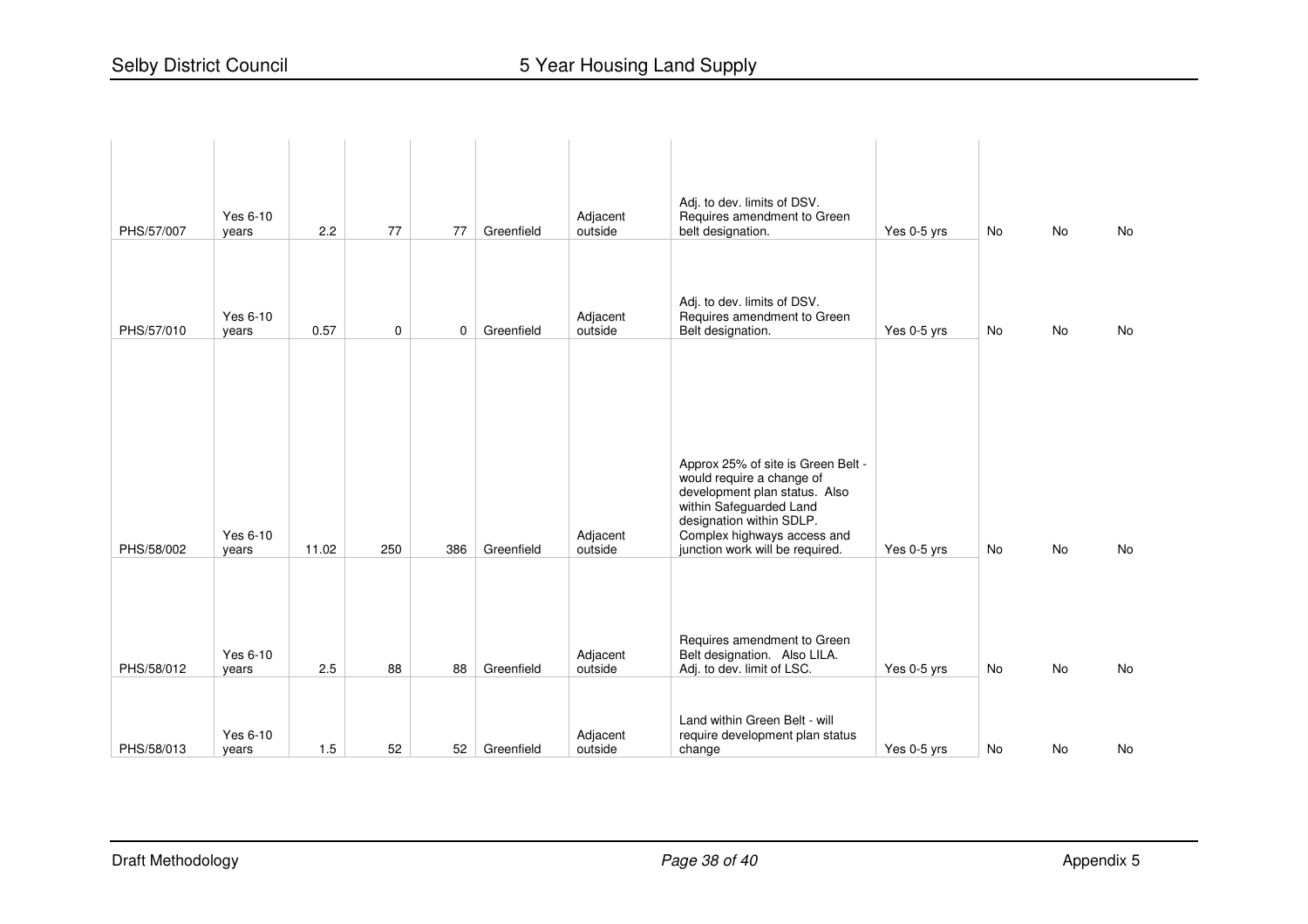| PHS/58/025 | Yes 6-10<br>years | 2.63 | 92  | 92  | Greenfield | Adjacent<br>outside | Adj, to dev. limits of LSC.<br>Green Belt requires amendment.<br>LILA.                                                                   | Yes 0-5 yrs | No        | No        | <b>No</b><br>(2012/051<br>$1/CPO -$<br>NYCC for<br>education |
|------------|-------------------|------|-----|-----|------------|---------------------|------------------------------------------------------------------------------------------------------------------------------------------|-------------|-----------|-----------|--------------------------------------------------------------|
|            |                   |      |     |     |            |                     |                                                                                                                                          |             |           |           |                                                              |
| PHS/58/028 | Yes 6-10<br>years | 37.3 | 250 | 864 | Greenfield | Adjacent<br>outside | <b>Existing Safeguarded Land</b><br>allocation in SDLP.<br>Adj. to dev. limits of SV.<br>Requires amendment to Green<br>Belt boundaries. | Yes 0-5 yrs | <b>No</b> | No        | No                                                           |
| PHS/62/003 | Yes 6-10<br>years | 0.48 | 17  | 17  | PDL        | Adjacent<br>outside | Proportion of site within Strategic<br>Countryside Gap - would require<br>change to Development Plan<br>status.                          | Yes 0-5 yrs | Yes       | <b>No</b> | <b>No</b>                                                    |
|            |                   |      |     |     |            |                     | Actively promoted but                                                                                                                    |             |           |           |                                                              |
| PHS/73/012 | Yes 6-10<br>years | 4.4  | 154 | 154 | Greenfield | Adjacent<br>outside | amendment to Green Belt status<br>required.<br>Improvement works to Tadcaster<br>WWTW required.                                          | Yes 0-5 yrs | <b>No</b> | <b>No</b> | No                                                           |